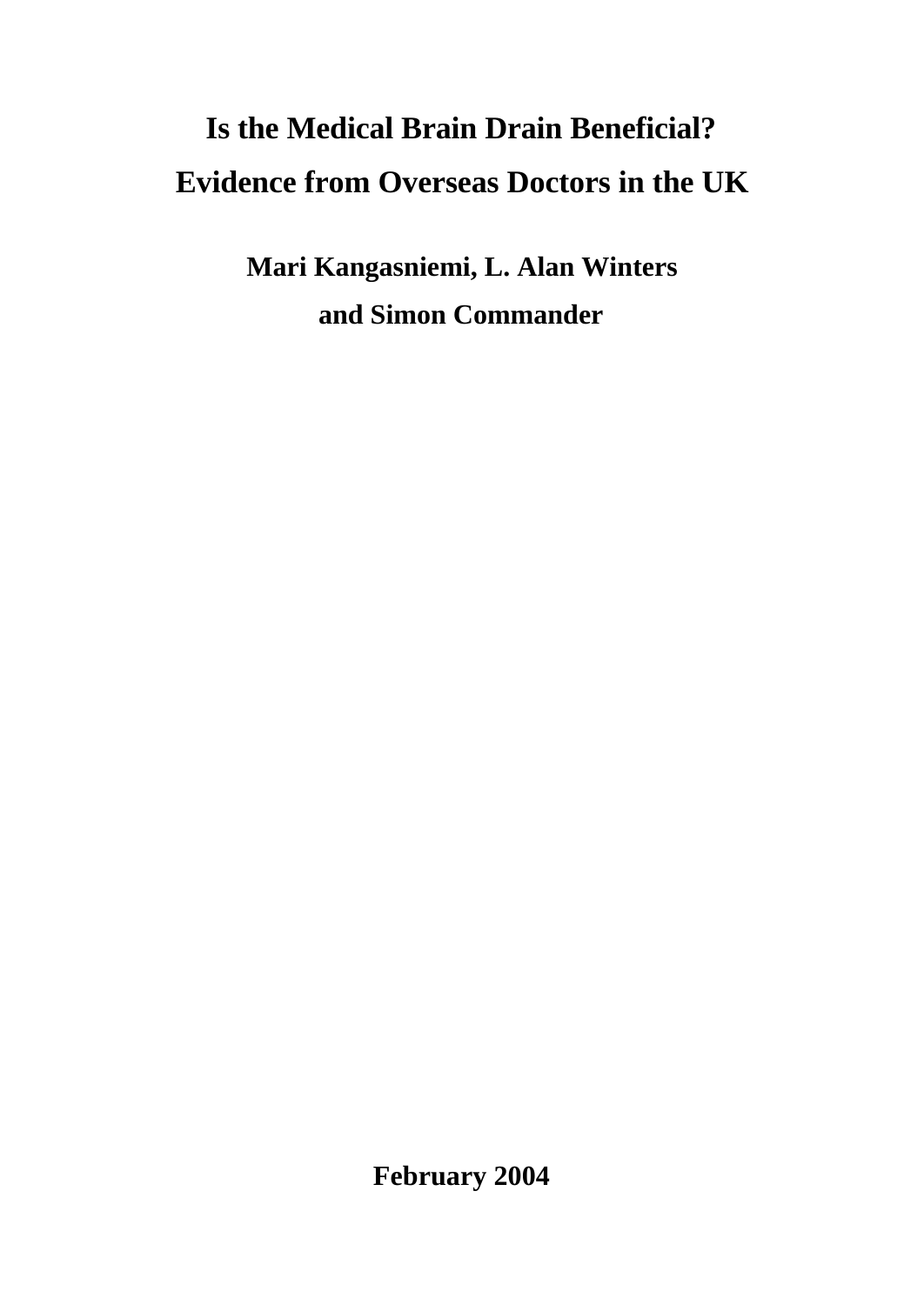#### **Abstract**

The 'beneficial brain drain' hypothesis suggests that skilled migration can be good for a sending country because the incentives it creates for training increase that country's supply of skilled labour. To work, this hypothesis requires that the degree of screening of migrants by the host country is limited and that the possibility of migration actually encourages home country residents to obtain education. We studied the implications of doctors' migration by conducting a survey among overseas doctors in the UK. The results suggest that the overseas doctors who come to the UK are carefully screened and that only a minority of doctors from developing countries considered the possibility of migration when they chose to obtain medical education. The incentive effect is thus probably not large enough to increase the skills-supply in developing countries. Doctors do, however, remit income to their home countries and many intend to return after completing their training in the UK, so there could be benefits via these routes.

JEL classification: F22, J44, J61

Keywords: brain drain, international labour market, professional labour markets, doctors, physicians, international migration.

This paper was produced as part of the Centre's Labour Markets programme. The Centre for Economic Performance is financed by the Economic and Social Research Council.

#### **Acknowledgements**

This research was funded by the Department of International Development (UK). We are also grateful to Janet Grant and her colleagues in the Open University for help with the data used in the paper, and to participants in seminars at the Department for International Development, London (January 2003) and in New Delhi and Brussels organised by the EU-India Network on Trade and Development (May 2003), and Prof. Robert Rowthorn for comments on earlier drafts.

Mari Kangasniemi is currently a research officer at the Center for Economic Performance, formerly a research officer in Poverty Research Unit at the University of Sussex, where this research was conducted. L Alan Winters is a senior research associate at the Centre for Economic Performance, research fellow at the Centre for Economic Policy Research, and professor of economics at the University of Sussex. Simon Commander is a director at the Centre for New and Emerging Markets, London Business School and senior advisor in European Bank of Reconstruction and Development.

Contact details: Mari Kangasniemi, Centre for Economic Performance, London School of economics, Houghton Street, London WC2A 2AE, M.H.Kangasniemi@lse.ac.uk; L Alan Winters, Faculty of Social Sciences, University of Sussex, Falmer, Brighton BN1 9SN, l.a.winters@sussex.ac.uk; Simon Commander, Centre for New and Emerging Markets, London Business School, Regents Park, London NW1 4SA, scommander@london.edu .

Published by Centre for Economic Performance London School of Economics and Political Science Houghton Street London WC2A 2AE

All rights reserved. No part of this publication may be reproduced, stored in a retrieval system or transmitted in any form or by any means without the prior permission in writing of the publisher nor be issued to the public or circulated in any form other than that in which it is published.

Requests for permission to reproduce any article or part of the Working Paper should be sent to the editor at the above address.

M. Kangasniemi, L. A. Winters and S. Commander, submitted 2003

ISBN 0 7530 1720 2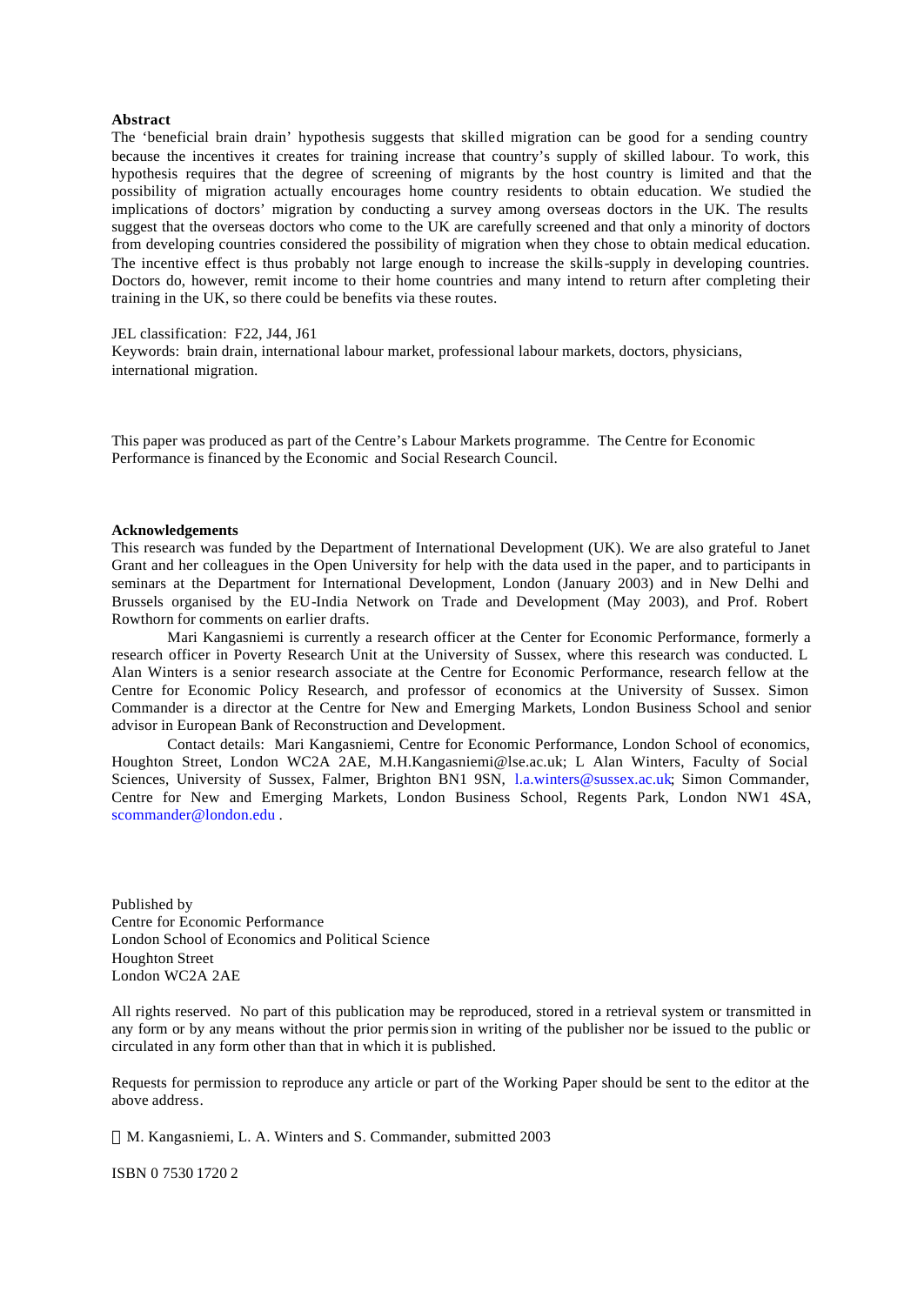## **1. Introduction**

The brain drain has been a prominent concern in many developing countries since the 1960s. The migration of doctors in particular has received considerable attention<sup>1</sup>. To date, however, discussion among economists has generally been more reliant on theory and anecdote than on formal data analysis. Empirical research concerning medical migration, or even on the brain drain from sending country's point of view in general, has been scarce<sup>2</sup>.

It is often assumed in public discussion that brain drain is an unambiguously negative phenomenon. Theory, however, has suggested that it can be beneficial, e.g. if migrants establish commercial networks abroad, remit significant amounts of income or technology, or return with greater skills, or if the possibility of migration increases the incentives to obtain education (Mountford, 1997). Despite the prominence of the last in theoretical discussion, under the heading of "beneficial brain drain" there have been few tests of its relevance or size. Beine, Docquier and Rapoport (2002) study the beneficial brain drain at the economy wide level, but we know of no studies regarding the possibility of beneficial brain drain on specific sectors. Since the choice of education is unlikely to concern only the length and level of general education but also its nature and the future professions it supports, such a sectoral view can yield important insights. This paper aims to fill some of this gap, or at least to serve as a stepping stone for future research through and empirical study of medical migration into the UK.

The UK's National Health Service (NHS) has always employed overseas doctors, especially those from Indian subcontinent. In the mid-1980s, however, it was still believed that the United Kingdom would face an excess supply of doctors by the end of the millennium, and that the intake of British medical schools should be cut down. In the late 1980s and 1990s, however, NHS reforms, demographic change and various other factors caused the demand for doctors to increase substantially, and an increasing number of overseas doctors was needed to fill the gaps (Rivett 1997). Most of these doctors come to the UK to fill basic specialist training posts, many with the intention of pursuing higher specialist training later. Basic specialist training posts provide training, but are held by fully qualified doctors and are key to the delivery of health care in the NHS. Indeed, the system is now heavily dependent on overseas recruits. Until now it has not been clear how large a fraction

<sup>1</sup> See, for example, Beecham 2002, Bundred and Levitt 2000.

<sup>2</sup> Some of the few examples of the former are an article by Goldfarb et. al (1984) who examine the outflow of Philippine physicians and remittances sent by them and Findlay et al's (1994) analysis of the length of Hong Kong doctors' employment abroad.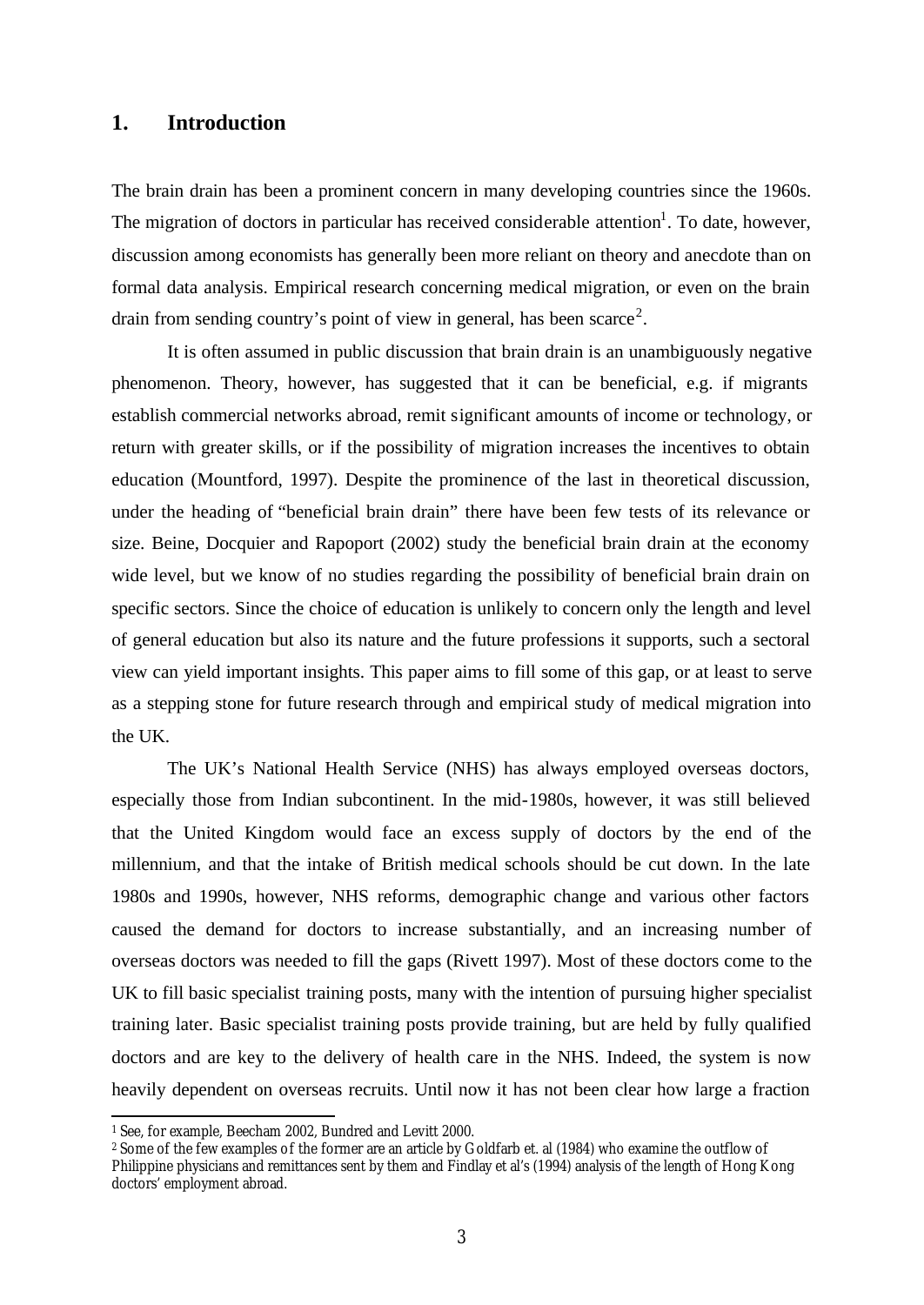of overseas doctors intend to stay in the UK after their training, nor how many actually end up staying. However, it is clear that there is scope for a major brain drain from developing countries via this route.

The present study is based on a small telephone (and in a few cases postal) survey of overseas doctors working in the United Kingdom. This approach has obvious weaknesses – for example, that we are not able to compare the migrant doctors with their peers who did not move and that the data are necessarily based on subjective statements given by the migrant doctors themselves – but we believe that it is sufficiently useful to shed at least some new light on what is a major policy issue.

Our principal aim is to establish some facts regarding the influence that migration possibilities have on the educational decisions of individual doctors, and to explore the extent to which migrant doctors to the UK are screened for ability. These are the two fundamental links in the beneficial brain drain hypothesis, and although our sample is small and subject to limitations, this will constitute, to our knowledge, the first attempt to study the relevance of the hypothesis at sectoral level. In addition to the main issues we also enquired about other issues that might influence the total cost or benefit of migration, such as return intentions, remittances and which sector they intend to work in after their return.

The structure of this paper is the following. In section II we summarise the main theoretical considerations concerning the brain drain. In section III we describe the UK National Health System and the ways in which overseas doctors enter the system. In section IV we describe our data set. Section V presents the results of the survey and tests some simple hypotheses concerning screening of applicants and section VI concludes.

# **2. Theoretical background<sup>3</sup>**

l

Some of the earliest work on the brain drain – particularly Grubel and Scott (1966) – was set in the context of perfectly competitive markets. With all markets clearing, wages set equal to marginal product and no externalities, there was evidently no welfare impact on those left behind.<sup>4</sup> Subsequent research overturned this by introducing distortions between the social and private marginal product and/or a public subsidy for education. Bhagwati and Hamada

<sup>3</sup> Commander, Kangasniemi and Winters (2002) provide a fuller account of the literature.

<sup>4</sup> Johnson (1967), however, points out that the effect actually depends on how much capital the emigrants take with them. If capital is internationally mobile this argument does not hold.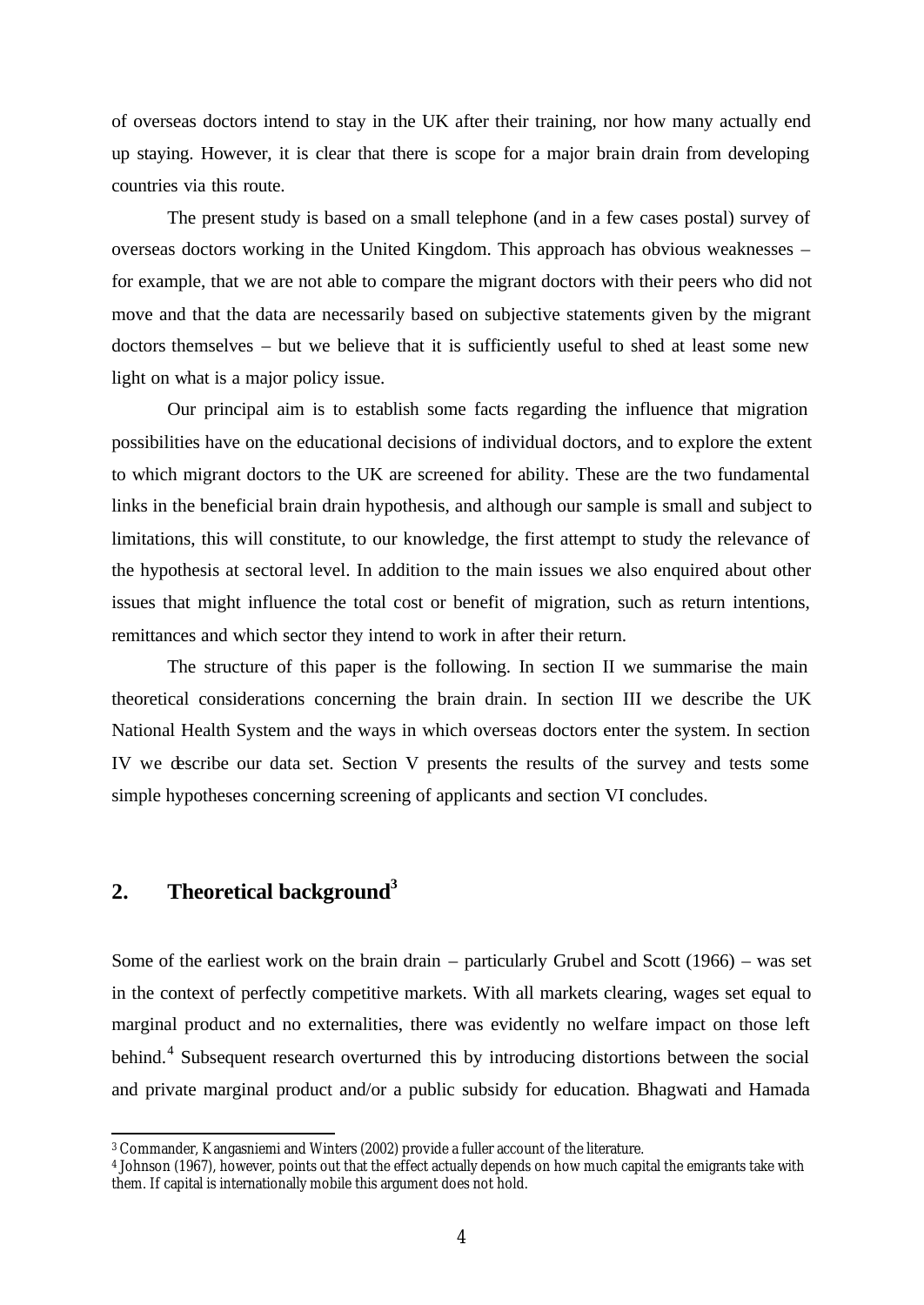(1974), for example, introduced institutional constraints on wage setting and the financing of education, while Bhagwati and Hamada (1975) introduced further 'refinements' to labour markets in the sending countries, such as emigration allowing, in particular circumstances, better matching of skilled workers to jobs. A number of dynamic models – particularly Rodriguez (1975) – had similar points of departure including, inter alia, a Harris-Todaro labour market and sticky wages.

More recent models of the brain drain have introduced the possibility of a beneficial brain drain through education incentives. The central proposition is that if the possibility of emigration encourages more skill-creation than skill-loss, sending (or home) countries might increase their stocks of skills as opportunities to move or work abroad open up. If, in addition, this accumulation of skills has beneficial effects beyond the strictly private gains anticipated by those who acquire the skills, the whole economy can benefit. Examples of such benefits include enhanced intergenerational transmission of skills and education (Vidal, 1998) and spillovers between skilled workers (Mountford, 1997).

There are two critical features of these models. The first is the nature of the social benefit resulting from higher skills, for which several approaches are evident. In the simplest form Stark, Helmenstein and Prskawetz (1997, 1998) merely assume that increasing the average skill level of the sending economy is desirable. Mountford (1997) postulates a production externality whereby the productivity of current labour depends positively on the share of the population who had education in the previous period. Beine, Docquier and Rapaport (2001a) formalise this by allowing the average skill of one generation to pass directly to the next, who can then build on it by taking education. In all these cases, emigration has a negative direct effect by draining skilled labour out of the sending economy - a 'drain' effect - but a potentially beneficial effect by encouraging human capital formation - a 'brain' effect.

The second critical issue for the beneficial brain drain is the mechanism that generates an increased incentive to acquire education but leaves some skilled workers back at home. All the current literature starts with wages for given levels of skills/ ability being higher abroad than at home. From there, the predominant approach – Mountford (1997), Stark, Helmenstein and Prskawetz (1998), Vidal (1998) and Beine, Docquier and Rapaport (2001a) – has been to assume that there is uncertainty about the ability to migrate, so that of *N* who acquire education only  $pN (p < 1)$  actually emigrate. If p were unity, a permanent brain-drain could not be beneficial as all the incremental education would be lost. A further critical assumption is that the probability of migration is fixed and exogenously given for any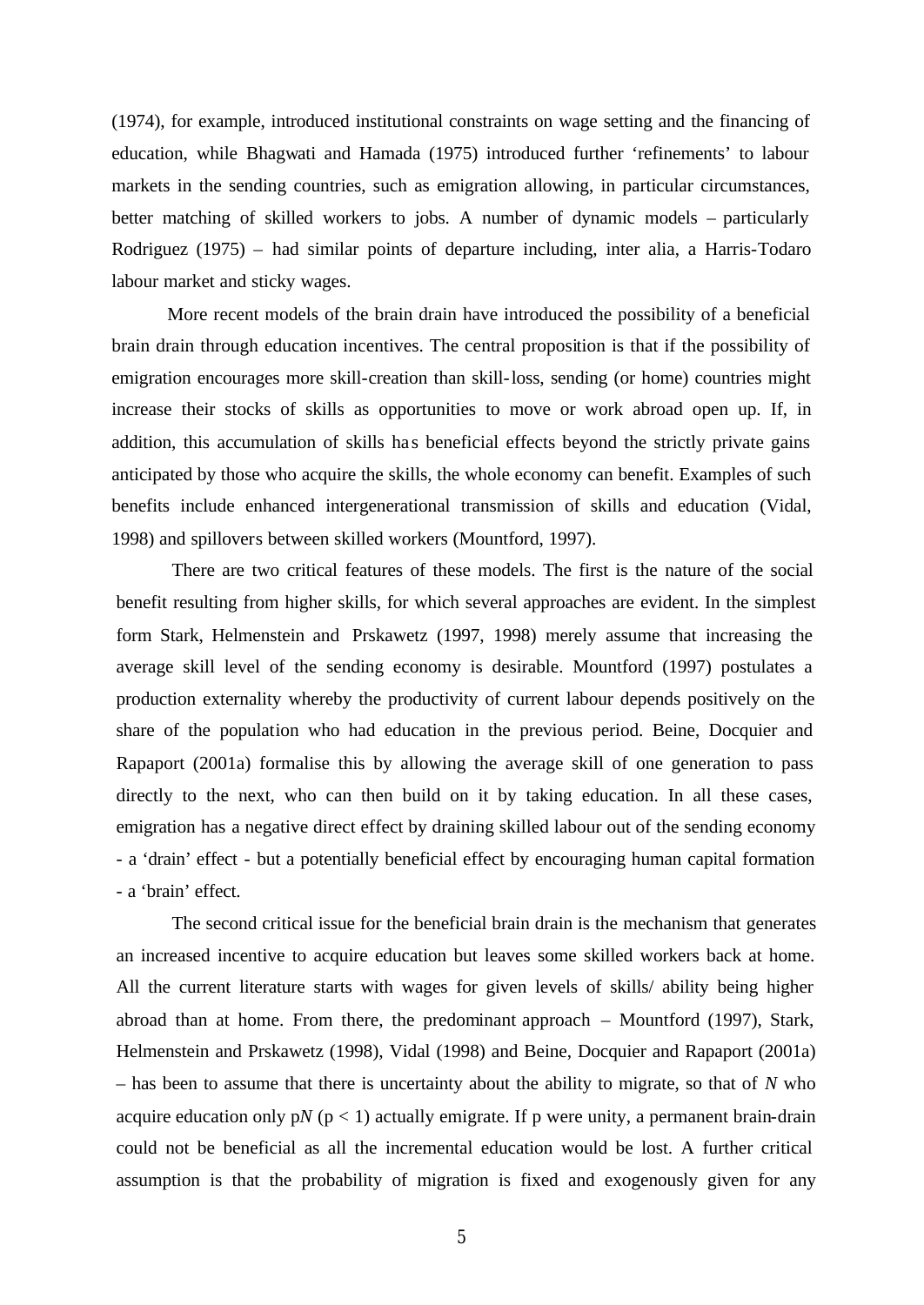individual would-be migrant. This implicitly arises because foreign firms cannot screen migrants to distinguish the able from the less able and it is this market failure that makes it possible for the brain-drain to be beneficial.

We can illustrate the importance of this assumption, using a highly simplified model which nonetheless captures Mountford's (1997) important insight. Following Beine, Docquier and Rapaport (2001a), assume that ability is uniformly distributed between *Amin* and *Amax* and that education yields *private* returns that increase with ability, as in the line in *Figure 1*, *"with educ".* With a given cost of education, people with ability between *A*\* and *Amax* find it profitable to take education. Now, allow for the possibility of migration for educated people. If an individual can migrate, his or her private returns increase to the line *"with educ and mign"*. With a probability of migration  $0 < p < 1$ , the expected returns to education lie between the domestic and emigration rates of return - say along *"E (with educ and mign)"* , and individuals between *A\*\** and *Amax* will take education. Of these, however, a proportion, p, will emigrate leaving the domestic economy with (1 - p) (*Amax - A*\*\*) educated people, which may or may not exceed (*Amax - A*\*). Adding social returns to education is conceptually simple, for they have no immediate effect on private decisions. For simplicity, let social benefits be proportional to the stock of educated workers remaining at home, i.e. *d* (*Amax - A*\*) with no migration, and  $d(1-p)$  (*Amax - A*\*\*) with migration.

The possibility of migration raises expected welfare for anyone who takes education. Hence there is an increase in aggregate private income, although, of course, some individuals who do not manage to emigrate will regret their education decisions ex post. The uneducated see no direct change in private returns and welfare and consequently gross private income rises when migration is permitted. What happens to aggregate welfare, of course, depends on the social benefits of education.

Fundamental to this story is that every educated individual has probability p of emigrating - hence all of them experience increased expected returns, so that in our linear example line *"E (with educ and mign)"* lies uniformly above *"with educ".* But now suppose that the country or organisation of immigration can screen migrants perfectly for ability. They admit immigrants but only from the top echelons, so that if, say, they want *M* people from our target country, they get the top *M* lying between *AM* and *Amax* in *Figure 2*. If this is known in advance, the incentives for individuals with ability below *AM* are unchanged. The private returns to education follow the thick line in *Figure 2.* (*Amax - A\**) are educated, of whom ( $A_M$ ) *- A*\*) remain. The increment to total private income is larger than if the migrants had been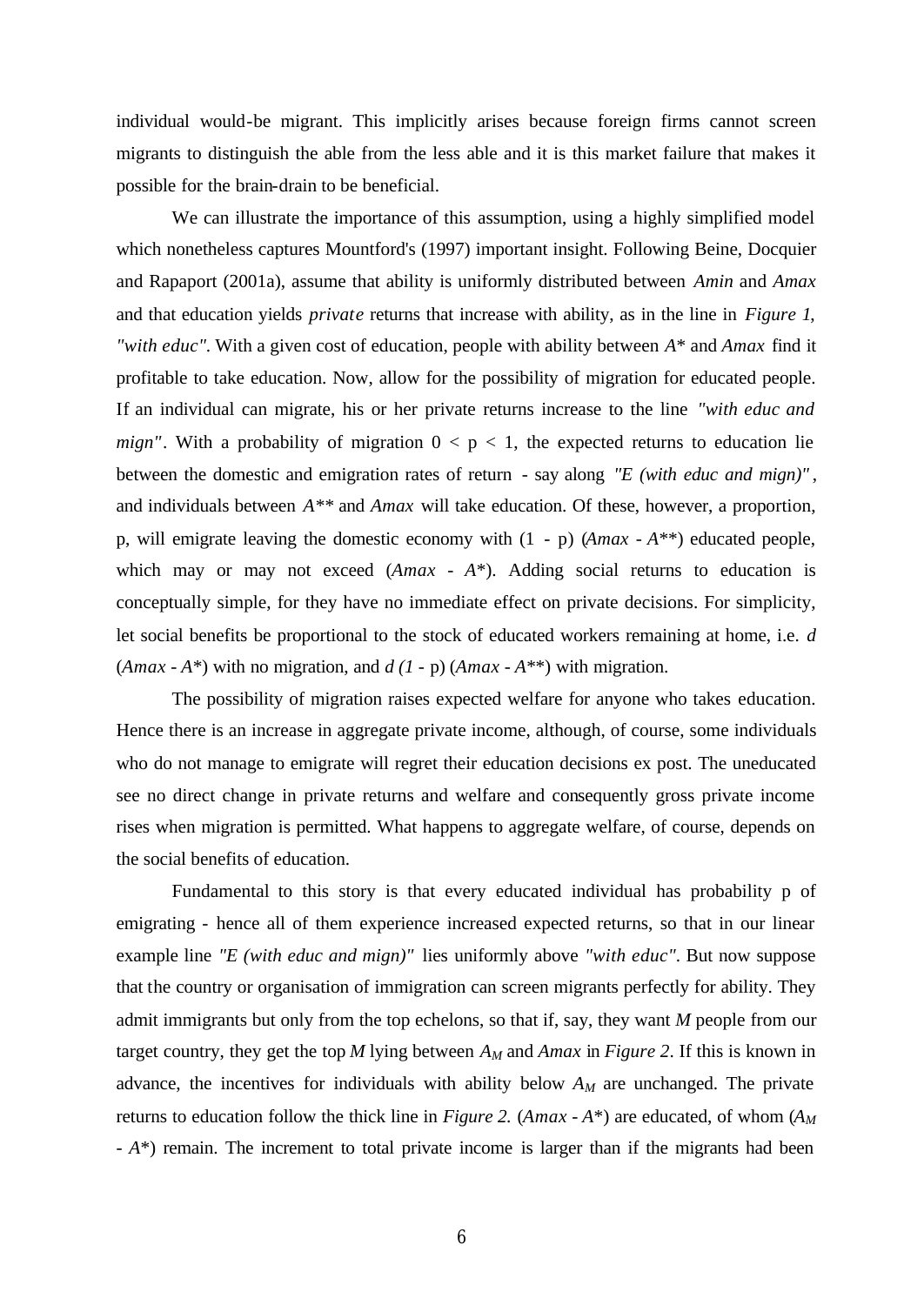randomly selected, because the same number of migrants makes gains but no-one makes *ex post* education decisions that they regret. However, there is a loss of social welfare of *dM*.

Clearly perfect screening is implausible, but even with imperfect screening all that would happen is that the vertical section of the thick private returns line would become sloped. But for so long as it meets *"with educ"* above *A\**, offering migration would affect noone's education decisions. Thus, a necessary criterion for a beneficial brain drain to have any chance of applying is that the marginal person in education has a positive probability of emigrating.

Of course, actual decisions about education are taken with respect to subjective probabilities of migration not *ex post* observed probabilities. Thus, if individuals are overly optimistic about their prospects, marginal candidates may believe they face improved expected returns even when they do not. In line with most long-run modelling, however, one might wish to discount ever-lasting errors of this sort and presume that eventually subjective probabilities converge to actual ones.

The importance of effective screening is also evident in Stark, Helmenstein and Prskawetz (1997) who distinguish between education and innate ability. For them, the increased incentive to acquire education among less able workers is that, while foreign firms can recognise educational qualifications they cannot, at first, distinguish high from low ability workers. As a result, for a period they offer all migrants with a given level of education the same wage (the mean level averaged over ability for that level of education), with the consequence that less able workers are 'over-paid'. Over time foreign firms may discern workers' true ability and offer 'appropriate' wages, at which time the benefits of emigration erode and, at least with finite probability, the workers return home. Even if they have acquired no skills or networks abroad, they are better educated than they would have been in the absence of migration. In this case it is precisely the imperfections in screening how quickly and with what probability foreign firms discern true ability - that create the incentives to acquire education.

A possible deve lopment of the screening model is that the sending or home country has some unexploited capacity for education, in the sense that the returns to education are primarily determined by the demand for skilled workers rather than the ability of the population. In this case even a perfectly screened emigration would generate net benefits. Suppose that as the workers between  $A_M$  and  $A$ *max* migrated, they left openings for newly educated workers to take jobs with precisely the same returns. The net effect on the home economy would be that it would have the same number of educated workers as without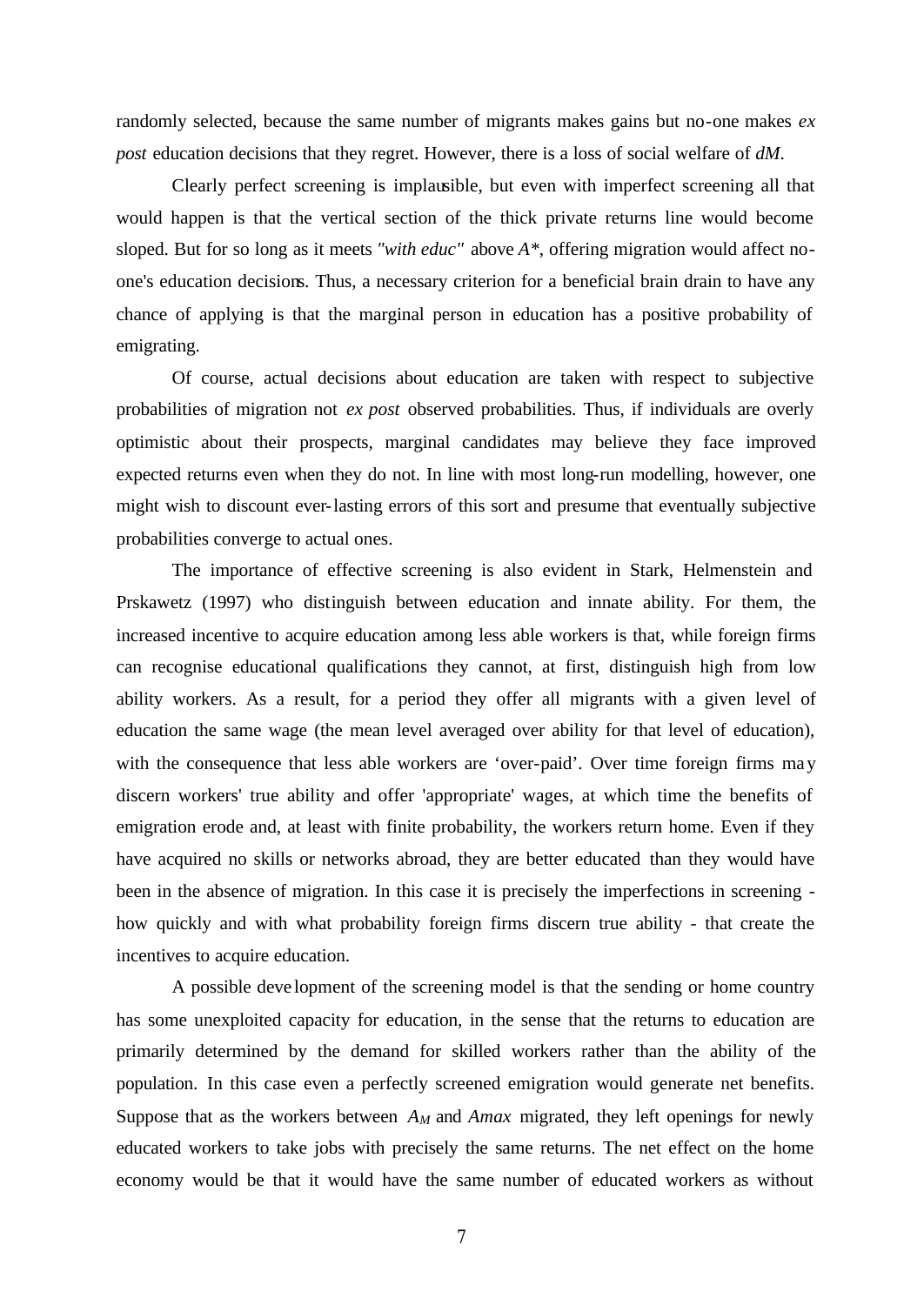migration and hence the same spillovers, but *M* fewer uneducated workers. This would raise average incomes slightly (and average skill-levels). In addition, the migrants would record positive private gains.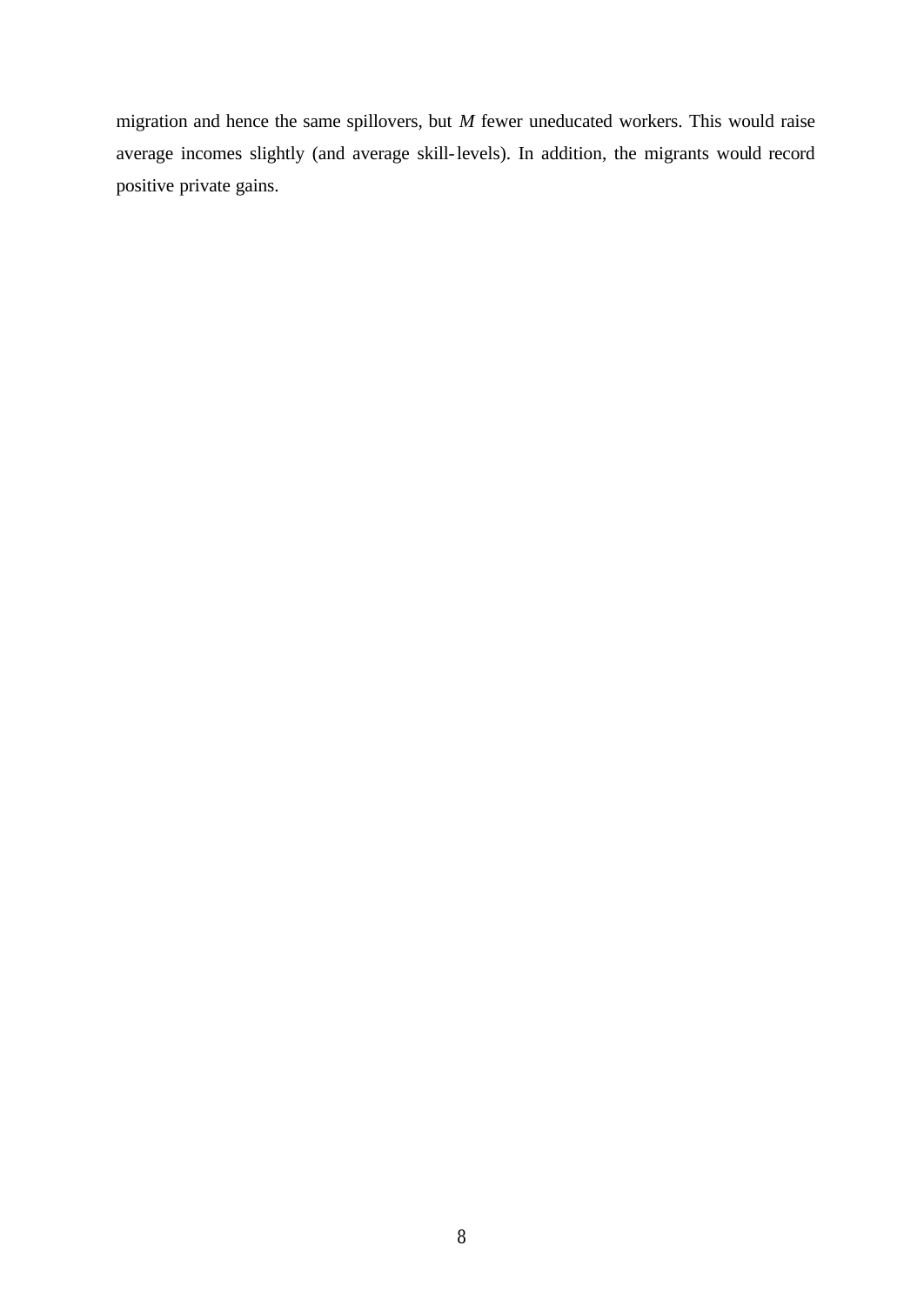## 3. Foreign doctors in the United Kingdom

## **3.1 Background**

All doctors working in the United Kingdom have to be registered with the General Medical Council. The General Medical Council records the place where initial qualification was obtained and thus provides some information on the origin of doctors. There are different types of registration status which also give an indication on the post and career progress of the overseas doctor.

The types of status of most relevance for overseas (non- $EEA<sup>5</sup>$ ) doctors are 'limited' and 'full' registration. Full registration is the normal registration status for UK and EEA doctors who have a medical degree and who have completed their initial period of training or PRHO (pre-registration house officer). Limited registration is initially given to non-EEA doctors (with some exceptions, described below) and allows them to work under supervision until they have proven their clinical ability to be at the level expected from doctors working independently in the United Kingdom. The doctor will obtain limited registration only when he or she has an offer of suitable employment.

The number of overseas (non-EEA) qualified doctors currently in the register is not available (the total number of doctors in the register is  $193,000^6$ ). The number of new doctors arriving from overseas was 2763 in 2000 (32% of the total number of new registrants), having been as high as around 40% of the new registrants in the 1990's (General Medical Council, Table 1). The majority of new overseas doctors initially obtain limited registration, although graduates from certain Commonwealth Universities are for historical reasons eligible for full registration immediately. In recent years 25-30% of those having limited registration have converted it into a full registration every year (General Medical Council). The average period of holding limited registration is just under three years. The main sending non-EEA countries are India and Pakistan.

Another important source of information is the Department of Health Workforce census of NHS medical staff. At present over 100 000 doctors are practising in the NHS. Department of Health figures show that approximately 25% of hospital doctors qualified outside EEA (Table 2).

<sup>5</sup> EEA (European Economic Area) doctors (EEA citizens trained in EEA) are automatically guaranteed full registration in the UK.

<sup>&</sup>lt;sup>6</sup> Not all registered doctors practice in the UK.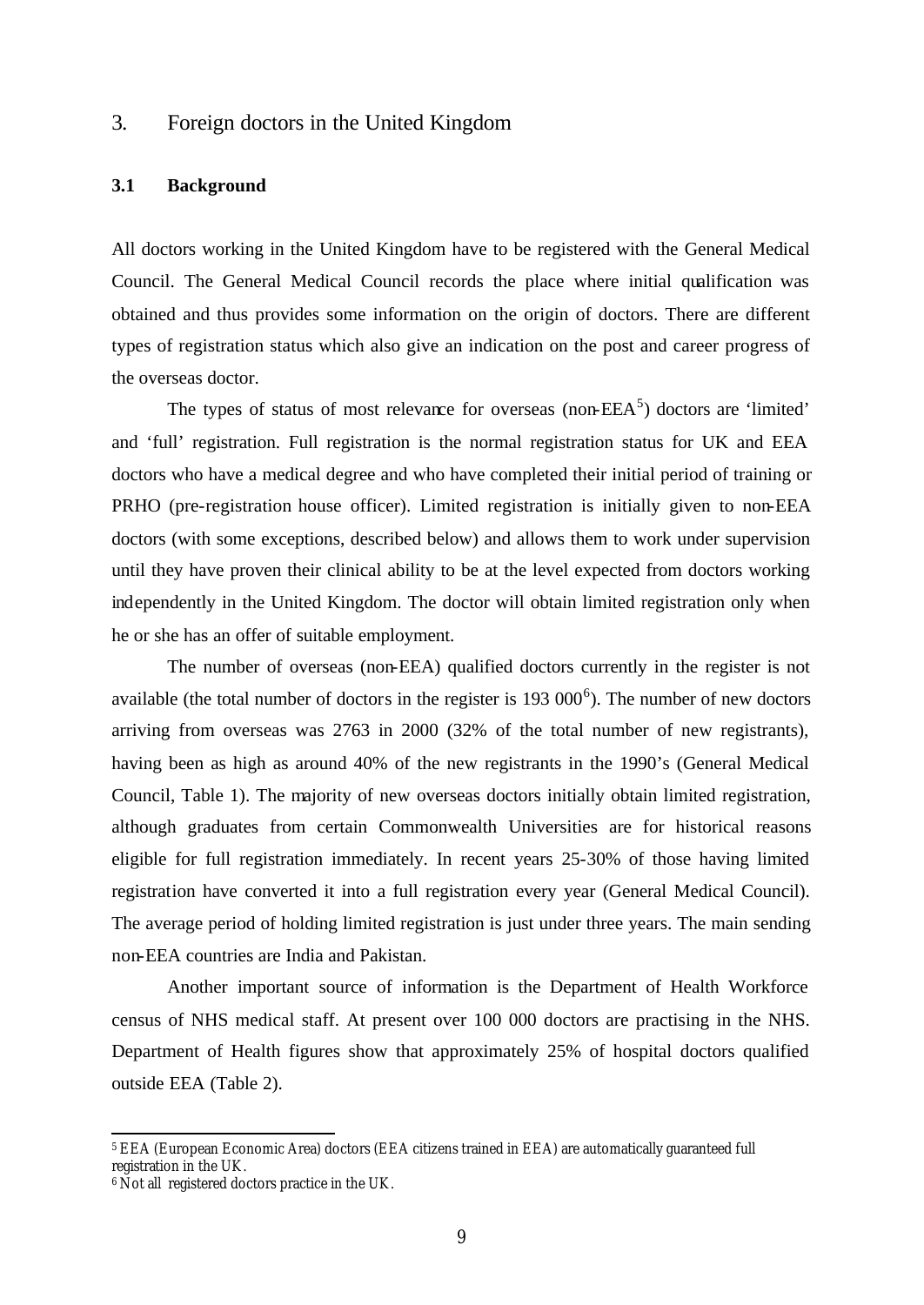## **3.2 Routes of Entry for Foreign Doctors**

Migration of overseas doctors to the United Kingdom is closely tied to the postgraduate training system. The aim has been to employ overseas doctors in training posts, thus providing the NHS with employable staff, and simultaneously allowing doctors from developing countries to obtain their postgraduate training that can be subsequently used in their own country. It is also possible for fully trained doctors to work in the United Kingdom, but this route is less common. In the following section we describe the system of medical training in the United Kingdom and the visa and work permit arrangements relevant for doctors and assess the importance of different routes of entry.

Medical education and postgraduate training in the United Kingdom

The initial stage of medical education in the United Kingdom is university undergraduate education, which takes five or six years. Graduation from medical school is followed by a Pre-Registration House Officer (PRHO) year which is still the responsibility of the university and consists of two six month training posts. During this period the trainee is not fully registered with the GMC having only provisional registration.

The next stage of postgraduate training is basic specialist training or the time spent in the Senior House Officer Grade (2-3 years). This stage does not lead to the award of a formal certificate, but after basic specialist training the doctor can work in staff grade posts. The subsequent higher specialist training (4-6 years), which takes place in the Specialist Registrar (SpR) grade, entitles the doctor to be awarded a Certificate of Completion of Specialist Training (CCST). The holders of CCST who are in GMC's specialist register can work as consultants. Entry to higher specialist training is highly regulated and requires admission into a specialist training programme.

In addition to these forms of training, there are arrangements specifically for overseas doctors in the UK that do not lead to any formal qualifications or do not take the form of paid employment. So-called clinical attachments are typically used by foreign doctors to obtain clinical experience in the UK which can help in getting a training post. They can be done without registration and with visitor immigration status but are not paid for and do not provide direct patient access. Clinical attachments normally last between two and four months.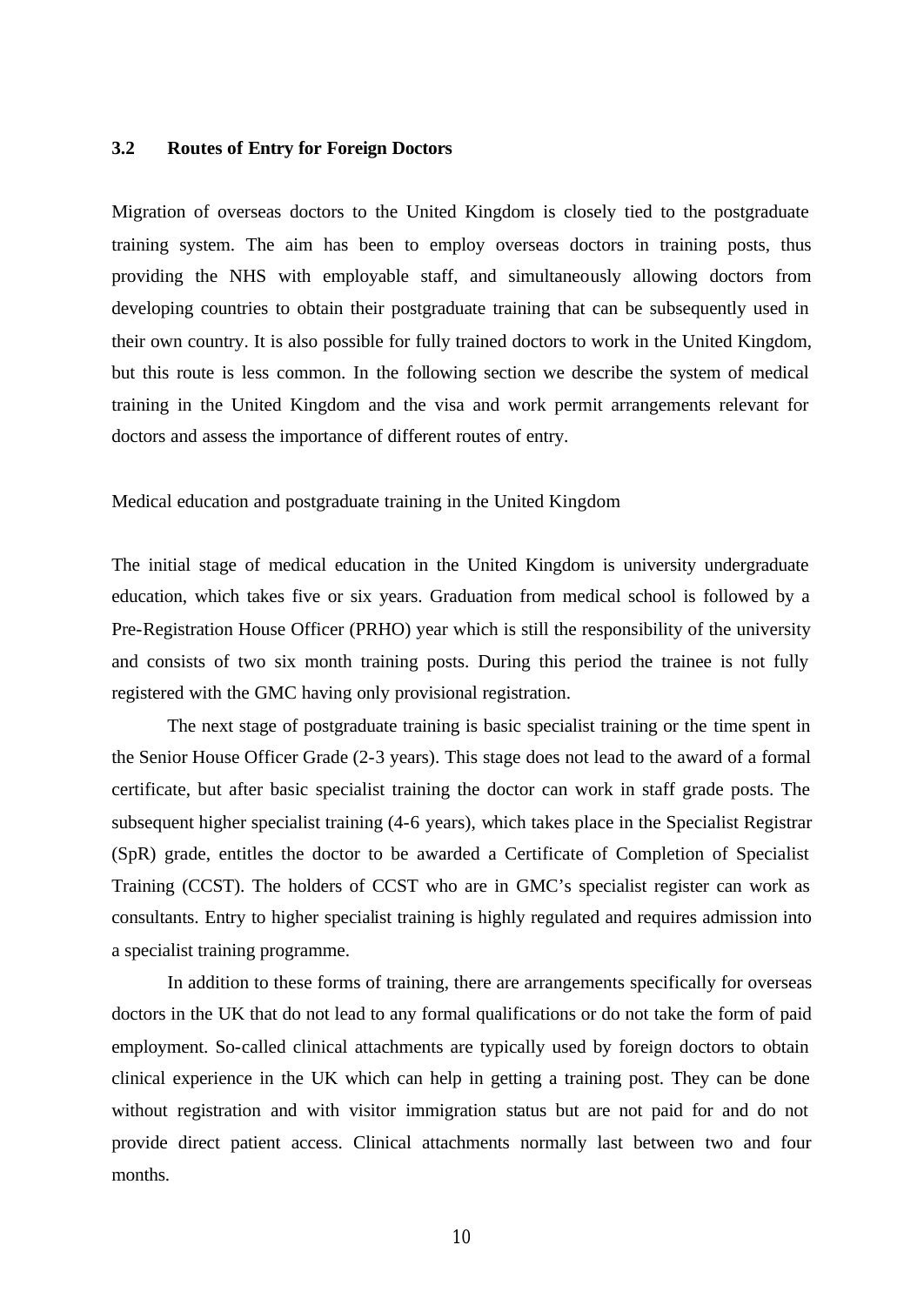At higher specialist training level Fixed Term Training Attachments (FTTAs, or type II specialist training posts) provide the opportunity to obtain six months to two years of specialist training for those without indefinite rights of residence in the UK. Unlike standard higher specialist training they do not lead to the award of a certificate.

Not all doctors want to pursue all these training levels and the number of people admitted to training would not even allow this. After basic specialist training a doctor can work at staff grade level posts and after higher specialist training they can be appointed as consultants which is the most senior post. Those specialist-trained doctors who are unable to obtain consultant posts can work as associate specialists.

General Practitioners are trained in a separate vocational training system. This training lasts three years out of which at least 12 months has to be spent in general practice and 12 months in approved hospital posts. GP training often takes place in training schemes. Training abroad can also be taken into account, if considered relevant. The general practice element of GP training requires full registration. There used to be severe restrictions on the availability of funding for doctors who do not have rights of residence or indefinite leave to remain in the UK, but since November 2001 they are eligible for the same funding as UK/EEA applicants.

How foreign individuals enter the system

It is possible for overseas students to undertake undergraduate studies in medicine in the UK medical schools. The number of places is, however, very limited, and the cost for overseas (non-EEA) students is high, approx. £16,500 per year. Those overseas students who choose to pursue a medical degree can be allowed to stay in the United Kingdom to complete their postgraduate general clinical and basic specialist training.

Most foreign doctors enter the system with an undergraduate qualification from their own country. For the degree to be recognised in the United Kingdom the medical school would have to be included in the WHO list of medical schools. It is usually expected that overseas doctors also complete PRHO or corresponding clinical training in their own country. In order to be able to register in the United Kingdom they will also have to take a Professional and Linguistic Assessment Board (PLAB) test to prove their professional skills, as well as a separate language test (IELTS) if English is not their first language. Those who are part of special placement schemes are, however, exempted from the PLAB. The share of doctors who are exempted from the PLAB of those obtaining initial limited registration has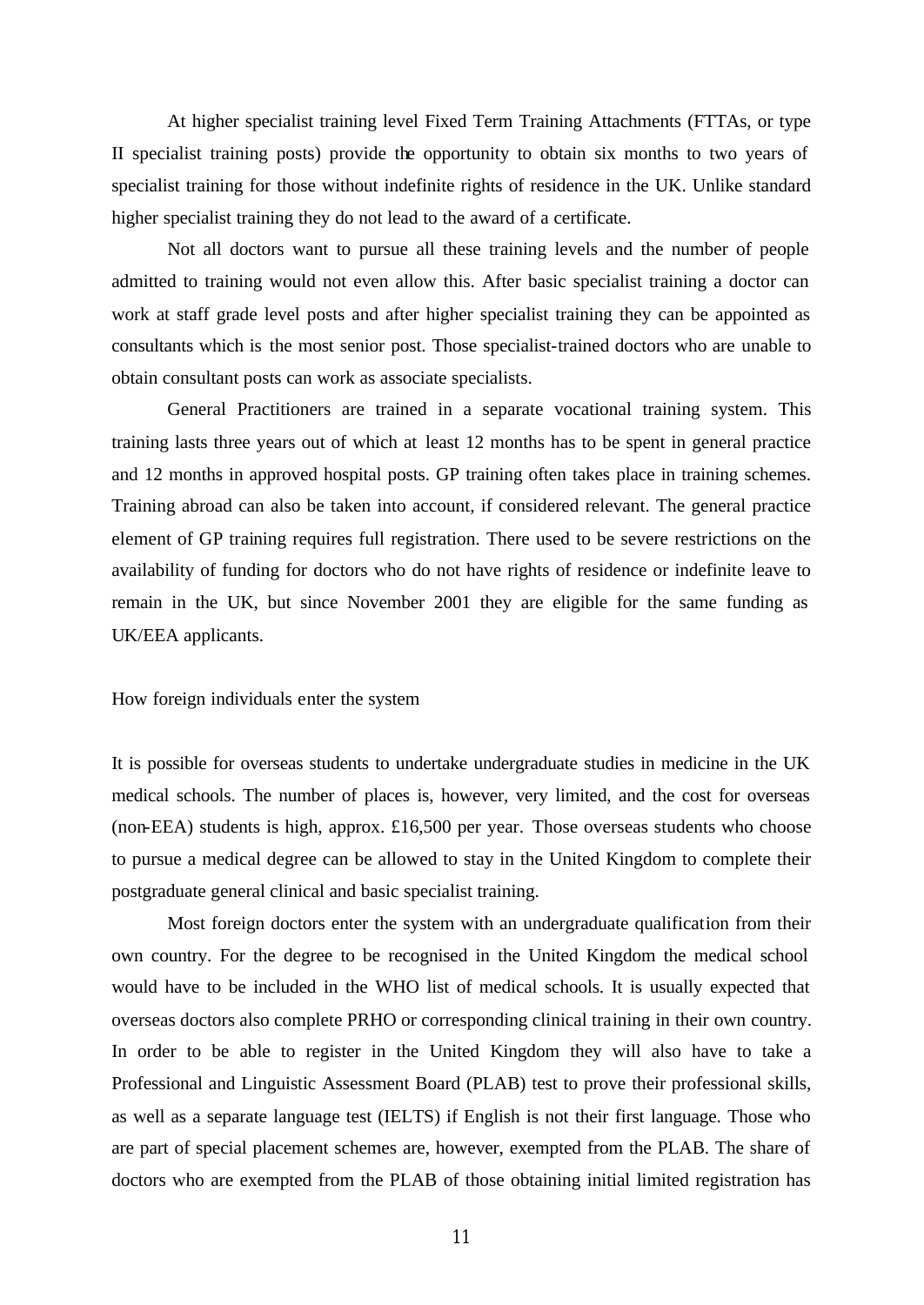been approximately 40% (Davis 2000). Some other special conditions like completion of basic specialist training to the satisfaction of the appropriate UK specialist training body, appointment to a Type 1 specialist registrar post (i.e. a post approved for training leading to CCST), eligibility for specialist registration or long experience can also qualify the doctor for PLAB exemption. Indian doctors use the PLAB route more often than doctors coming from other countries.

EEA trained doctors who are EEA citizens, as well as graduates from certain universities in Australia, New Zealand, Malaya, Singapore, South Africa, Hong Kong and the West Indies can obtain full registration with the GMC after their PRHO. Other overseas doctors (who have either passed PLAB or been exempted from it) usually get limited registration initially and this allows them to work in the UK under supervision.

Doctors in training have special immigration arrangements: they have so-called permit-free status and thus they do not need a work permit. They can apply for this status after having been appointed to a post. Doctors pursuing PRHO have an initial grant of a maximum of 12 months that can be extended only with special permission. Doctors undertaking basic or higher specialist training for a fixed period are granted permit-free status for the period of training. Doctors participating in basic specialist or general professional training or holding appointments in the SHO grade are granted three years of permit-free status, with possible extension for one year. Similarly doctors qualifying for higher specialist training will be granted an initial period of permit-free training for a maximum of three years with possible extensions. Those doctors who enter career grades (i.e. non-training hospital grades) need a normal work permit that their employer will apply for.

Doctors doing GP training will get the permit-free status for the hospital-based parts of the training but require a training and work experience scheme work permit (TWES) for the year they spend as GP registrars. The NHS funds the GP registrar element of training. Holders of TWES are normally expected to return to their home country after training period, but the Home Office has agreed that those in GP training are not subject to the normal TWES restrictions. They can apply for GP posts in the UK after the training and apply for work permits or to remain in the UK through the Highly Skilled Migrant Programme. Doctors need to have full registration when undertaking GP registrar posts. After training they can apply for salaried jobs for which a work permit is needed. GP principals can apply to remain in the UK through the Highly Skilled Migrant Programme.

Most foreign doctors come to the UK initially for training. The representation of foreign doctors in various training grades in England is presented in Table 3. Note, however,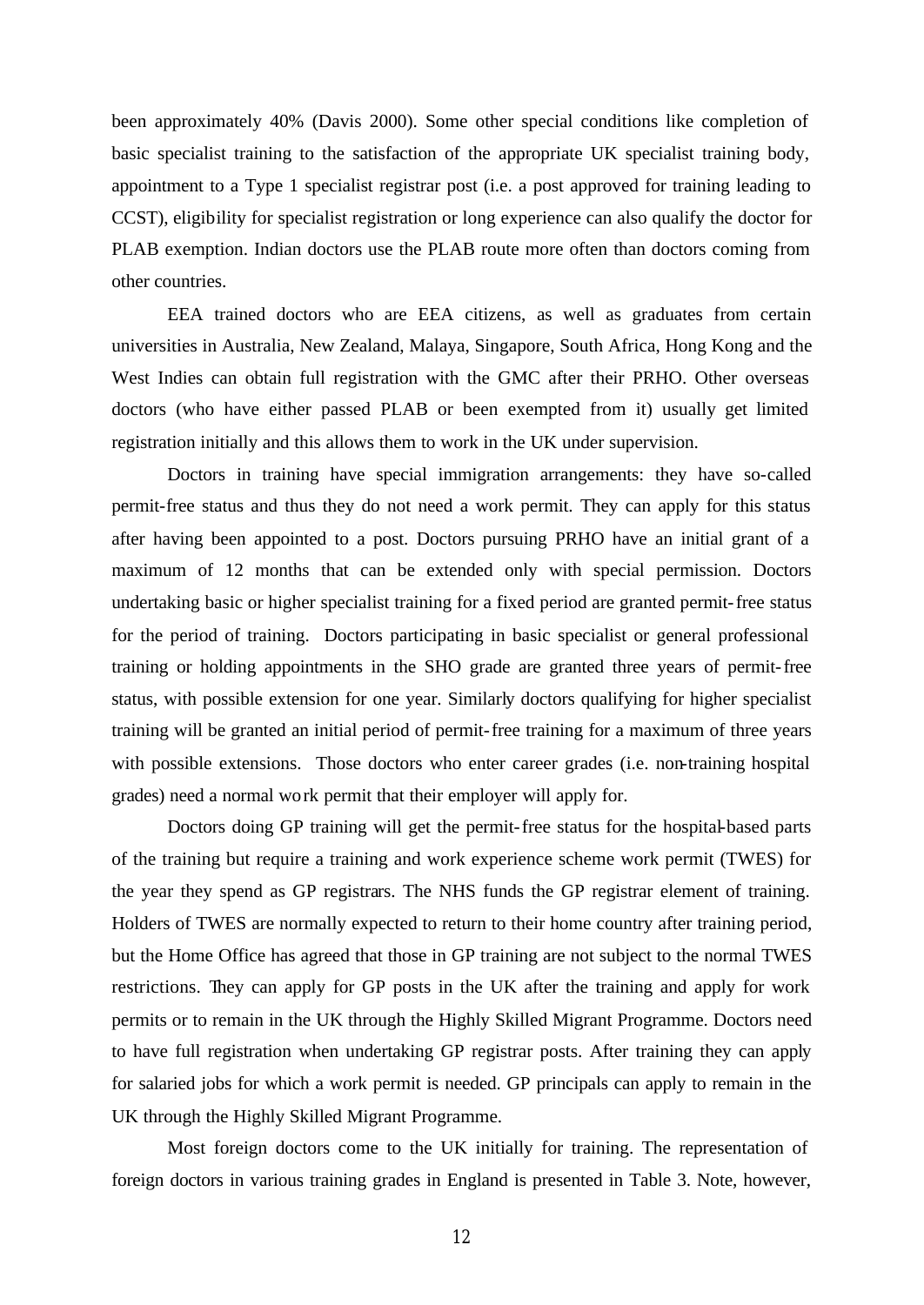that overseas doctors account for the largest share of the workforce in staff grade posts, which do not lead to further certificates or provide specialist training. They are also well represented in associate specialist posts. In such cases formal training has finished but the post-holders have not been able to find consultant posts. This is interesting as the declared aim of most doctors, as well as of the training schemes, is to obtain postgraduate training in the UK.

Among those in training towards GP qualification in England there were only 172 overseas trainees among 1446 registrars (12%) in 1998. Because the funding system has changed recently, this number is expected to increase in the future.

### Evidence of Screening

Initial screening of overseas doctors entering the United Kingdom takes place through the conditions for registration. Taking the PLAB test incurs costs, as part of it is taken in the United Kingdom. The test consists of two parts, the first of which can be taken in several locations (including India, Pakistan, Sri Lanka and Nigeria), but the second part (the OSCE, Observed Structured Clinical Examination) can only be taken in Britain. The fees for the two exams are £145 and £430 respectively. The average pass rate is 59% for the first part and for part two it is 84%. There is, however, no pre-set pass rate. The PLAB is a qualification, not a part of NHS manpower planning; passing the PLAB does not guarantee employment. (MacDonald 2001.)

Anecdotal evidence also suggests that getting a training post is not straightforward even after passing the PLAB test: in 1998 one district general hospital had 147 applications for four SHO posts, and only four of the applications were from British nationals, two of whom were UK graduates (Sridhar 1998). In 2000 another SHO post attracted 224 applicants of whom 216 were non-EEA graduates (Sridhar 2000). The extent of competition for posts is also largely dependent on the specialty.

A scheme for training placements – the Overseas Doctors Training Scheme (ODTS) – was established in 1984 and is a dual sponsorship scheme run by the Royal Colleges and the Department of Health. Initially, the scheme was run by individuals, where a senior colleague from overseas arranged a training post with a consultant in Britain. Currently, overseas doctors apply for the scheme directly to the relevant college. Some colleges are not running the double sponsorship scheme anymore but sponsor overseas doctors independently of the Department of Health through their own placement schemes. Selection is made on the basis recommendations and candidates' experience, but exact requirements vary by college.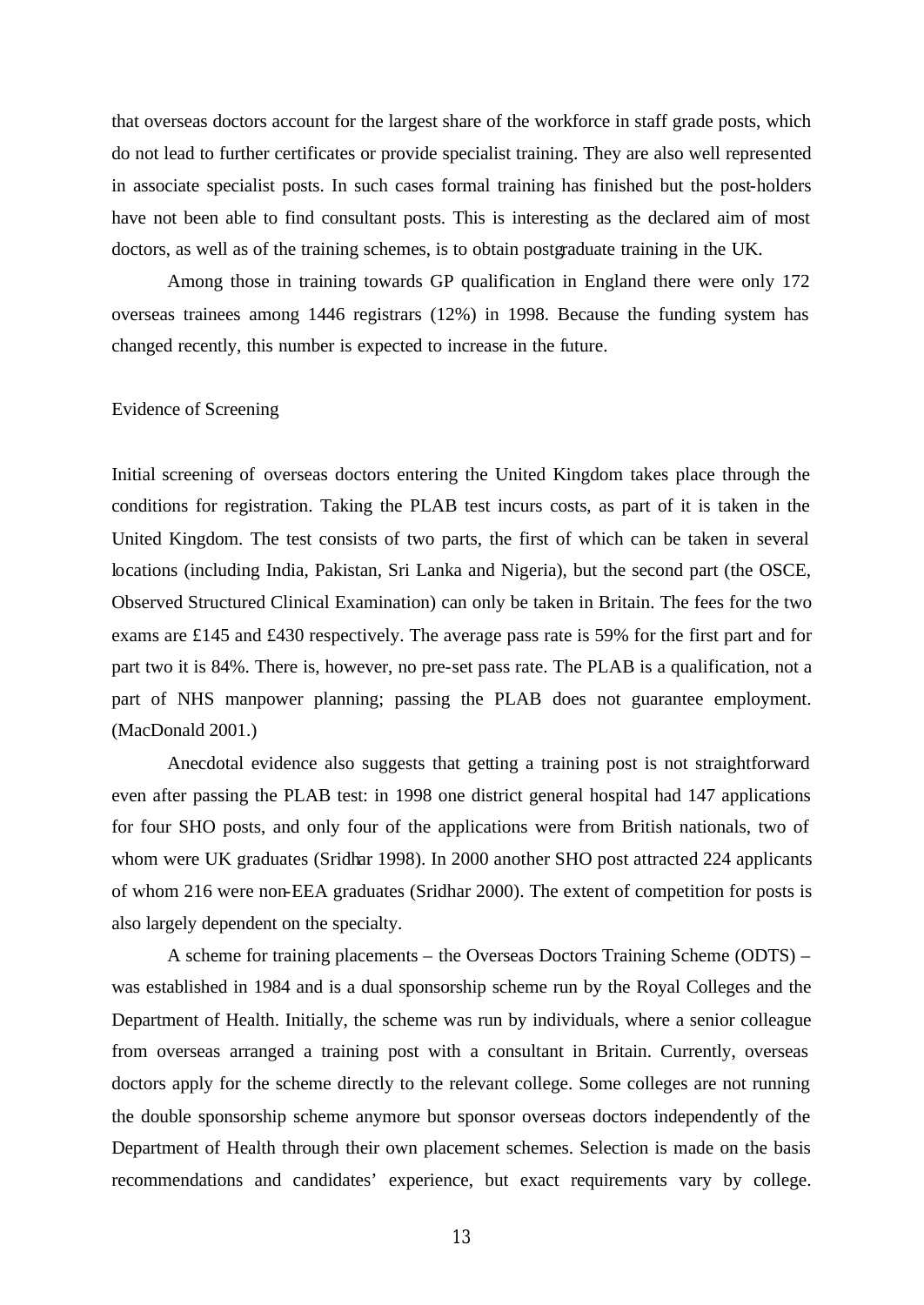Currently all colleges require at least two years experience in the specialty they wish to practice in, as well as a primary qualification that is acceptable for GMC limited registration. The applicants must not have failed the PLAB. (Constable et al 2002.)

Once accepted to the training scheme, the college acts as the applicant's UK sponsor and the applicant is put onto a waiting list; obtaining a post can take as long as two to three years. Trainees are placed in their first post without formal interview, but for any subsequent posts they have to apply through normal procedures (Gupta & Lingam 1999). Direct placement has caused concern because it reduces the number of posts that are available thorough open competition (Welsh 2000). In addition to ODTS, the British Council has its own sponsorship scheme which is aimed at doctors with at least three years experience in their specia lty. This sponsorship scheme also attracts a large number of applications (Constable et al. 2002).

## Returning to the home country

The aim of permit free training as well as of the training schemes is that overseas doctors return to their home country after their training. Staying on in the UK after the training, however, is relatively common. Currently as many as 60-70% of doctors stay after their training period, although the BMA has expressed a view that this is due to training being inadequate, rather than doctors' reluctance to return to their home country (Davis 2000). Those staying either work in non-training grades or, sometimes, advance to specialist training.

## **4. The data**

 $\overline{a}$ 

The data for the current study were collected through interviews and through a postal survey for those who were not reached by telephone or had not provided a telephone number. The total number of responses was 137, 104 of which were the result of interviews and 33 from the postal survey. The questionnaire was originally designed for telephone interviews and thus the responses to the postal survey are more likely to have errors due to misunderstanding of questions<sup>7</sup>.

<sup>7</sup> The questionnaire has been included as an appendix.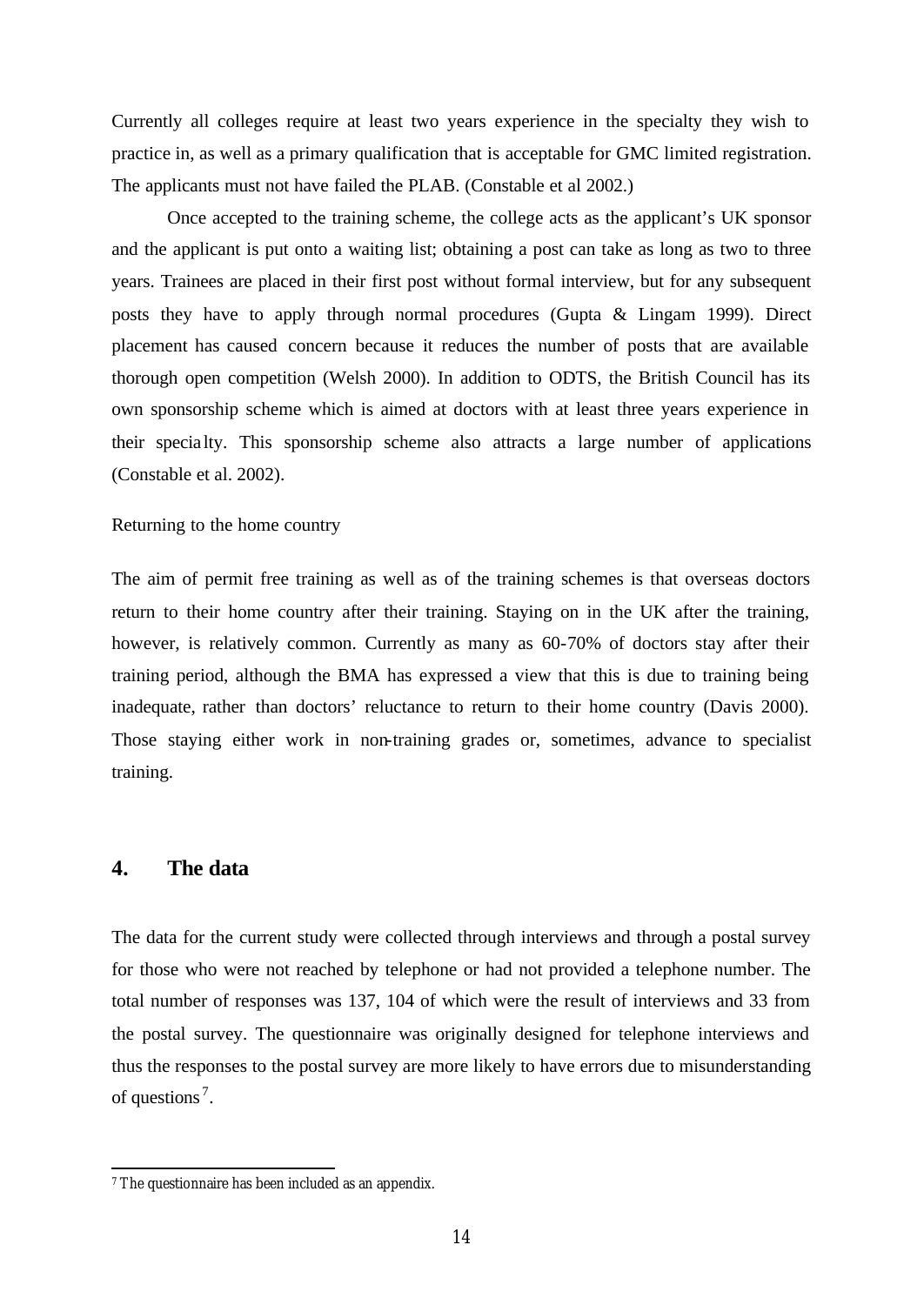Our sample was obtained from a web-based survey of doctors conducted by the Open University<sup>8</sup>. Some of the individuals responding to this survey provided their contact details and volunteered to participate our study. This survey also covered UK doctors, and in the initial stage the information on the country of origin was separated from the contact details. Those contacted were chosen on the basis of their foreign sounding names (a small sample of English names were also checked to justify this approach). Later it became possible to separate EEA and non-EEA doctors' contact details. We contacted every non-EEA doctor we could identify through these means. The total number of phone numbers provided was  $476^9$ and there were also 28 contact addresses without phone numbers.

There are at least three sources of sampling error in our sample among UK-based doctors: the participants of the original study may be a selected sample of those from overseas and there is further selection at the stage of volunteering to participate in our survey. Without information about the whole population we cannot infer exactly how these samples are biased. Thirdly, the sample represents only those individuals who have migrated to the UK, and is by no means representative of all doctors in the sending countries.

It is also possible that there were misunderstandings or misinterpretations regarding the questions. Pre-testing did not reveal any major sources of response errors, but particularly the postal survey questionnaires were often incompletely filled, and it is possible that some questions that were answered were not interpreted in the correct way. The response rate in the postal survey was 50.8%.

## **5. Results**

l

#### **5.1 Descriptive statistics**

The countries represented in the sample are presented in table 3. The main sending country is India, followed by Nigeria and South Africa. Most (75%) of the immigrant doctors have full GMC registration, and the most common route of entry is PLAB (35%), the next most important route being ODTS (21%). The rest either had an EEA degree, had a direct placement or were exempted from the PLAB because their medical degree was recognised.

<sup>8</sup> We would like to thank Prof. Janet Grant from the OU and her team for collecting the list of contacts.

<sup>9</sup> Including 'British' names. The total number of 'foreign' contact numbers was 195.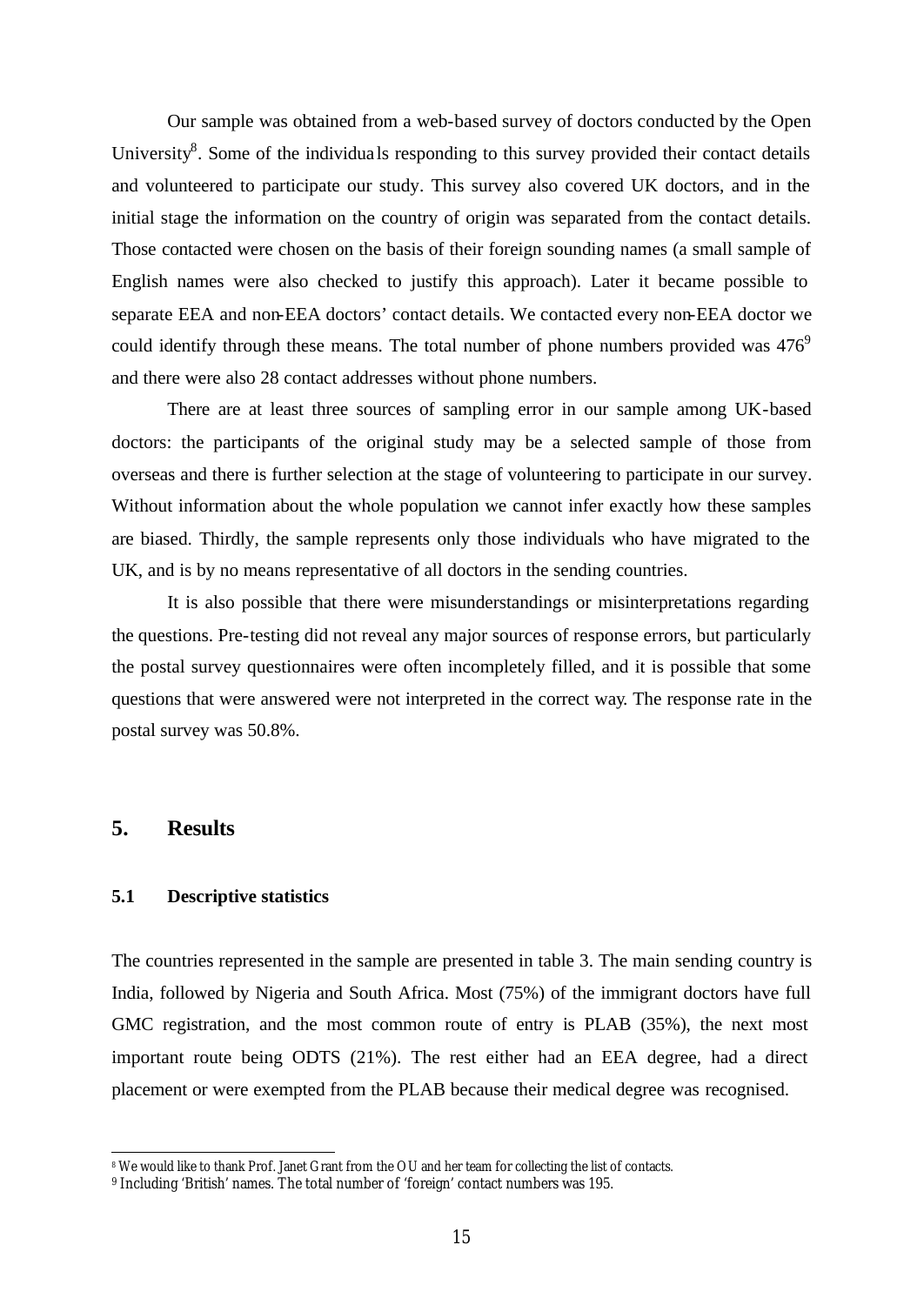Table 4 displays the means of the main demographic variables in the sample by the income group of the country of origin defined by the World Bank (low income, middle income, high income). We have also separated out Indians into their own group (India belongs to the low-income group in the above classification). Individuals from low-income countries are more typically male and married and they have more frequently dependents. This may be due to the fact that they are also older than doctors from more developed countries. Doctors from middle-income countries more frequently had spouses who were from the UK, whereas for Indian doctors this is very rare. This may indicate different reasons for migrating to the UK (or for staying there). Also the length of experience in home country seems to differ across groups: Indians and doctors from low- income countries have worked for longer periods in their home countries than middle or high-income country doctors. Many high-income countries in this sample are EEA countries, which, given their considerably easier entry to the UK, is not surprising.

Overall, the descriptive statistics suggest that the country of origin, or perhaps more strictly the conditions there, may have some impact on how migrants who enter the United Kingdom are selected<sup>10</sup>. Possibly either motives to migrate or influence of the screening mechanisms differ across countries. Clearly these motives or incentives to migrate are linked to the conditions in the sending country compared to those in the UK, as well as individual career plans and preferences. In the following section we look at more closely the decisions to migrate and how these relate to the characteristics of countries and individuals.

## **5.2 Incentives**

l

In virtually all economic theory migration decisions are based on the incentives to migrate, the benefit from migration (interpreted broadly to include current and future income, working conditions, security etc.) and opportunity cost thereof. The crucial assumption in models of beneficial brain drain is that the expected benefit from migrating is higher for more educated individuals in developing countries, either because net benefit is higher or because the probability of migration is higher. In the following we examine some aspects of incentives to migrate drawing from our data and other available information. We explore information on

<sup>10</sup> Assuming that differences in demographic variables do not reflect those of doctor populations in these countries. It is, however, unlikely that for example doctors in poor countries would have consistently more experience or would be older.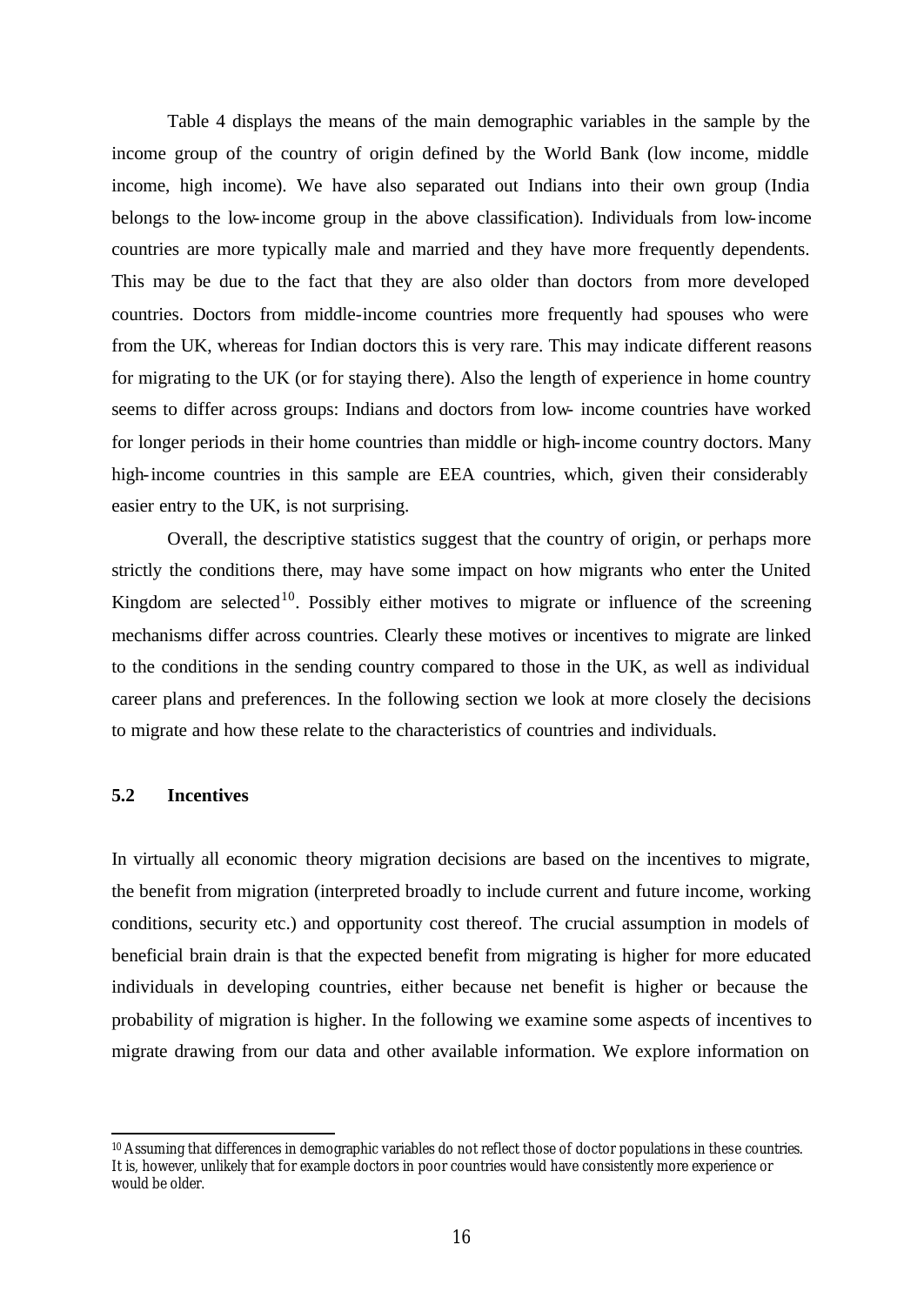salaries, facilities, reported motives to migrate and how these relate to each other and to the other characteristics of the migrants.

A major issue is naturally the salary differential between home and host countries. In addition to our own survey (which also included questions on relative salaries) we have some official information about doctors' salaries in the UK and India. NHS salaries are based on scales published by the Department of Health. The approximate upper and lower limits of Indian salaries were provided by Dr. Rajesh Chanda. In table 5 we have presented Indian and UK salaries based on these sources. The Indian salaries have been converted into sterling by using the current exchange rate  $(\text{\textsterling}1=\text{Rs }76.6)$ .

The UK salaries are considerably higher in nominal terms, with basic salaries 6 to 10 times higher and substantial supplements in addition. When we take price levels into account, however, the differences in salaries narrow considerably. According to the World Bank purchasing power parity conversion factors (2000), prices in India are 5.3 times lower on average than in the UK. Such price level comparisons are rather rough as there are likely to be significant regional differences within large countries, differences in quality of goods and services within countries and questions about the appropriateness of the common consumption basket, especially given that in many cases a high proportion of income is saved (in financial assets) or remitted home as cash payments. Nonetheless while they are not large enough compensate for the salary differential completely, they suggest that the pecuniary incentives for India-UK migration are not overwhelming.

This is also the picture emerging from our survey (Table 6). Interviewees were first asked what percentage of their current salary would they be receiving in their home country if they had stayed at home and had a 'normal' career. Another question concerned the salary they would be earning if they were working in the current grade in their home country. Given that many of the overseas doctors had experienced a reduction in grade or some other change in career upon arrival in the UK, these two could be expected to differ in many cases. Many respondents would not state an exact figure, but were able to indicate the direction of the difference. They were specifically asked to answer the question in monetary terms, without correcting for the price level (although it is possible that some of them despite this answered the question in real terms). Applying the correction for the price level to our figures changes the picture, the Indians' own estimates of their salary in India would give considerable higher real incomes at home than in the UK. This could, of course, reflect a selection bias in migration whereby migrants are on average better than stayers. We return to these screening issues below.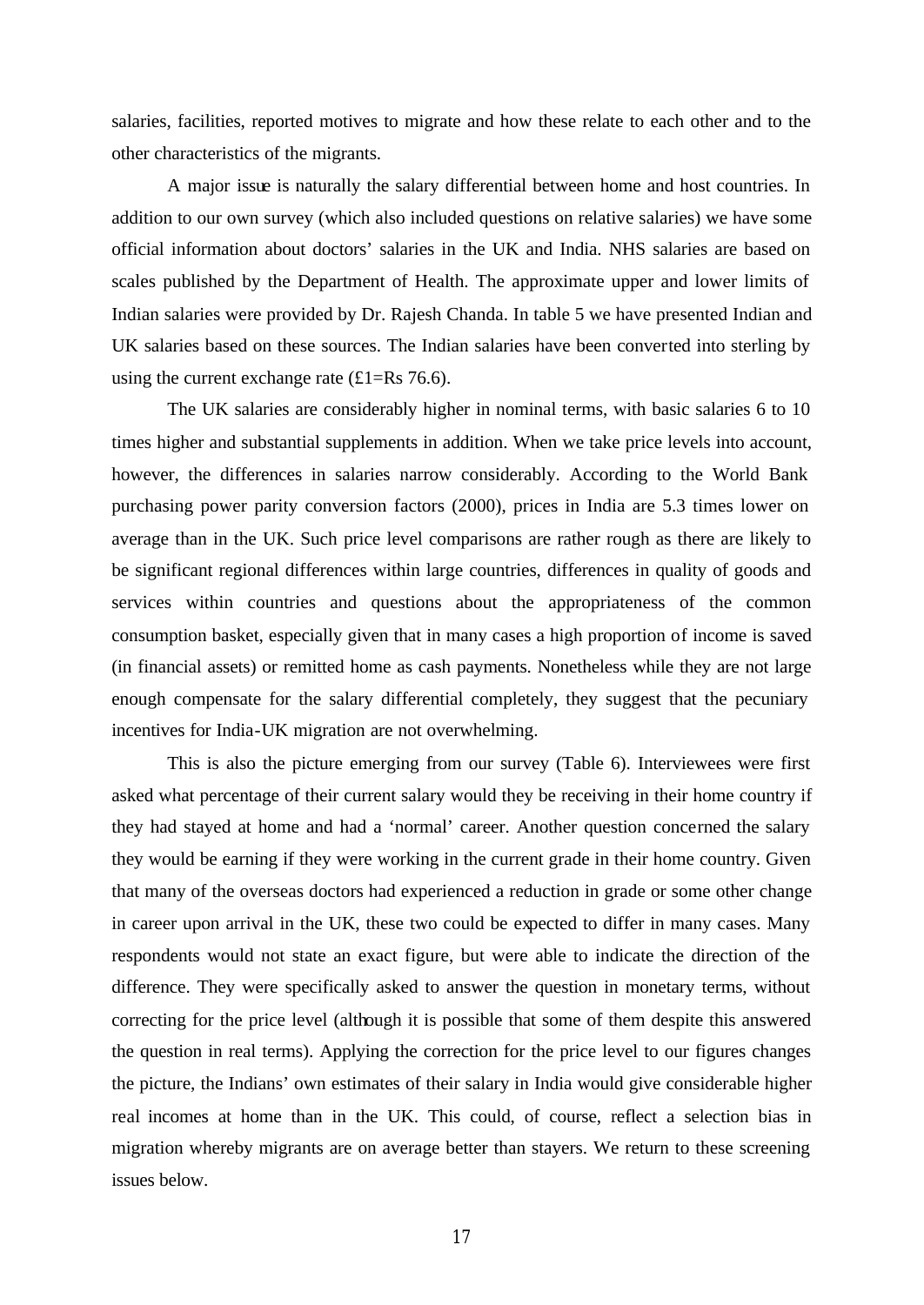It also has to be noted that if the money earned in the UK is spent in the sending country (after the spell of migration or through remittances), differences in the monetary value of salaries are the relevant variable. Given the importance of remittances, see below, and the occasional comments by respondents about working in Britain to boost savings or pay off debts, this could be an important consideration. Overall, therefore, we conclude that financial considerations are likely to play at least a certain role in the relocation of doctors to the United Kingdom.

We also asked the individuals about their motives to migrate. Table 7 gives information regarding the motives for migration by country group. Financial advantages were clearly a more common reason for individuals from low and middle-income countries suggesting again that there are positive salary differentials. Most commonly in each group, however, doctors stated advancing their career as a reason to migrate to the UK, although 'Advancing my career' can, of course, include financial considerations as well. Personal reasons were slightly more frequent for the doctors from the high-income countries, which may mean that they are selected on the basis of personal preferences (for example an enthusiasm to travel and live abroad, or marital arrangements, reasons which often came up in the interviews) rather than financial incentives, abilities or professional qualities. On the basis of the salary information presented above high-income country migrants also gain considerably smaller financial advantages from moving to the UK, and they also mention this less often as a motive.

Career concerns are obviously of major importance as motives. Table 8 gives more details on the variables relating to migrant doctors' career progress. Almost half of the overseas doctors (45%) had experienced a reduction in their grades at migration (this includes those who had to do a clinical attachment upon arrival). Only 10% had experienced unemployment in their home country, but 27% had had spells of unemployment in the UK. Individuals from India had the highest incidence of spells of unemployment in both the UK and their home country, and they also had experienced a reduction in grade most often  $(63\%)$ <sup>11</sup>. Only 4% of doctors from the low-income countries had experienced unemployment in their home countries, but as many as 30% had been unemployed in the UK. Doctors from middle-income countries had the lowest incidence of unemployment in both the UK and abroad. For high-income country doctors' unemployment spells in the UK were rarer than for those from low-income countries. These data could be interpreted to mean that even given the

<sup>&</sup>lt;sup>11</sup> This figure includes those who had to do a clinical attachment upon arrival in the UK or who took, after having started training in their home country, RMO or research assistant posts.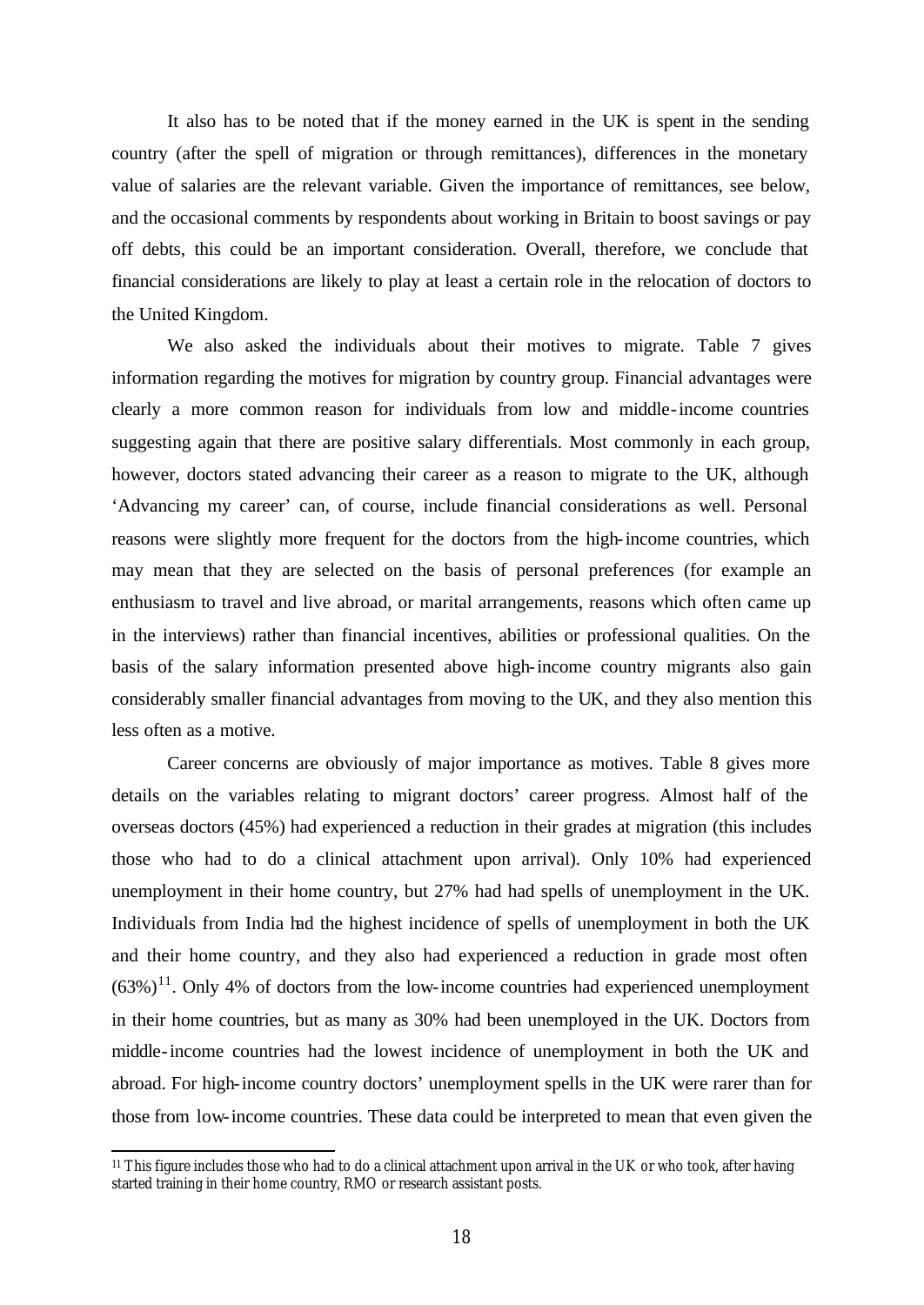higher possibility of unemployment migration still provides returns to low-income country doctors, as the difference in salaries is much larger, or that training in the UK is relatively more useful for their future career. It also seems unlikely that a large proportion of migrant doctors are leaving their home countries because of unemployment, as they face unemployment in the UK much more often than in their home countries. Given that one of the arguments against brain drain is the shortage of doctors that it causes in sending countries, it is, however, significant that as many as 19% of the major migrant group, Indian doctors, had actually been unemployed in India at some stage of their career.

It is of interest to know whether migration incentives mainly arise from the individual's characteristics or the characteristics of the sending country. The question on reasons for migration does not directly address this, but other questions shed light on conditions in the sending country like facilities or the possibility of finding a training post. On the whole most respondents (76.7%) said that the facilities they had before coming to the UK had been good or very good. A majority (58.5%), however, reckoned that it is difficult or very difficult to find a decent medical training post in their home country. This suggests that career concerns may be more important incentive than the lack of facilities in home country. It also again hints at a selection bias in migration: facilities in low income countries are not generally good or very good by UK standards, so the fact that migrants commonly had them suggest that they were favoured (although some of the respondents may have been responding the question in terms of the level of facilities relative to the average in their own country). Similarly, migration probably selects those most interested in training and advancement, characteristics which are often informally associated with productivity and value as an employee.

Overall, financial advantages and career concerns seem to be the main motive for migration but their importance varies across countries.

## **5.3 Return intentions**

In the context of the brain drain the propensity to return is of major importance. Returning migrants potentially bring human capital, networks and technology with them, and the temporary nature of migration can transform the brain drain into a highly beneficial 'brain circulation'. We cannot measure return directly but did survey respondents' return intentions which probably has some correlation with actual returns. Moreover, whether or not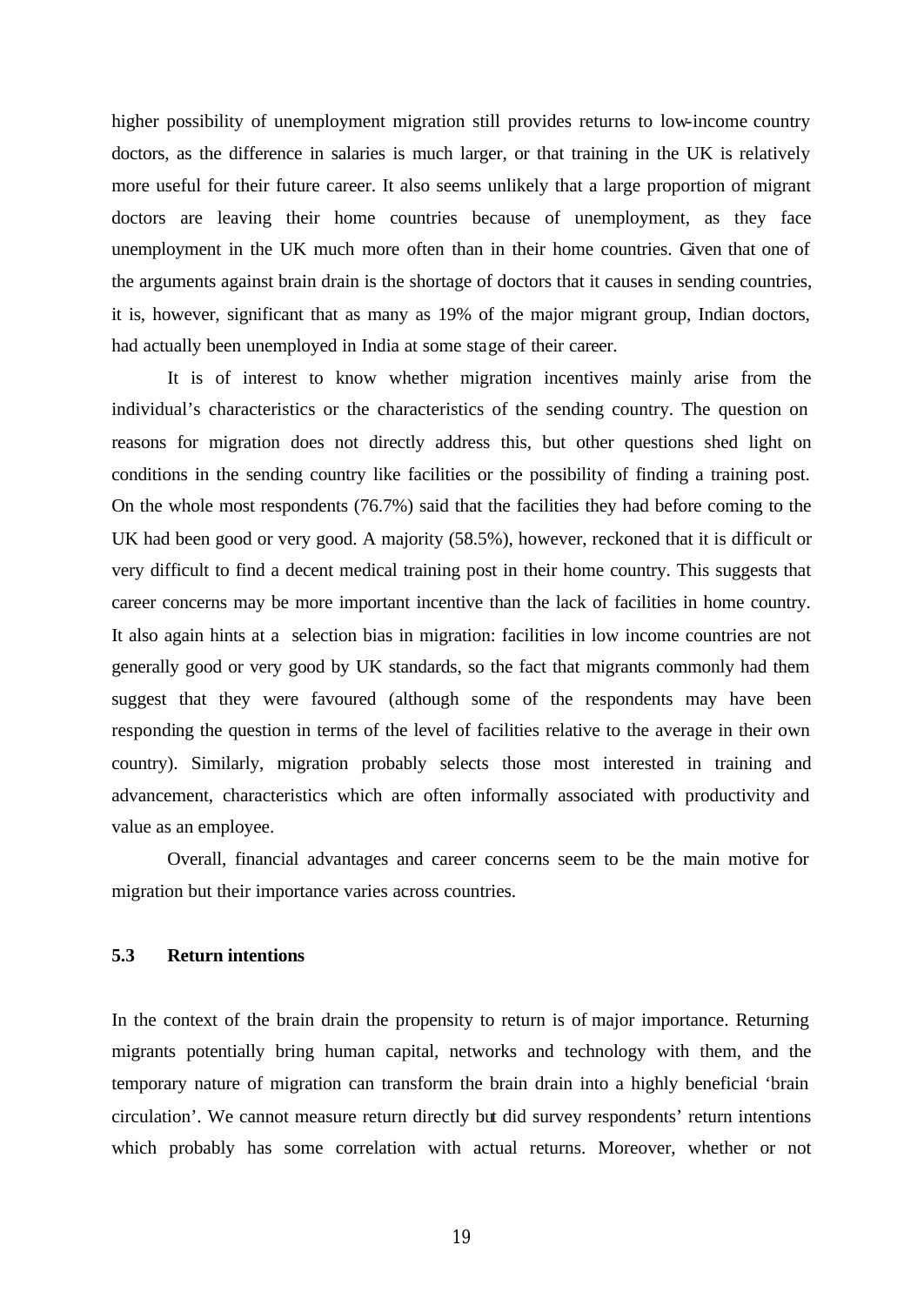individuals plan to stay in the target country all their working life is also likely to influence their career decisions and remittances.

In our sample 26% of respondents reported that they do not intend to return, 41% do, and 32% are uncertain. The main difference between the income groups is that in the highincome group fewer doctors intended to return: 50% of low-income country doctors (and 46% of Indians) intended to return, whereas this holds for only 17% of high-income country doctors. The percentage of those who were uncertain varies between 29% – 36%. In part the differences between groups may reflect the fact that high-income country doctors often have unrestricted rights to stay in the UK because they are EEA citizens.

The reasons mentioned for returning by the respondents are presented in table  $9^{12}$ . Most commonly they cited family reasons, duty to serve the home country or because they do not want to settle in the UK. The high-income country doctors typically mention reasons different from other groups, but the number respondents in this group who intended to return is very small. The most common reasons for not returning are working conditions, facilities and the standard of living<sup>13</sup>. The Indian, low-income and middle-income doctors mention better working conditions and facilities more often, whereas working relationships and family reasons are often cited by the high-income doctors. As expected, the standard of living is mentioned most often by the low-income country doctors.

In many developing countries the quality of facilities provided by the public and private sectors differs a lot, as it does between rural and urban sectors. The private sector also typically provides possibilities for higher salaries, at least for senior doctors, as illustrated by the Indian salary figures presented above. We asked the respondents who intended to return to their home country whether they intend to work in the public or private sector i) immediately after their return and ii) five years after their return. Of those who intended to return, the majority intend to work in the private sector after their return (immediately after return 55.4%, five years after return  $64.8\%$ <sup>14</sup>), and a huge majority (89.3%) intend to work in an urban area<sup>15</sup>. The percentage of Indian doctors who intend to work in the private sector

<sup>&</sup>lt;sup>12</sup> The respondents could indicate for each reason whether or not this has influence on their decision to return, the number of positive responses was not restricted.

 $13$  The missing observations are due either to respondents saying that they do not know if the particular reason will be relevant for return decision, or to unclear postal questionnaire responses. Some individuals had also filled in the postal questionnaires to state reasons for not returning although they had initially said that they do not know if they intend to return; these are not reported above.

<sup>&</sup>lt;sup>14</sup> These figures include some respondents who say they will work in both public and private sector, without them the figures are 48.2% and 55.6% respectively.

<sup>15</sup> Without those who intend to work in both sectors 85%.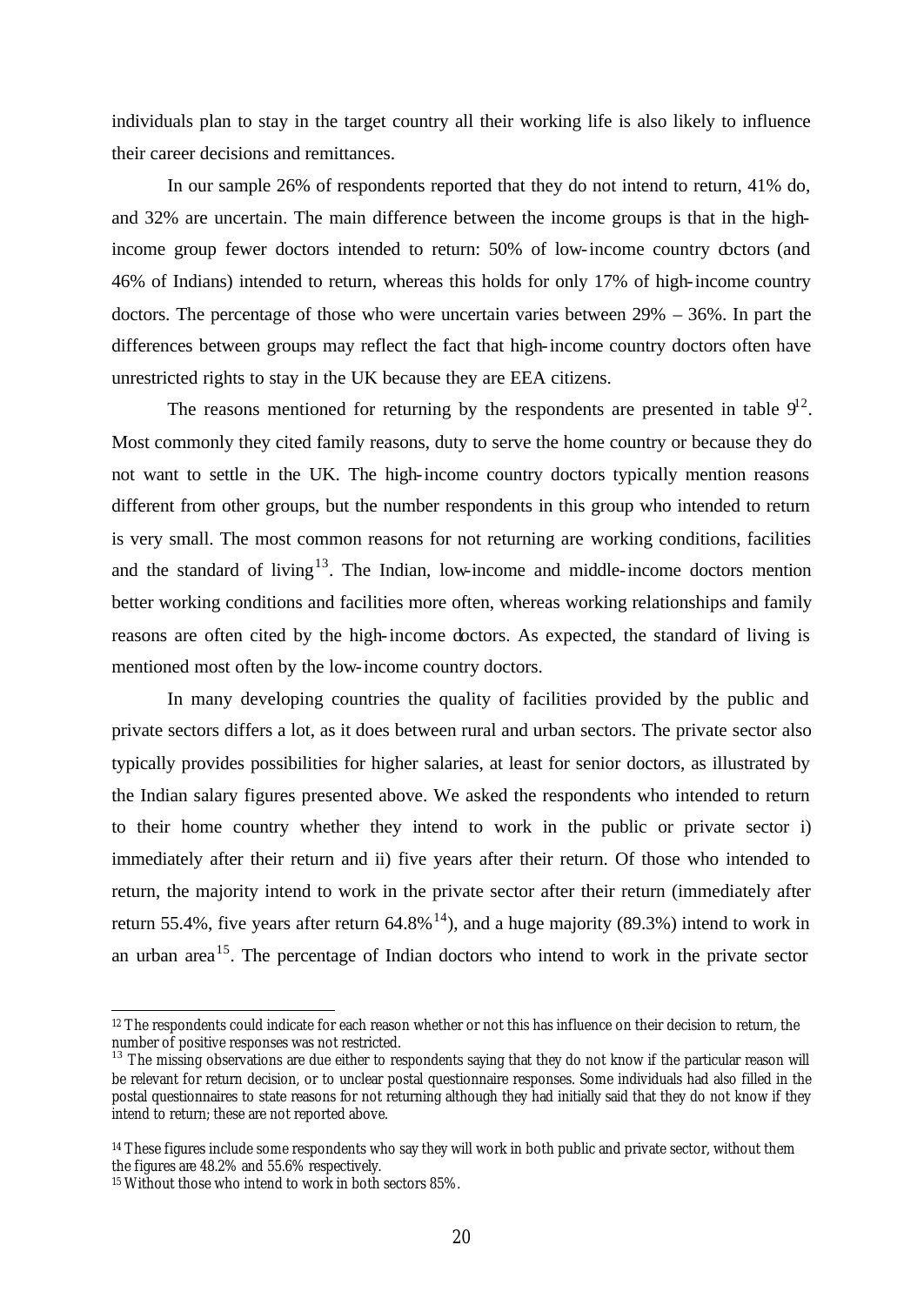after their return immediately is 76.9% and in five years time similarly  $76.9\%$ <sup>16</sup>. These figures suggest that migration and return decisions are driven by career concerns. The sectoral issues will be discussed in more detail in later sections.

The overall conclusion from these figures is that by no means all developing country doctors come to the UK to stay. Despite the salary differentials and better facilities a fair number of them intend to return. The returnees, however, are not very likely to work in impoverished rural areas. It is possible, however, that although the returning doctors themselves work in urban areas, they "push" incumbent doctors out into the rural labour market.

## **5.4 Screening**

 $\overline{a}$ 

As pointed out in the theoretical discussion, whether or not migrants are effectively screened, is of major importance for the implications of the beneficial brain drain hypothesis. Several questions in the questionnaire attempt to assess the quality of the migrants, for example those regarding the class of the degree, the institution where it was obtained (at least in those countries where applicants choose the university they apply to), salary etc. However, most of these can reflect the degree of screening adequately only if the individual characteristics and the sample statistics can be compared with those from the population that remains in the sending country. In our case this is not possible, with some exceptions that are discussed towards the end of this section. Thus we have to construct measures of screening either by using individuals' own assessments of their qualities compared to those of doctors in general in their home country or by using information available from other sources to infer something about the population in general as we did in the discussion of Indian salaries above. The fact that our sample may be a selected sample of overseas doctors has to be taken into account when assessing the methods. Those who manage to migrate to the UK are already a selected sample, and the fact that sampling was based on voluntary participation is another source of selectivity. In the first method the subjectivity of the responses must also be considered as a shortcoming.

The first test we conducted concerns the association between the respondents' opinion on how difficult it was for his or her last employer at home to replace them. More specifically we want to see if doctors tend to think that replacing them is more difficult for

<sup>16</sup> Without those who intend to work in both sectors the figures are 69.2% and 65.4%.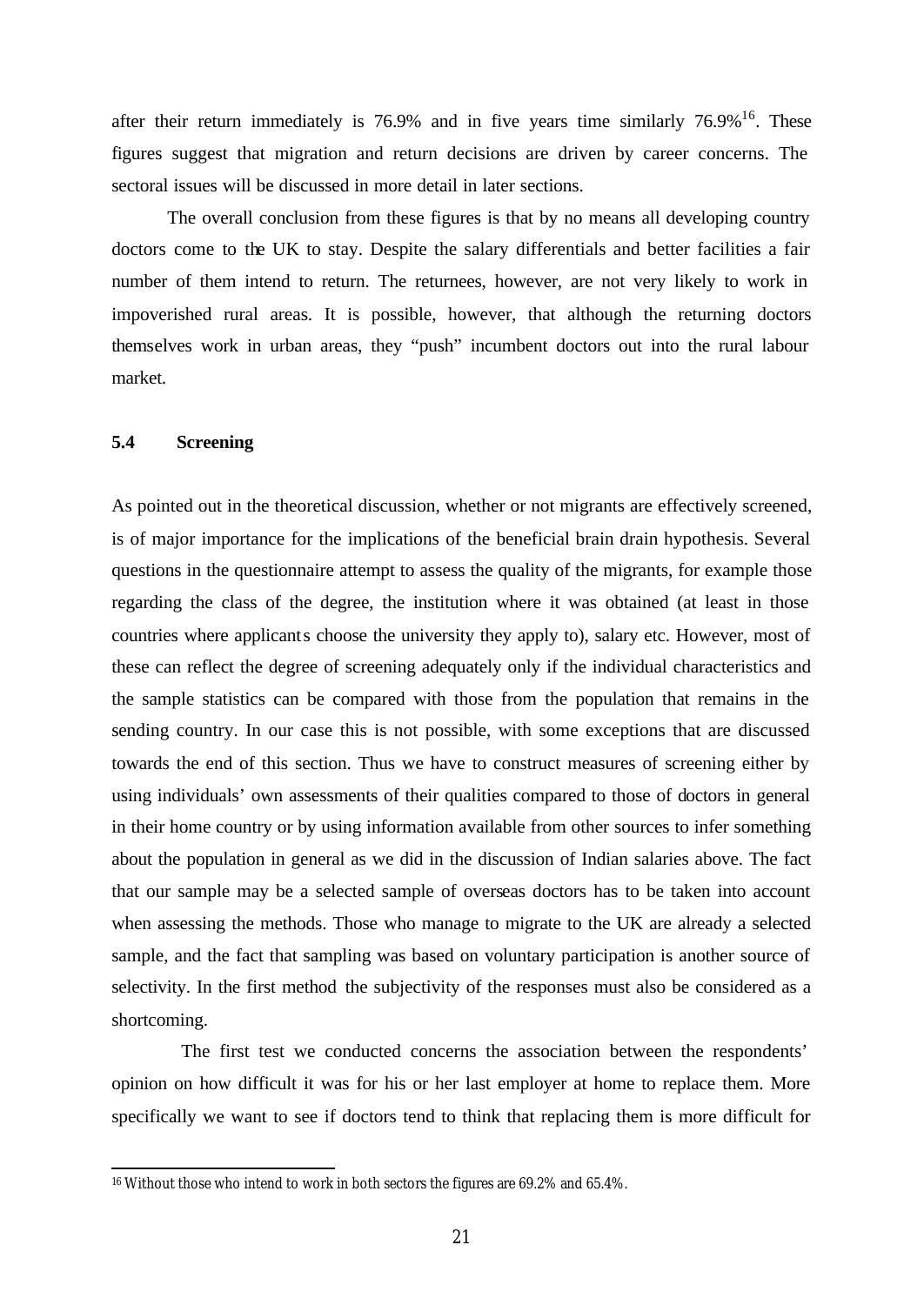the employer than is finding suitably qualified applicants in general. If this were the case, we could interpret it as a sign that individuals in the UK sample think they are better than the home country average. However, there is a possibility that the opposite outcome (doctors think they can be replaced more easily than in general) is also a result of screening because the doctors who are good enough to migrate tend to hold posts that are generally considered as more desirable. Where the doctors worked prior to migration also has implications for how easily they can be replaced: if migrant doctors are disproportionately from urban areas or private sectors they would probably be easier to replace.

In Table 10 we have presented the frequencies of observations for each combination of responses. The total number of observations is for which there is a response for both question is 88, although if we consider only those whose last job before the UK was in their home country there are only 84 complete responses to both questions (for the purpose of the symmetry test these are, however, essentially the same, as the only difference is on the diagonal). 99 individuals responded the question about replacement (29 had not been employed recently in their home country before coming to the UK and 7 said they nevertheless did not know how difficult it was for their last employer in home country to replace them), and 121 responded to the question about the difficulty of finding applicants. There was a minor mistake in the interviewing process and 3 respondents were not asked this question. Also several respondents (2 of whom had not recently worked in their home country) said they did not know what the situation was for employers in their home country.

We conduct a test of the symmetry of this table by assuming that it is symmetric around the diagonal, and the calculating the expected frequencies for each off-diagonal cell  $(i, j)$ ,  $i \neq j$  where i denotes row and j column. The actual frequencies can then be compared with the expected ones by calculating a Chi-squared statistic. However, given that it relies on squared differences between frequencies this test does not test directly whether the upper or lower triangle is higher.

There are minimum conditions for applying the Chi-squared test, as the test is exact only when sample size goes to infinity, but these differ by author<sup>17</sup>. By most accounts, however, our tests are, at best, on the very margin of acceptability: we can use only those cells for which the expected frequency is more than zero, so are five degrees of freedom; the

3. In large tables up to 20% of the cells can have expected frequency less than one.

 $17$  Wickens (1989), for example, has compiled the following list of minimum conditions:

<sup>1.</sup> For tests with one degree of freedom the expected frequency should exceed two or three.

<sup>2.</sup> With more degrees of freedom expected frequency of one in some cells is tolerable.

<sup>4.</sup> The total sample should be at least four or five times the number of cells.

Samples should be appreciably larger when the marginal categories are not equally likely.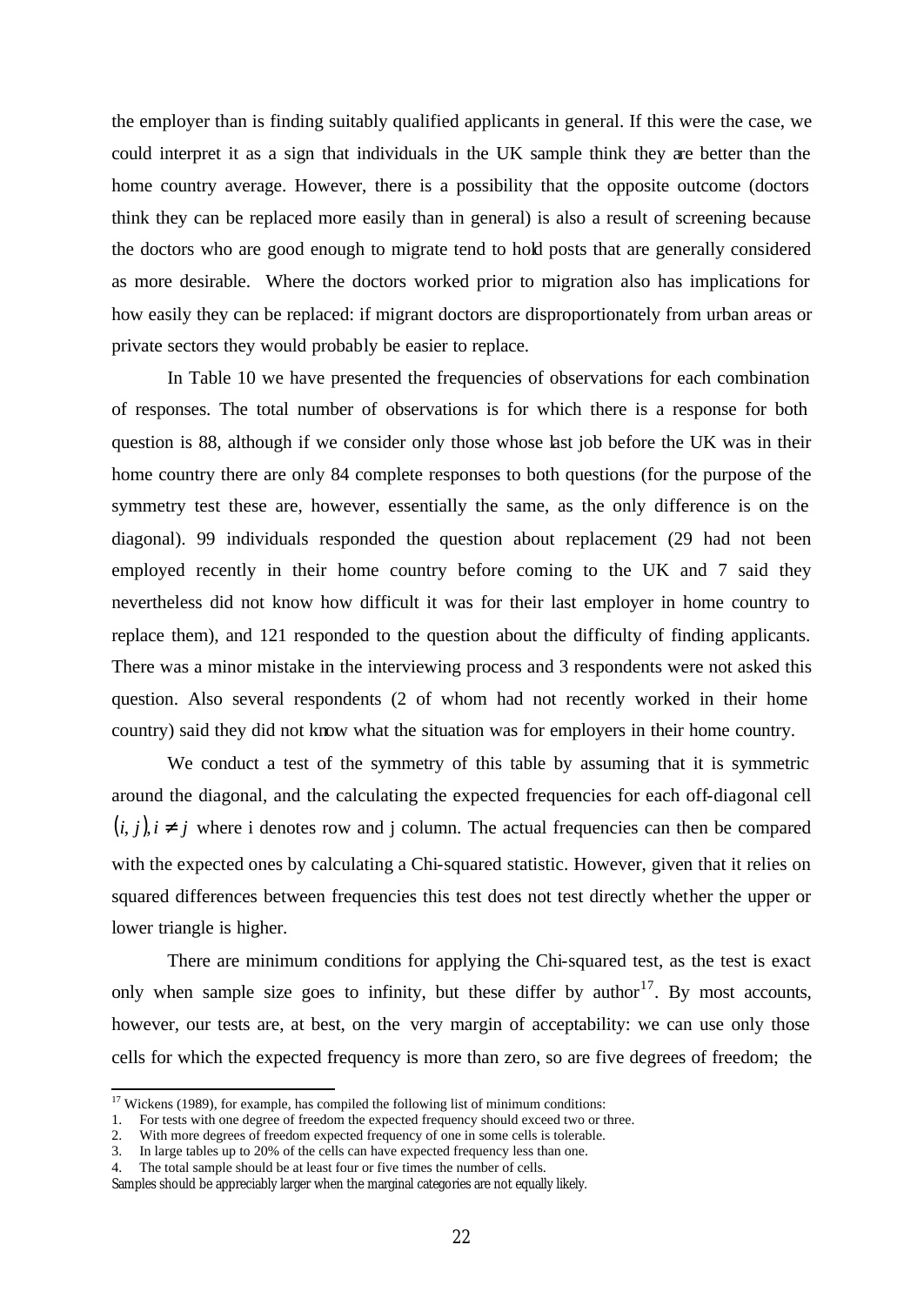expected frequencies in two pairs of cells are less than one, which accounts for 40% of cells; the total sample used in this test was only 31. As noted below the table, the hypothesis of symmetry cannot be rejected on the basis of the chi squared test (probability,  $p=0.24$ ).

We also tested the probability of a certain number of observations lying above and below the diagonal (proportion test). Since we are not interested in precisely where in the upper or lower triangles the observations lie we take the number of off-diagonal observations (31) as given and test the null hypothesis that the probability of any observation falling above the diagonal is 0.5. The probability of 14 or fewer observations below (or 17 or more above) in this case is 36%, so again we cannot reject the null hypothesis.

Another test of screening concerns the difficulties of finding a job in the UK (table 11). If respondents consider that finding a job in the UK was easier for them than for doctors from their country in general, this could be regarded as a sign of screening (presuming that their assessments are correct). There is, however, a question of how respondents interpreted 'difficulty to find a job': it is also dependent on luck, and thus naturally those who have indeed found jobs have been luckier than those who have not (and have not been observed).

Again we tested the symmetry of the table and this time Chi-squared indeed confirms that it is unlikely that the table is asymmetric by of pure chance  $(p=0.0002)$ . In this case there is only one pair of cells for which the expected frequency is below one. Also the total number of observations is five times more than the number of cells included in the test. The requirements for chi squared test are thus more fully satisfied. The proportion test using binomial distribution shows that the allocation of observations below and above is also very unlikely to be random in this case  $(p=0.000097)$ .

Similarly, respondents' assessments of the difficulty of finding placements (in ODTS or direct placement programme) in their personal experience or in general (table 12) could reflect the efficiency of screening, as selection to these programmes is another main channel (in addition to PLAB) for overseas doctors to enter the UK. The cross-tabulation seems asymmetric, but the chi-squared suggests that there is no conclusive evidence of responses to the two questions to be systematically asymmetric  $(p=0.107)$ . The number of individuals coming to the UK through these schemes in our sample is, however, relatively small, and the chi-squared test is unlikely to be applicable in this case. The test based on binomial distribution, on the other hand, strongly rejects the hypothesis of symmetry, suggesting that migrants found it easier to find placements themselves than they believed general conditions at home would warrant.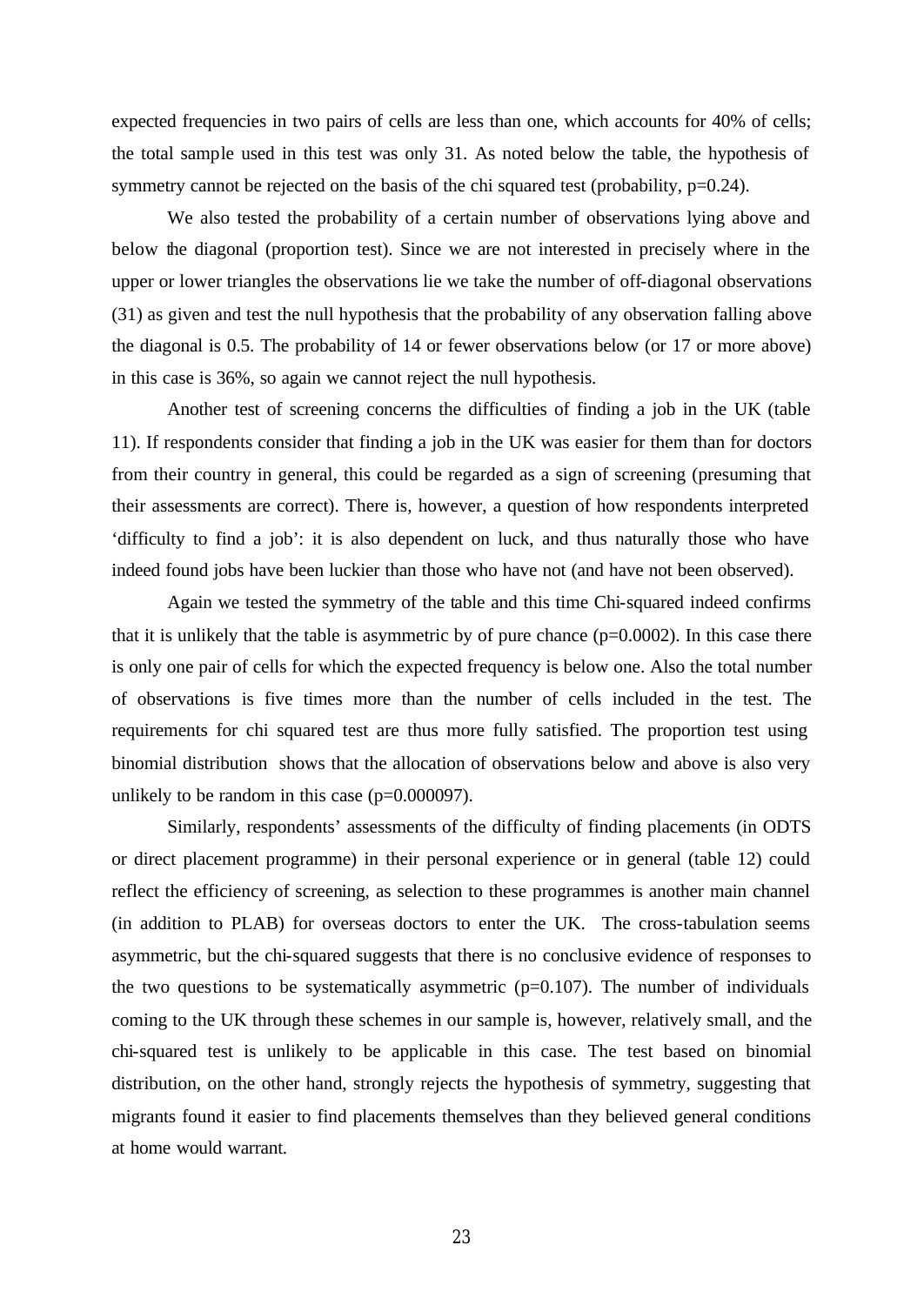The respondents were asked about the institute from which they obtained their degree. The number of observations from most countries is too small to draw any conclusions but the number of Indian doctors in the sample is 58, which should be adequate to check whether migrants have a typical profile across institutes. The Indian system also allows students to choose the university they apply to, so the question of 'good' universities is relevant. There are no official rankings of Indian universities, but since 1998 *India Today* magazine has published listings of 10 (in 1998 five) top medical colleges. According to our estimate (in some cases there was some uncertainty over which college the respondent had gone to, although they mentioned the university) 15 out of 58 (26%) of the Indian respondents had obtained their qualification from the colleges mentioned in the four ranking lists available. The share of these colleges out of total admissions is (in 2002) 1840 out of 20777. If we assume that the respondents are randomly selected the probability that 15 or more individuals in the sample of 58 would be from these colleges is 0.01%, the expected value being five.

A problem associated with the test above is that those coming from the top universities are in general older and have more experience in India before coming to the UK. Given the fact that medical education in India has expanded considerably during the last decades and that a large part of that increase has been due to new private institutions (Jayaram 1995), it is possible that the top universities accounted for a much larger proportion of medical graduates in the past. The test above would thus give too small a probability for the observed share of graduates from those schools. We have no detailed information about the exact number of graduates from different colleges over time. However, the number of doctors in India increased by 82% between 1986 and 2001 (Medical Council of India).

We also wanted to see if having obtained a degree in one of the top universities is related to the grade the individual has attained before coming to the UK. Without controlling for experience, there seem to be more consultants among those who graduated from the top universities – with a chi-squared statistic significant at  $1\%$  level (p=0.01). However, those who come from top universities also had more experience on average (7.6 years as opposed to 4.9) before coming to the UK. Due to a very small sample, it is not possible to examine association separately between grade and university for each level of experience. Instead, we estimate an ordered probit model for grade attained (before coming to the UK). This is done for Indian doctors only, excluding those whose grade is 'other'. In addition to experience we used gender, grade of degree, age and years worked in the private sector as explanatory variables – see Appendix 2. The coefficient of top university attendance is in fact negative in this relationship, but not at all significant ( $p=0.788$ ). This was the case also for models with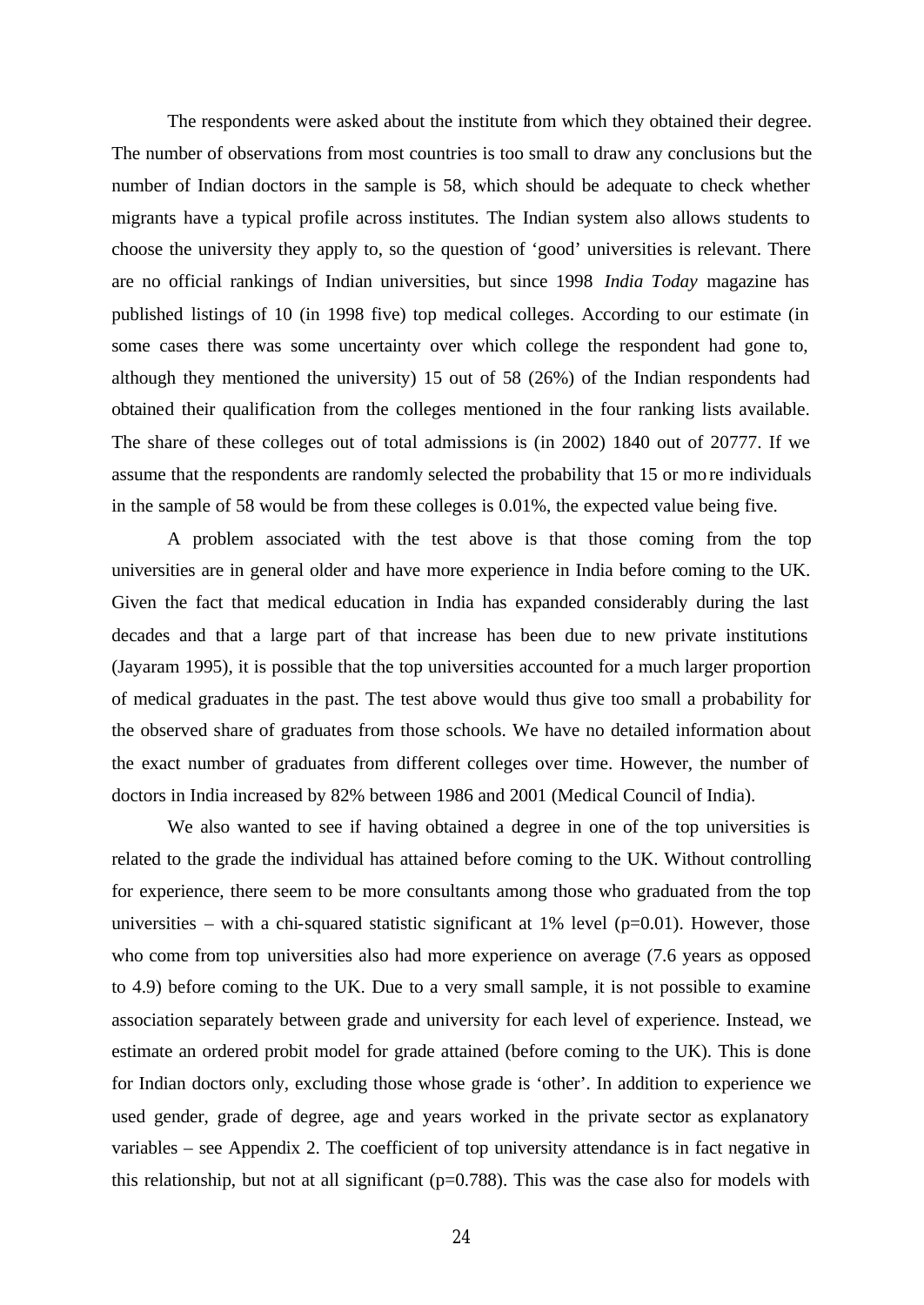fewer explanatory variables. Thus the relationship between grade and top university attendance seems largely due to the factors that explain grade (viz. years of experience) being correlated with having attended a top university. Nonetheless, the fact that doctors from the best institutions are over-represented among migrants remains indicative of screening.

We have also conducted a test regarding the association between difficulties of finding a decent training post and the level of facilities before coming to the UK (table 13). If the individuals sampled are selected from good institutions, it is likely that even when they come from countries where facilities are generally poor, migrating doctors will come from institutions with good facilities. However, as we do not have information on the level of facilities in general (but only of those who migrate) we cannot test whether there is significant difference or not.

There is negative association, as expected, between the difficulty of finding a medical training post and level of facilities. Correlation coefficients for ordinal variables like Kruskal and Goodman's gamma (-0.1588 in this case) and Kendall's tau (-0.1060) are negative. The asymptotic standard errors of these correlation coefficients, however, are so high (0.148 and 0.099, respectively) that they are not significantly different from zero. The chi-squared on the contingency table in Table 13, on the other hand, shows that the variables are not independent  $(p=0.001)$ .<sup>18</sup>

We also wanted to see if, after controlling for country specific variables, those individuals who had good facilities were somehow "better"<sup>19</sup>. We explained the quality of facilities at home by an ordered probit model with several country variables – income group, difficulty to find a decent training post, general difficulty to find qualified applicants. We then calculated the predicted level of facilities due to these country variables and interpreted the residual over- or under-performance as dependent on individual doctor's skills. Finally we checked whether this residual had any association with the other measures of ability of a doctor. The only significant (at 5% level) association was with the dummy indicating whether migration possibilities had influenced the choice of specialty: those who faced worse facilities than predicted seemed to admit more often that their choice of specialty had been affected by the prospect of migration (the reverse seems to hold for those who had unusually good facilities). There was no association with grade, unemployment, gender, route of entry,

<sup>18</sup> Note that Kendall's tau and Goodman and Kruskal's gamma measure whether individuals are ranked in the similar or different manner in the two categorisations. Thus, they measure certain type of dependence rather than dependence in general. Thus it is not contradictory that chi squared shows that are not independent and these coefficients are not of significant magnitude.

<sup>&</sup>lt;sup>19</sup> The results of this and other estimations mentioned below are reported in the appendix.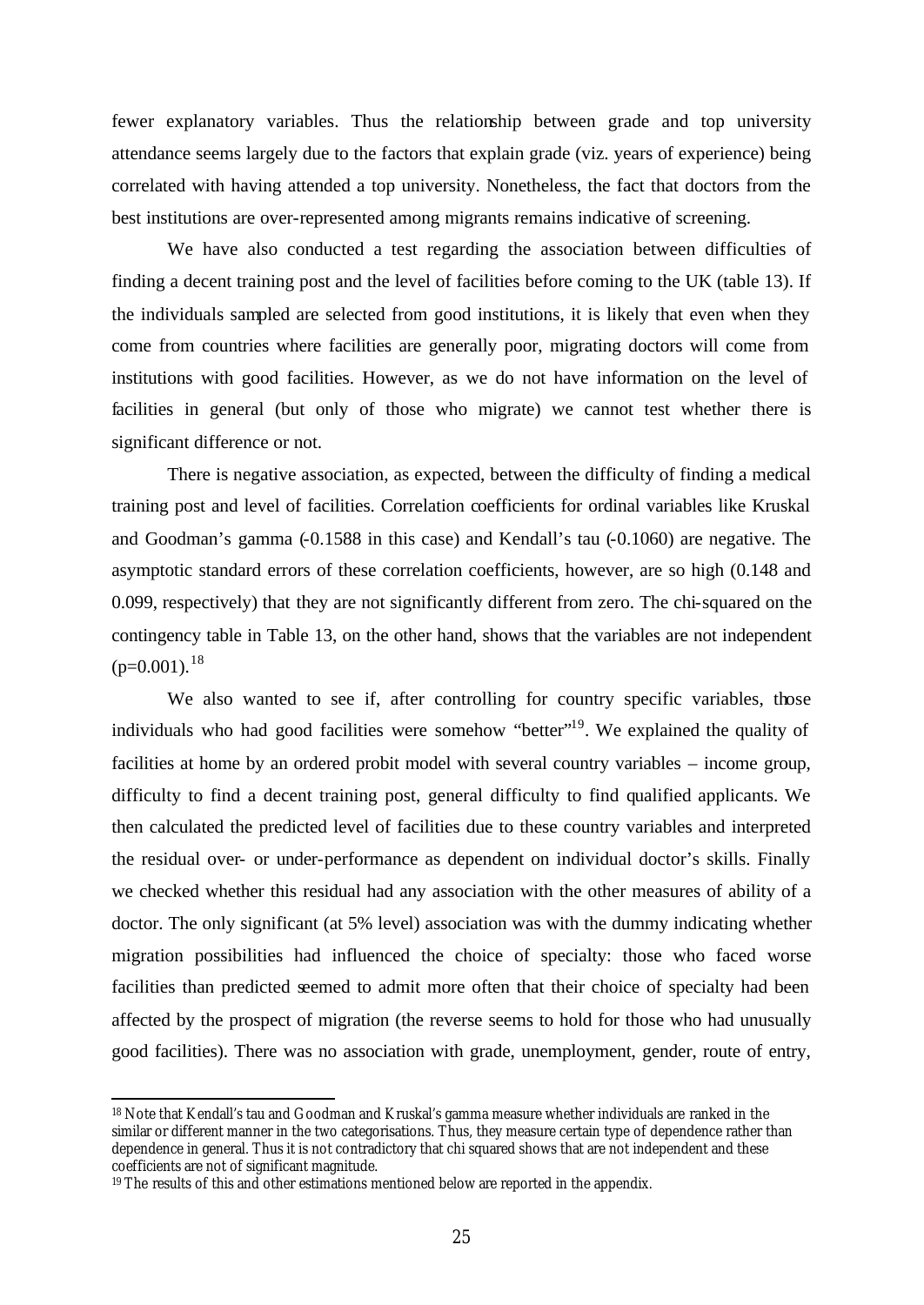having an excellent degree or having attended a top university. This outcome appears to suggest that access to good facilities offer us very little information about doctors' individual abilities, but that those who intend to train in their specialty abroad, are not concerned about the bad level of facilities in their home country.

Considering the above tests, it is also of interest to see if respondents' assessments of the general difficulty of finding a job or a decent medical training post are consistent for each country. India is the only country for which we have large enough number of observations to make sensible comparisons. The results show that 71% of the sample thinks it is difficult or very difficult to find a decent medical training post, 85.7% think it is easy or very easy for employers to find applicants and 82.7% thinks it is difficult or very difficult for Indians to find a job in the UK. These figures, especially the last two, show a high degree of consistency, which suggests a fair degree of reliability.

Given that the screening mechanism involves an official component which is aimed at selecting high quality doctors, it is of interest to see if this official mechanism measures qualities that are similar to those used in screening inside home countries. The two main routes for overseas (non-EEA) doctors are the PLAB test and Overseas Doctors Training Scheme (or other direct placement schemes), as described above.

We looked at relationship between how may times an applicant had attempted the PLAB and his or her grade and class of medical degree, and between how difficult it was for the applicant to find a post in the UK and his or her grade before coming to the UK and class of degree. There was no significant association in any of these tests. It is, of course, still possible that migrant doctors are different from those who are left behind. Screening in the UK, however, does not seem to have one-to-one relationship with observable measures of success in migrants' home countries. It has to be noted though, that very senior doctors can be exempted from PLAB on the basis of their experience, and thus the most successful doctors who have already obtained postgraduate training would not face the choice of route. The number of such doctors in our sample is relatively small, however<sup>20</sup>.

PLAB and ODTS are different methods of screening individuals and it would be interesting to see if success in them is related to the measures of individual's ability. We compared the percentage of individuals choosing either route among Indian doctors by splitting the sample by the university status. We excluded the individuals who had used other

<sup>20</sup> It seems that there are 12 individuals who had their qualification recognised without passing PLAB or entering a training scheme. This figure does not include those whose qualification was known to be recognised because of the training institution.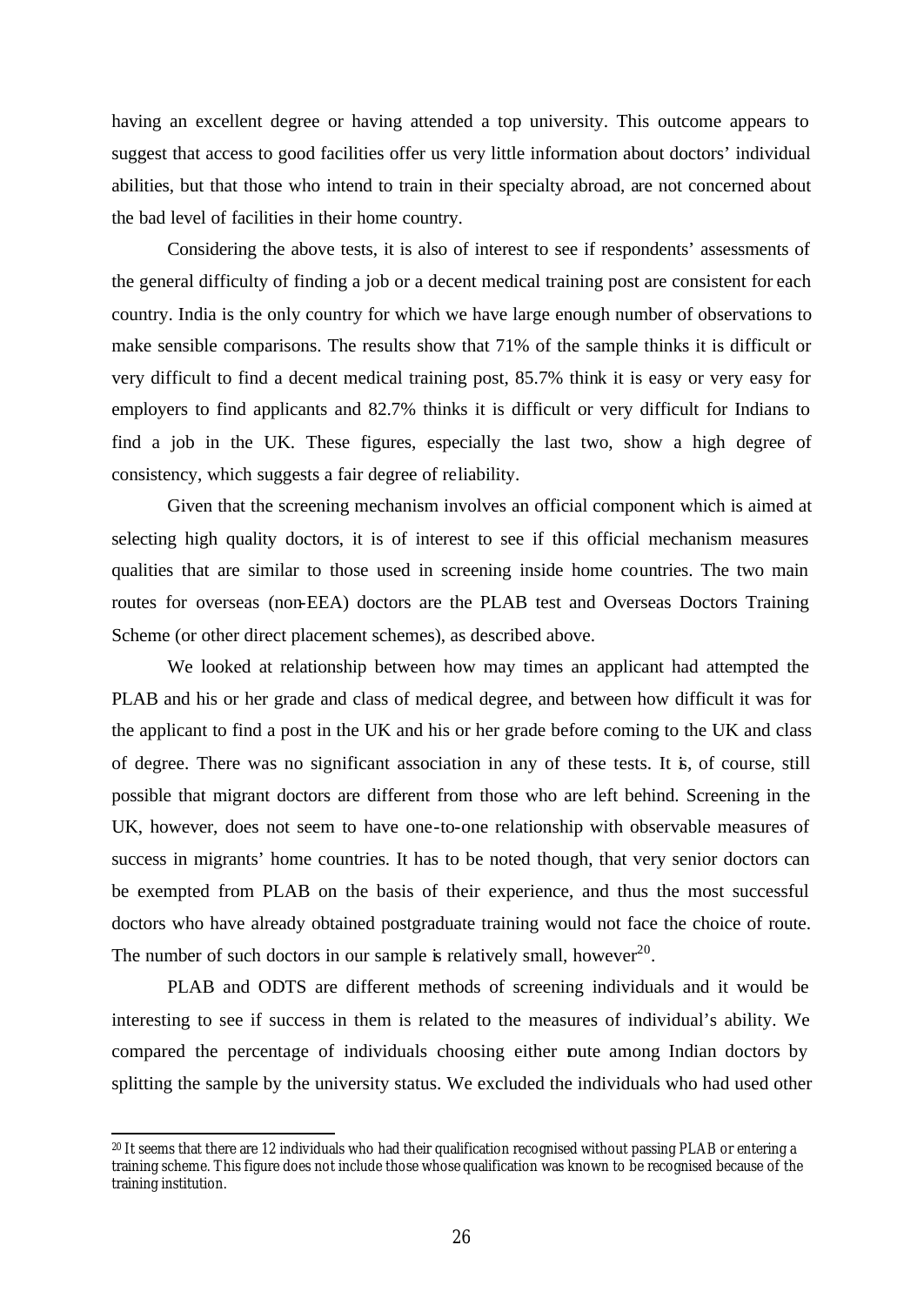routes. It seems that ODTS is indeed more common among individuals from top universities, but the chi-squared test indicates that this is not significant (p=0.331). If we only include those whose had more than six years of experience (and who then could have realistically used the ODTS route), the relationship is nearly but not quite significant ( $p=0.112$ ), but the number of observations is also very small (21). Estimating a probit model on whether or not the individual had chosen ODTS (Indian doctors) showed that having SpR, consultant or "other" grade status increases significantly the probability of entering thorough ODTS route. The other explanatory variables (top university, excellent degree, experience before entry to the UK, entry cohort) did not have significant effects. This may reflect the ability of ODTS to identify 'high-fliers' independently of the 'objective' measures of ability that we can identify.

When we estimated the same probit model for the whole sample of those who had entered through PLAB and ODTS, SpR and other grades had positive and significant effect on choosing ODTS (consultant grade predicted ODTS perfectly and was dropped), and having an excellent degree also had a positive coefficient that was almost significant at 10% level (p=0.104). India as a source country had negative but not statistically significant coefficient. Having attended an Indian top university had positive but not significant effect. Thus, there seems to be some relation between the ability of a doctor (or at least his or her subsequent success) and choosing ODTS.

As mentioned above, investigating the selection of migrants fully would actually require knowledge of the characteristics of the total population of doctors in the sending country. It is likely that if we had this information we could for example infer something on the basis of which sector the respondents had worked prior to entering the UK. A very high percentage (86.6%) of respondents had last worked in an urban area in their home country<sup>21</sup>. 33.9% had worked in the private sector just before they left<sup>22</sup>. 36.8% of Indian doctors had worked in the private sector before coming to the UK. In high and middle-income countries a smaller fraction of doctors (25%) than in low income countries (39.1%) had worked in private sector just before coming to the UK (given that they had actually worked in their home country immediately before the  $UK)^{23}$ .

Despite the shortcomings of the data there is some evidence of screening of migrants. The respondents clearly feel that they were more successful in finding jobs in the UK than doctors from their home countries in general. A disproportionately large number of the Indian

<sup>21</sup> 3.57% had worked in both sectors, they are included in this figure.

<sup>22</sup> 3.57% had worked in both sectors, they are included in this figure.

<sup>&</sup>lt;sup>23</sup> Excluding those who worked in both sectors the figures are  $25\%$ , 10% and 34.8%.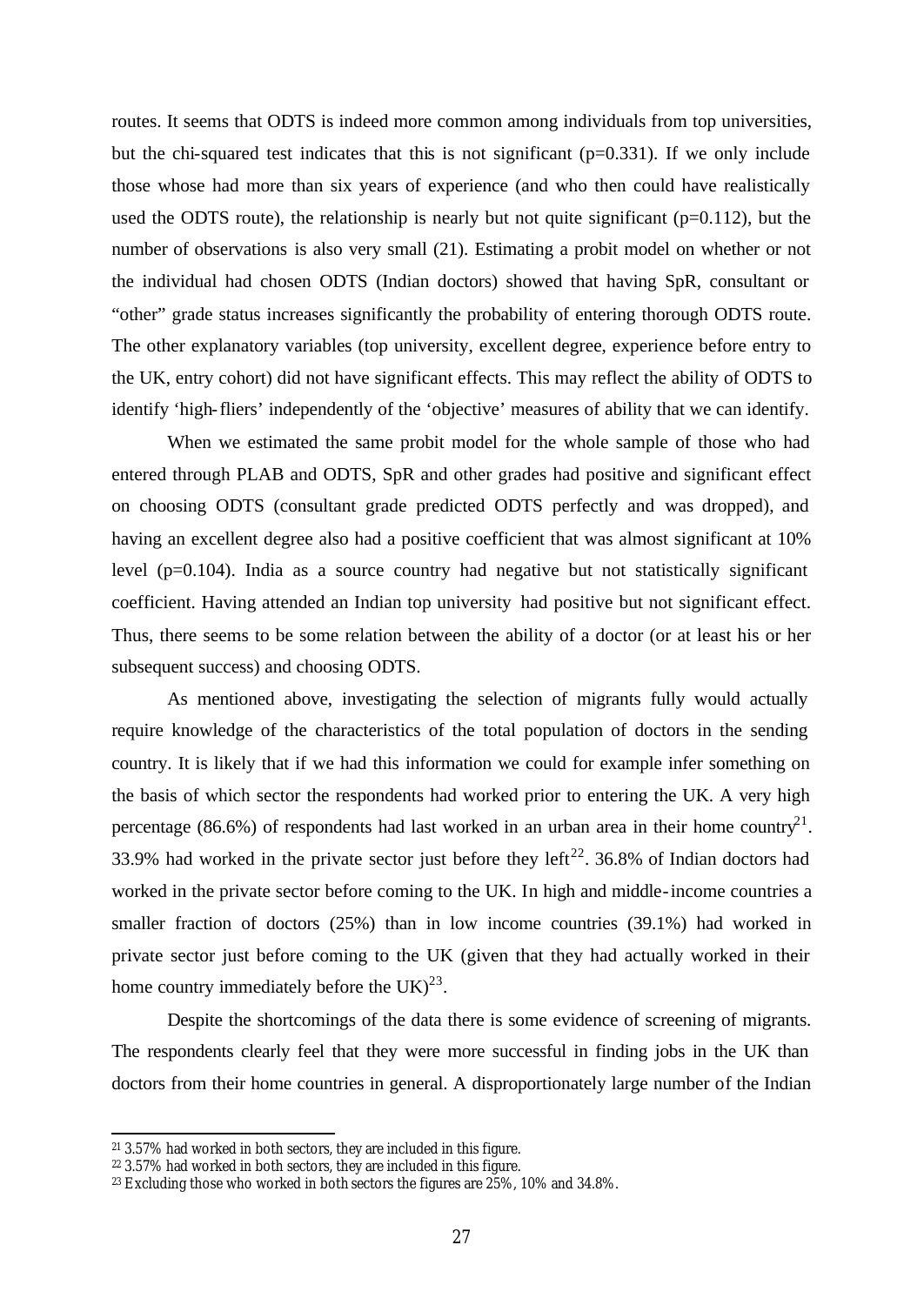doctors in the sample have obtained their degrees from elite institutions. The Overseas Doctors' Training Scheme seems to select consistently more able or successful doctors. With a high level of certainty we can conclude that there is positive correlation between the quality of a doctor and his or her possibilities of getting through both the official screening system and finding a job in the UK. In addition we have already noted the smaller UK–India salary differential among migrants than in general, the costs of PLAB and the high demand for posts in the UK among overseas doctors. All this amounts to pretty clear evidence that potential medical migrants to the UK are effectively screened, and thus that the influence of the possibility of migration on educational decisions is not the same for all levels of ability (assuming that individuals are rational and have correct information on their ability and opportunities). In the next section we look more closely at the educational responses to migration possibilities.

## **5.5 The educational response to migration**

A crucial point in the theory of beneficial brain drain is the assumption that the possibility of migration influences decisions on education. We investigated this issue by asking a straightforward question on whether the possibility of migration had influenced the respondent's decisions. It is of course possible that the respondents do not answer the question honestly: especially in countries where brain drain is considered as a major problem, it may be regarded as 'immoral' to plan migration when taking up state-funded education. We also asked, therefore, if the respondents thought that doctors in general in their country were thinking of the possibility of migration when making certain decisions. This question might give more reliable answers to whether the respondent him or herself had taken the possibility of migration into account.

In table 14 we have presented the averages of responses to the question whether the individual had considered migration when making certain decisions, and whether they believe others in their country do so in general.

There were some missing observations, almost all of which were due to the respondent saying that they do not know what the doctors in their country think in general. For postal questionnaires there were two unclear responses for questions regarding personal decisions. For the sake of comparability the averages here were calculated for those who had answered on all the possibilities offered in the questions.

28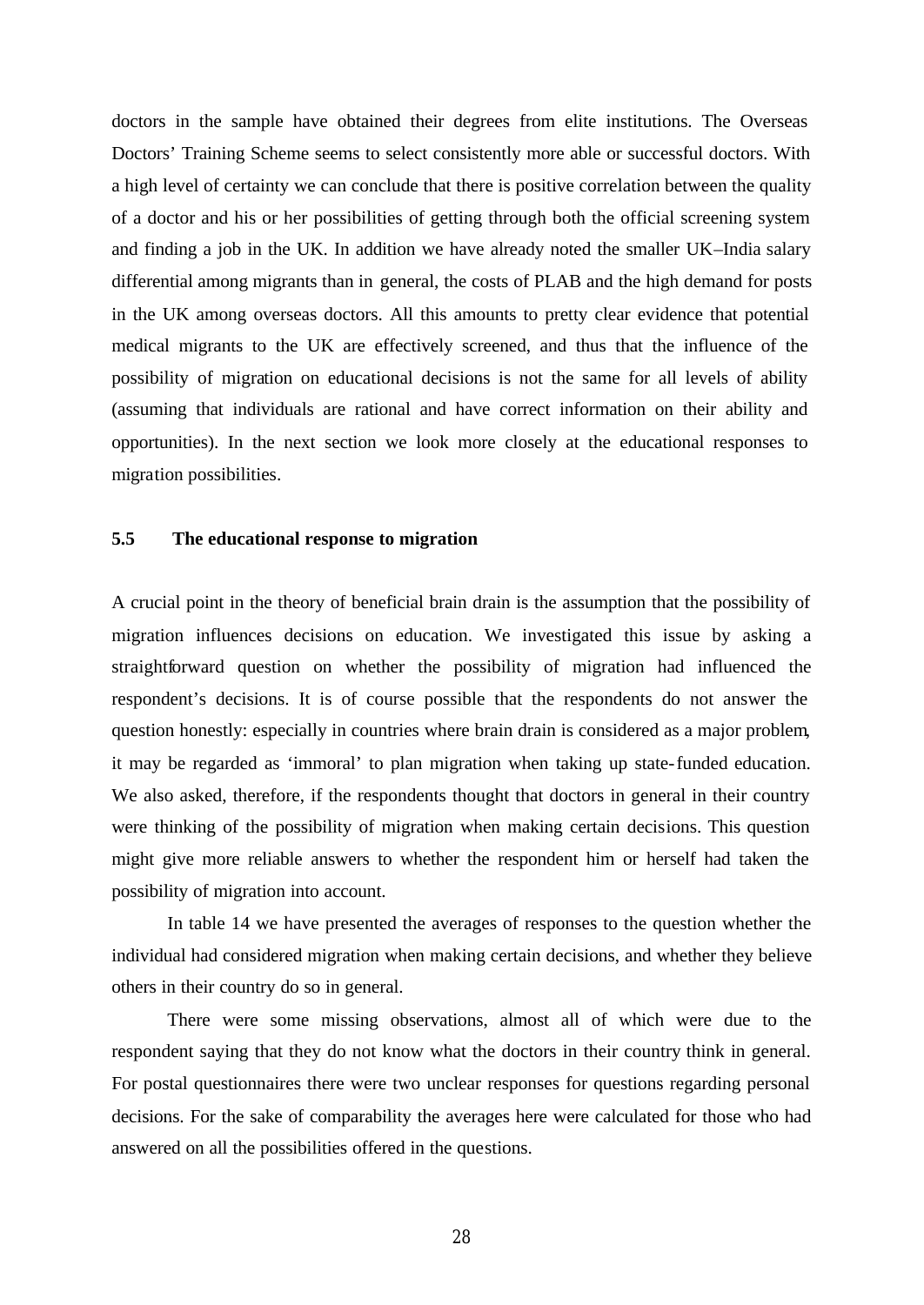An interesting observation is that for individuals from high income countries larger (or roughly the same) percentages of respondents said that the possibility of migration had had an influence on their own decisions as said the same for doctors in general. In the other country groups the opposite is typically the case. This could suggest that migrants from highincome countries are people for whom migrating is a goal itself and that in those countries the general incentives to migrate are weak.

We also created a union variable indicating if the respondent answered 'yes' to any of these 'influence' questions. We then compared this variable with certain characteristics. There is no association between income group and admitting to thinking of migrating, nor between the size of the country and thinking of migrating. The above observation of the differences between the country groups by income is, however, also true for the union variable.

We can also examine the relationship between migration intentions and the characteristics of the individuals. There was no association between migration having an impact on their decisions and *any* of the explicit reasons to migrate considered in table 15. Neither was there any association between the grade held before coming to the UK or class of the degree and the impact of migration on decisions. For the sub-sample of Indian doctors we also cross-tabulated the university status (top ten university or not) and whether or not the possibility of migration had influenced migrant's decisions. Those who went to the Indian top universities admitted less often that the possibility of migration was influential. The chisquared test, however, indicated that this was not significant ( $p=0.225$ ). There was no association between sending remittances and return intentions and having considered migration when making decisions. There seems, however, to be some association between the difficulty of getting a decent training post and migration having influence on decisions (Table 16). If the doctors are aware of this difficulty before taking decisions it is natural that they might consider migrating and also take this into account when making the decisions.

Clearly it is not true that potential migrants never consider migration when making decisions on education and career. Equally clear, however, is that not all do so – either for intrinsic reasons or perhaps because they believe that screening would preclude their gaining from such possibility. (Of course, in our sample of migrants, such a belief would be false.) The critical issue is whether the pro-education effect is large enough to cause the total effect of the brain drain to be beneficial. The following simple calculation considers how large an effect of migration on education decisions would be required to produce a beneficial brain drain, and how large a degree of screening would influence this.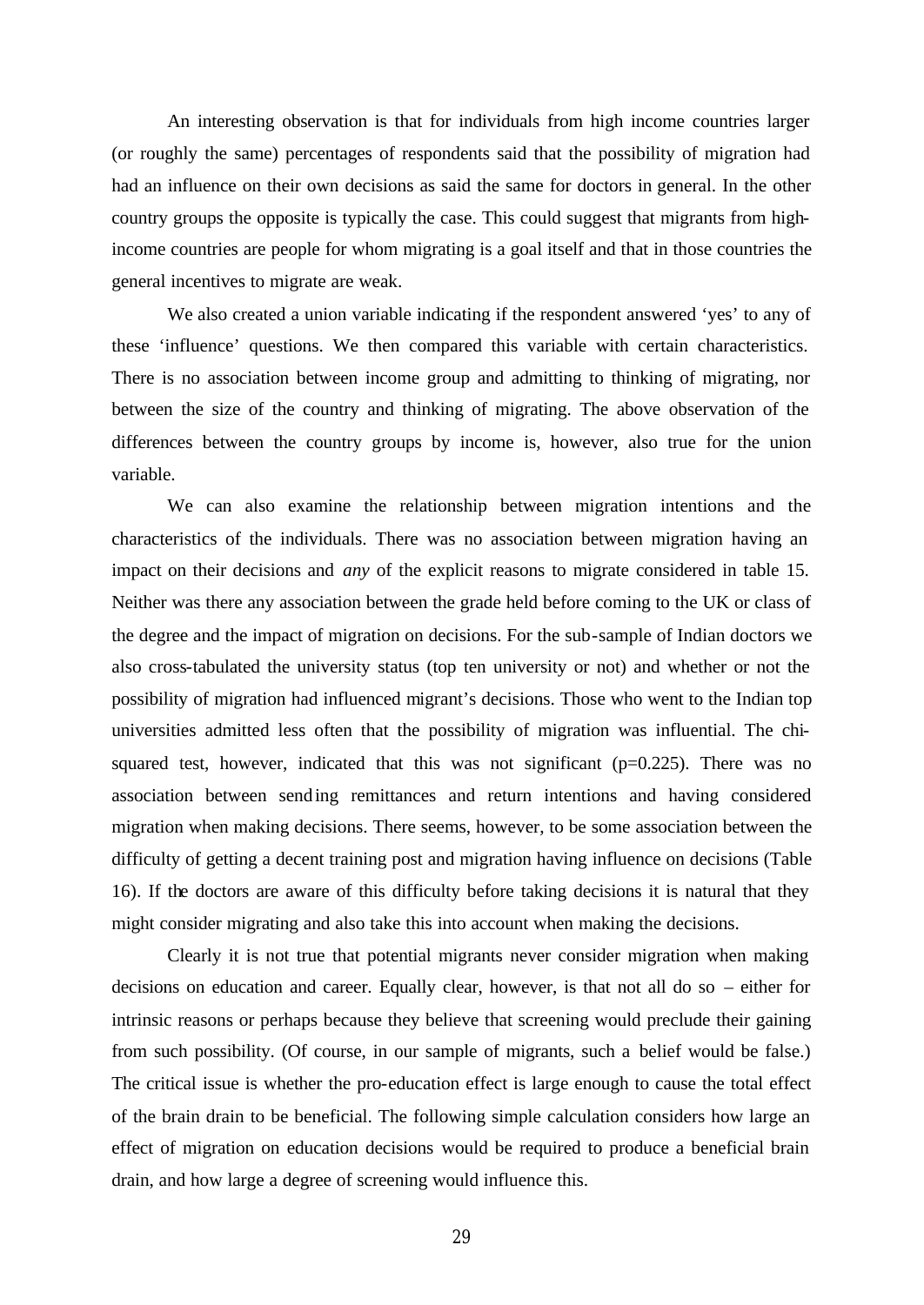Suppose there were no screening and that migrants are randomly drawn from the population of doctors. Suppose that 40% of doctors are 'influenced' to train in medicine by migration – about what we observe – and that this means that in the absence of migration there would be 40% fewer doctors. Suppose the actual migration rate is 20% as for India, so that of each 100 doctors trained, 80 remain at home. The net benefit is thus  $(80b - 100c)$ where b is benefit and c is cost of training doctors. Without migration net benefit is  $60(b - c)$ , so the net gain from migration is thus  $(20b - 40c)$ , which is positive if  $b > 2c$ .

If we now relax the assumptions, and reduce the 'influence rate' to 10%, migration will inevitably lead to losses. Similarly, if the migration rate is 40% (or more) migration, even with a 40% influence effect losses will result. For small countries it is quite realistic to assume this rate of migration among highly educated individuals (see, for example, Carrington and Detragiache 1998). Also, the 'influence rate' obtained from our survey is not strictly speaking the proportion of individuals who would have not trained as doctors in the absence of migration, but only those who reported that migration possibilities had had some influence on their decisions. Even if the 'real influence rate' were half of this, 20%, migration would result in losses for the sending country.

If we take into account screening, the picture becomes much less positive for the possibility of beneficial brain drain. Even though among actual migrants the 'influence rate' is 40%, a much smaller percentage of those who remained at home seem likely to have chosen to educate themselves due to the possibility of migration. If we assume that the influence rate among 'stayers' is 10% and among migrants 40%, the total number of doctors in the absence of migration in the above scenario is 84. The net benefit of migration in this case is inevitably negative.

Given the figures we have found in our survey, this example suggests that the education channel for the beneficial effects of brain drain is not particularly plausible. However, when assessing whether the brain drain is indeed costly for the sending country, we also have to take into account other issues like the duration of migration and return migration. These are discussed in the next section.

## **5.6 Other issues**

As far as the costs and benefits of the brain drain are concerned, the means of financing education, the flows of remittances and the sector in which the individuals would work if they returned (or the sector they left), are all interesting. We asked respondents to report the main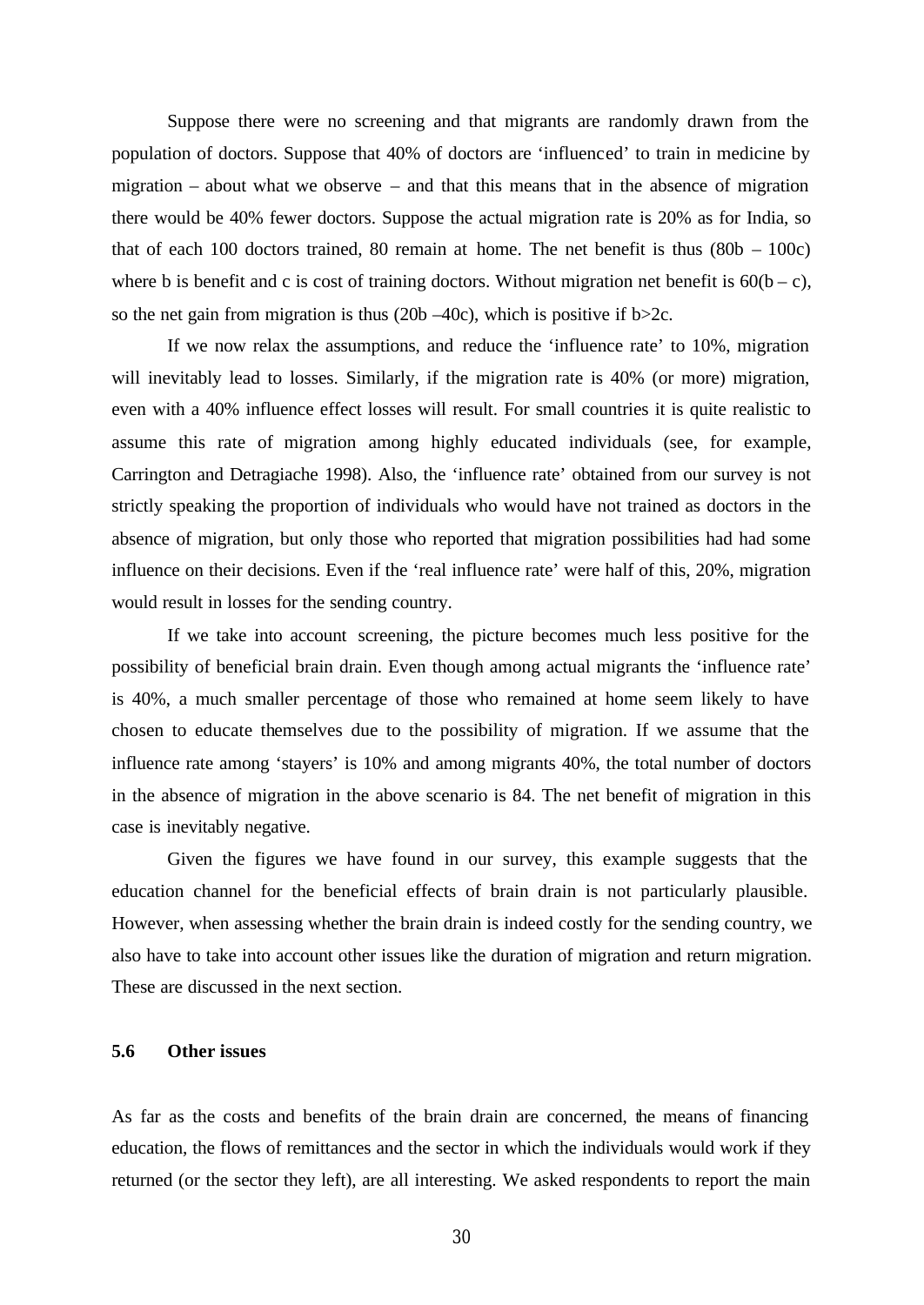sources of their funding (those that accounted more than 25% of the total cost) of their education (table 16). Most doctors had used private means to finance their education, and a high percentage had also received free or highly subsidised education<sup>24</sup>. In the middle income countries the respondents had less often received free education, and they also had got scholarships and borrowed money more often than the other groups. Clearly there would be some degree of lost public investments for the sending countries if all these doctors stayed abroad.

Remittances can be a considerable source of income for developing countries. 45% of the individuals interviewed send remittances to their home country. These remittances were on average 16% of their income in the UK the lowest level of remittances 8% being in middle-income countries, and the highest, 22%, in low-income countries (not all individuals gave precise percentage, and this figure might be overstated as those sending very small or irregular payments are not included). For low and high-income countries the percentage of income that remittances account for is higher than for middle-income countries. The purpose of the remittances is most typically supporting relatives and saving. There are considerable differences between individuals from different country groups: saving is the most common motivation for remittances in high-income countries but in low-income countries supporting relatives is much more important (Table 17). Those who intend to return send remittances more often, and among those who reported the percentage that remittances are of their income, they were also higher for individuals who intend to return to their home country.

As the thickness of the labour market may have important implications for the costs of the brain drain, we have also studied the connection between country size and certain variables. The sample was split into two by defining population over 20 million as 'large' (definitions based on 10 and 15 million produced too small number of individuals from 'small' countries for grouping to make any sense). A large majority of the migrants studied, however, come from large countries (119), and comparison of large and small countries did not reveal any remarkable differences in demographic characteristics or careers of the doctors. On the basis of the small number of individuals from small countries, it seems that they thought it was not more difficult for their employers in their home countries to replace them, nor was it more difficult for employers to find suitably qualified applicants. None of them had experienced unemployment in their home country whereas 12% of those from large

<sup>&</sup>lt;sup>24</sup> Only completely free education was given as an option in the questionnaire, but as it emerged during the interviews that many had paid nominal tuition fees, highly subsidised education was also included in that option. The responses to postal questionnaires can be different in this respect.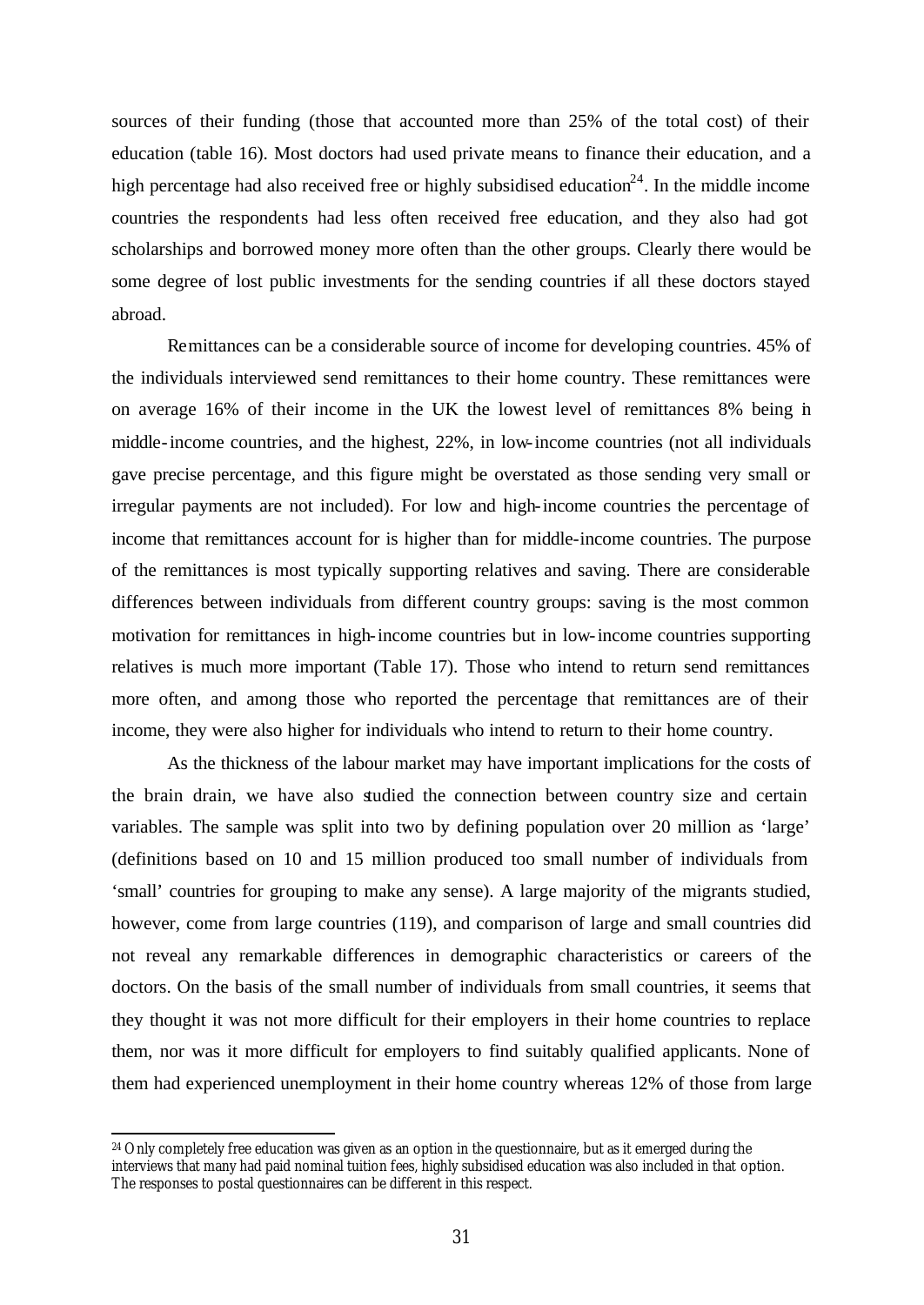countries had, so this may provide some support for the assumption that losses of skilled labour are more likely to be harmful for small countries.

## **6. Conclusions**

We have investigated overseas doctors in the UK to discover the effects of the migration of high-level health personnel on the sending country. Theory shows that the extent to which the possibility of migration affects individuals' education decisions, and how carefully migrants are screened are of paramount importance for the implications of migration.

Our results suggest only relatively weak links between migration possibilities and training. Some respondents, but by no means all, admit that the possibility of migration influenced their decisions. The conditions in the sending country clearly have an impact on the motivation and characteristics of migrants, and migration decisions are also obviously based on different motives in high- and low-income countries. There does not, however, seem to be an association between migration having influence on decisions and individual characteristics.

There is also clear evidence of screening. In addition to the official mechanisms through which a doctor ha s to pass to gain the right to practice in the UK, our data suggest that the process of obtaining a job in the UK also serves as a considerable screening mechanism. For example, the doctors interviewed often reckoned that they had passed into the system more easily than average, and the Overseas Doctors' Training Scheme seems to select consistently more able or successful doctors. A large number of the Indian doctors in the sample obtained their degrees from top institutions and they appear to have had smaller increases in their incomes as a result of migration than would be indicated by average pay ranges in India and Britain.

Both pieces of evidence cast doubt on the possibility of large-scale benefits from the brain drain through its effects on education incentives. In other relevant dimensions, our data on overseas doctors in the UK show that a considerable number of them had received free or highly subsidised education. A large fraction, on the other hand, also sends remittances to their home country. Overall, therefore, it is still possible that the brain drain is beneficial through these other effects, although, so far, it is unclear what the total effect is.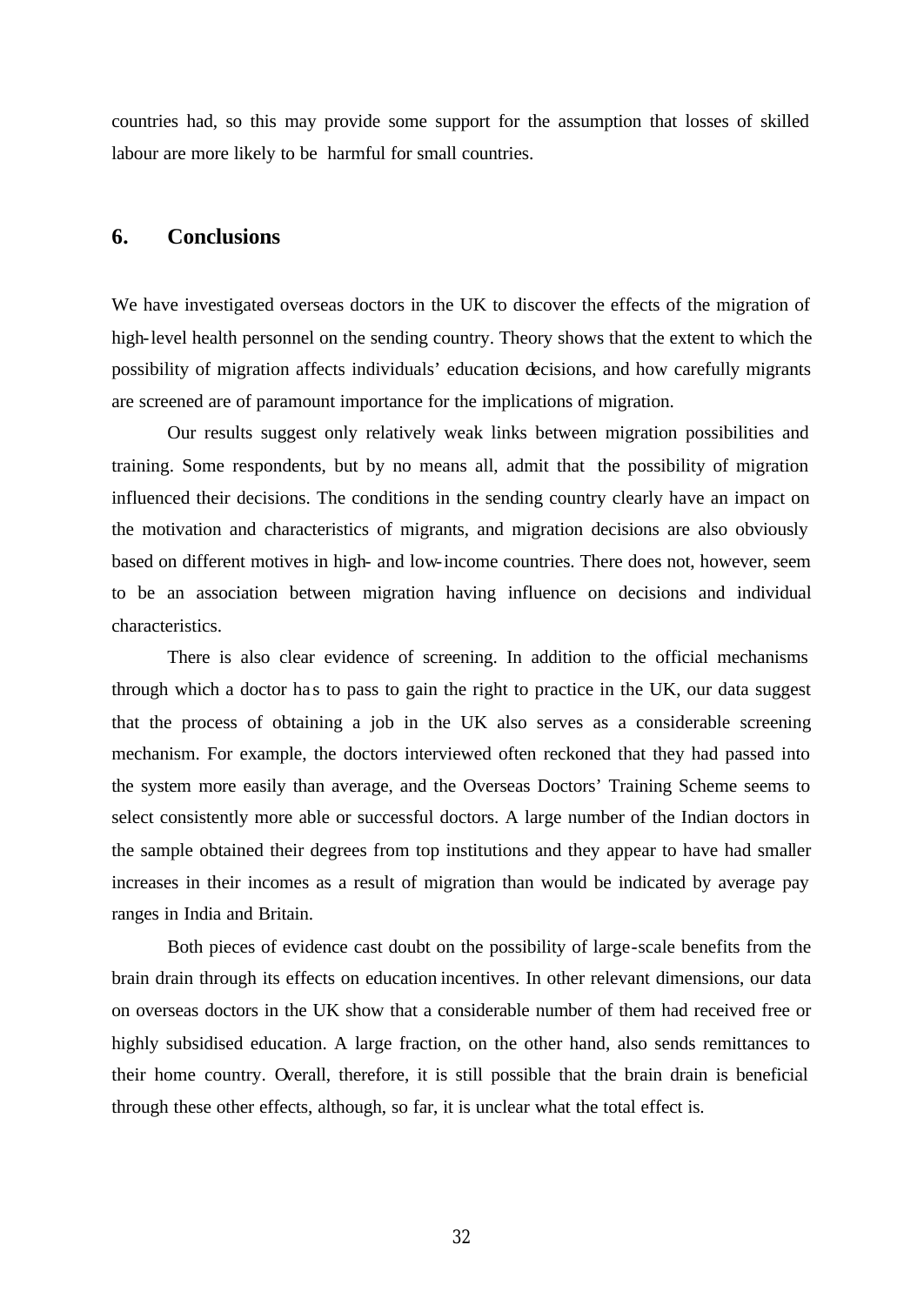| Country of                                   | 1989 | 1990 |      | 1991 1992 | 1993      | - 1994 | 1995                                         | 1996 1997 |      | 1998      | 1999 | 2000   |
|----------------------------------------------|------|------|------|-----------|-----------|--------|----------------------------------------------|-----------|------|-----------|------|--------|
| qualification                                |      |      |      |           |           |        |                                              |           |      |           |      |        |
| United Kingdom 3568 3706 3620 3618 3687 3701 |      |      |      |           |           |        | 3845 3967                                    |           | 4030 | 4243      | 4304 | 4457   |
| EEA (excl. UK)                               |      |      |      |           |           |        | 1315 1194 1190 1352 1490 1856 2144 2435 2022 |           |      | 1730      | 1512 | - 1380 |
| Non-EEA                                      | 3110 | 3151 | 3671 | 3653      | 4043 3487 |        | 3978                                         | 4690      | 4238 | 3826 2857 |      | 2764   |

**Table 1. First time registrations.** Source GMC

|                    | All   | <b>UK</b> | <b>EEA</b> | Non-EEA | Share of |
|--------------------|-------|-----------|------------|---------|----------|
|                    |       |           |            |         | Non-EEA  |
| All Grades         | 67838 | 46205     | 3662       | 17971   | 26.5%    |
| Consultant         | 24404 | 18991     | 1243       | 4170    | 17.1%    |
| <b>Staff Grade</b> | 4803  | 1344      | 295        | 3164    | 65.9%    |
| Associate          | 1552  | 544       | 50         | 958     | 61.7%    |
| Specialist         |       |           |            |         |          |
| Registrar          | 12648 | 8093      | 875        | 3680    | 29.1%    |
| Group              |       |           |            |         |          |
| <b>SHO</b>         | 15384 | 9970      | 765        | 4649    | 30.2%    |
| House              | 3685  | 3176      | 213        | 296     | 8.0%     |
| officer            |       |           |            |         |          |

**Table 2. Percentage of hospital doctors by different countries of origin in England in**  September 2001. Source: NHS Workforce census.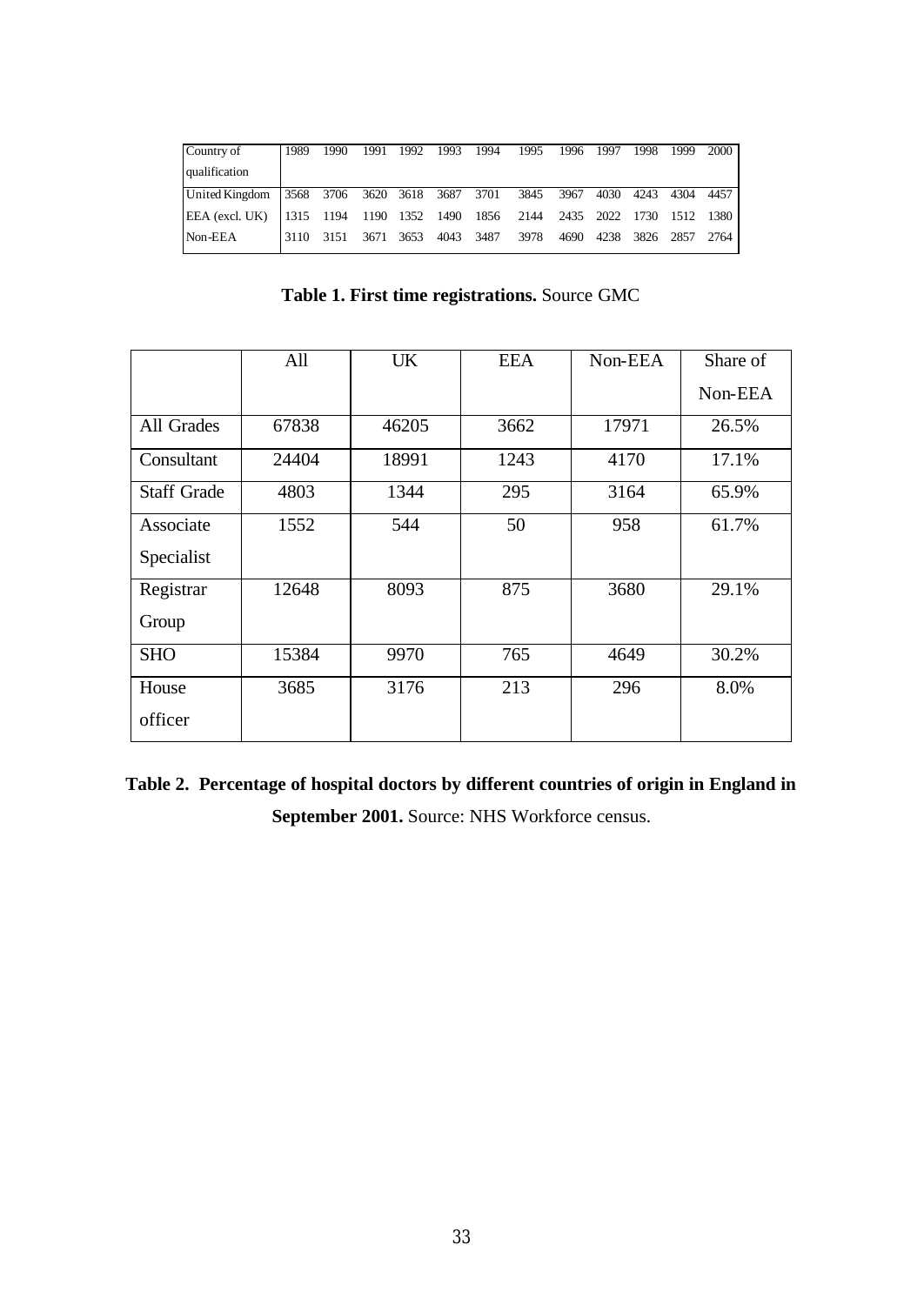| <b>COUNTRY</b> | Freq.                   | <b>Percent</b> |
|----------------|-------------------------|----------------|
| Armenia        | 1                       | 0.73           |
| Australia      | 3                       | 2.19           |
| Bangladesh     | 1                       | 0.73           |
| Botswana       | 1                       | 0.73           |
| Bulgaria       | 1                       | 0.73           |
| Burma          | $\overline{\mathbf{c}}$ | 1.46           |
| Colombia       | $\mathbf{1}$            | 0.73           |
| Egypt          | $\overline{2}$          | 1.46           |
| Germany        | 11                      | 8.03           |
| Ghana          | 1                       | 0.73           |
| Greece         | $\overline{c}$          | 1.46           |
| Guayana        | 1                       | 0.73           |
| Holland        | 1                       | 0.73           |
| Hungary        | 1                       | 0.73           |
| India          | 58                      | 42.34          |
| Iran           | 1                       | 0.73           |
| Iraq           | 1                       | 0.73           |
| Ireland        | 1                       | 0.73           |
| Italy          | 1                       | 0.73           |
| Kenya          | 1                       | 0.73           |
| Malaysia       | 5                       | 3.65           |
| Nepal          | $\mathbf{1}$            | 0.73           |
| Nigeria        | 10                      | 7.3            |
| Pakistan       | 6                       | 4.38           |
| Russia         | 1                       | 0.73           |
| Singapore      | $\overline{c}$          | 1.46           |
| South Africa   | 9                       | 6.57           |
| Spain          | $\overline{c}$          | 1.46           |
| Sudan          | 3                       | 2.19           |
| Trinidad &     | $\overline{3}$          | 2.19           |
| Tobago         |                         |                |
| Uganda         | $\overline{c}$          | 1.46           |
| Yugoslavia     | 1                       | 0.73           |

**Table 3**. Distribution of countries of origin in the sample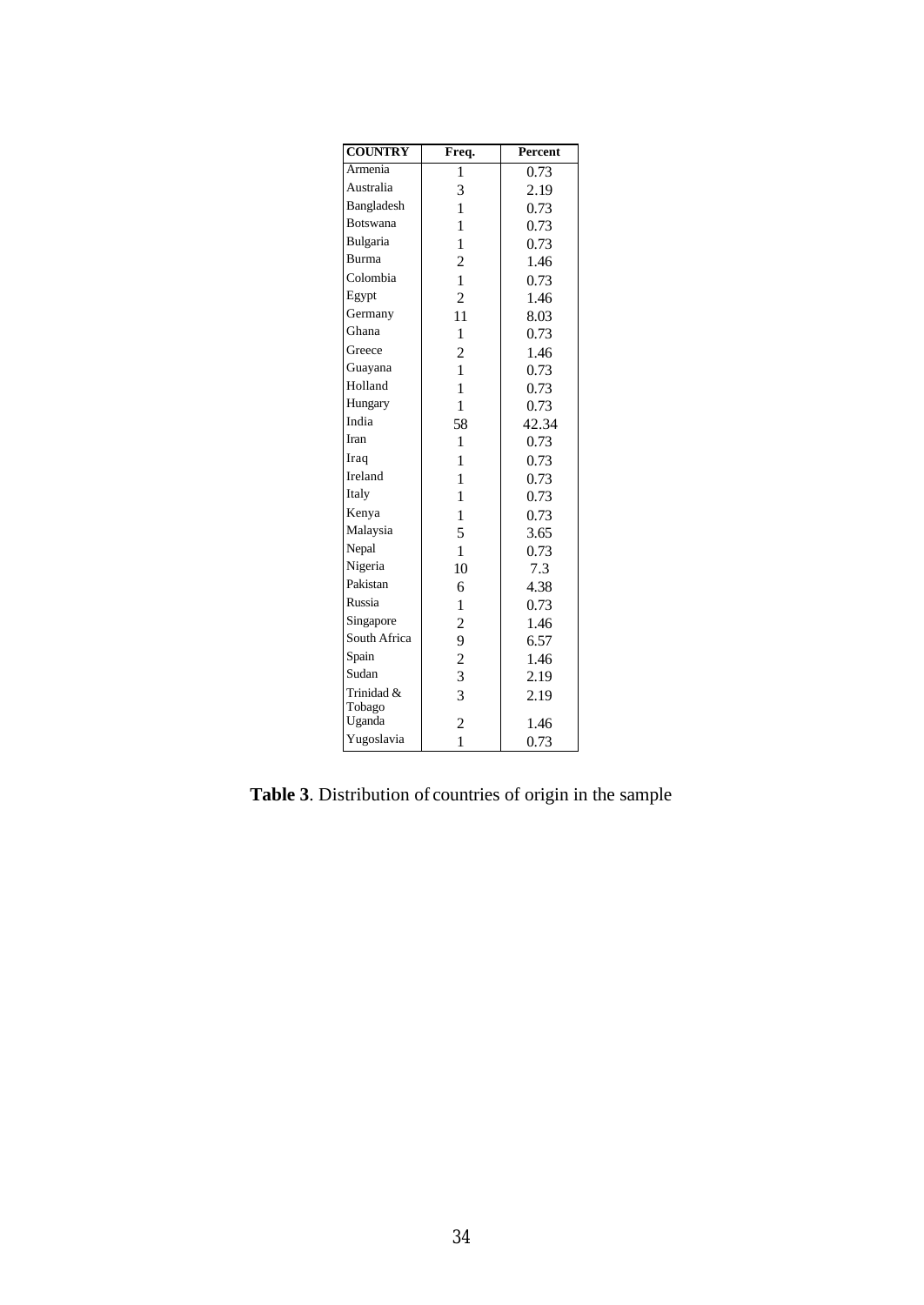| India                | No. Obs. <sup>a</sup> | $\overline{\text{Mean}}^{\text{b}}$ | Std. Dev. |
|----------------------|-----------------------|-------------------------------------|-----------|
| Woman                | 58                    | 0.26                                | 0.44      |
| Age                  | 58                    | 34.02                               | 6.19      |
| Married              | 58                    | 0.86                                | 0.35      |
| Spouse from UK       | 50                    | 0.06                                | 0.24      |
| Spouse lives in UK   | 50                    | 0.88                                | 0.33      |
| Dependents           | 58                    | 0.52                                | 0.50      |
| Total experience in  | 57                    | 5.36                                | 3.62      |
| home country, years  |                       |                                     |           |
| Total experience in  | 57                    | 4.06                                | 3.82      |
| the UK, years        |                       |                                     |           |
| Low income           |                       |                                     |           |
| Woman                | 28                    | 0.18                                | 0.39      |
| Age                  | 28                    | 34.89                               | 6.11      |
| Married              | 28                    | 0.82                                | 0.39      |
| Spouse from UK       | 23                    | 0.22                                | 0.42      |
| Spouse lives in UK   | 23                    | 0.96                                | 0.21      |
| Dependents           | 27                    | 0.67                                | 0.48      |
| Total experience in  | 28                    | 3.79                                | 3.55      |
| home country, years  |                       |                                     |           |
| Total experience in  | 28                    | 4.73                                | 5.06      |
| the UK, years        |                       |                                     |           |
| <b>Middle</b> income |                       |                                     |           |
| Woman                | 28                    | 0.36                                | 0.49      |
| Age                  | 28                    | 33.14                               | 4.57      |
| Married              | 28                    | 0.64                                | 0.49      |
| Spouse from UK       | 18                    | 0.39                                | 0.50      |
| Spouse lives in UK   | 18                    | 1.00                                | 0.00      |
| Dependents           | 28                    | 0.50                                | 0.51      |
| Total experience in  | 26                    | 3.00                                | 2.43      |
| home country, years  |                       |                                     |           |
| Total experience in  | 27                    | 3.22                                | 1.90      |
| the UK, years        |                       |                                     |           |
| <b>High income</b>   |                       |                                     |           |
| Woman                | 23                    | 0.52                                | 0.51      |
| Age                  | 23                    | 33.87                               | 4.70      |
| Married              | 23                    | 0.39                                | 0.50      |
| Spouse from UK       | 9                     | 0.22                                | 0.44      |
| Spouse lives in UK   | 9                     | 1.00                                | 0.00      |
| Dependents           | 23                    | 0.26                                | 0.45      |
| Total experience in  | 22                    | 1.93                                | 2.48      |
| home country, years  |                       |                                     |           |
| Total experience in  | 23                    | 5.15                                | 4.06      |
| the UK, years        |                       |                                     |           |

**Table 4.** Means of the main demographic variables by country group

a The questions on whether the spouse is from the UK and whether he/she lives there were only asked if the respondent was actually married.

 $^{\rm b}$  For variables other than age or experience the mean equivalent to the proportion of respondents having the characteristic in question.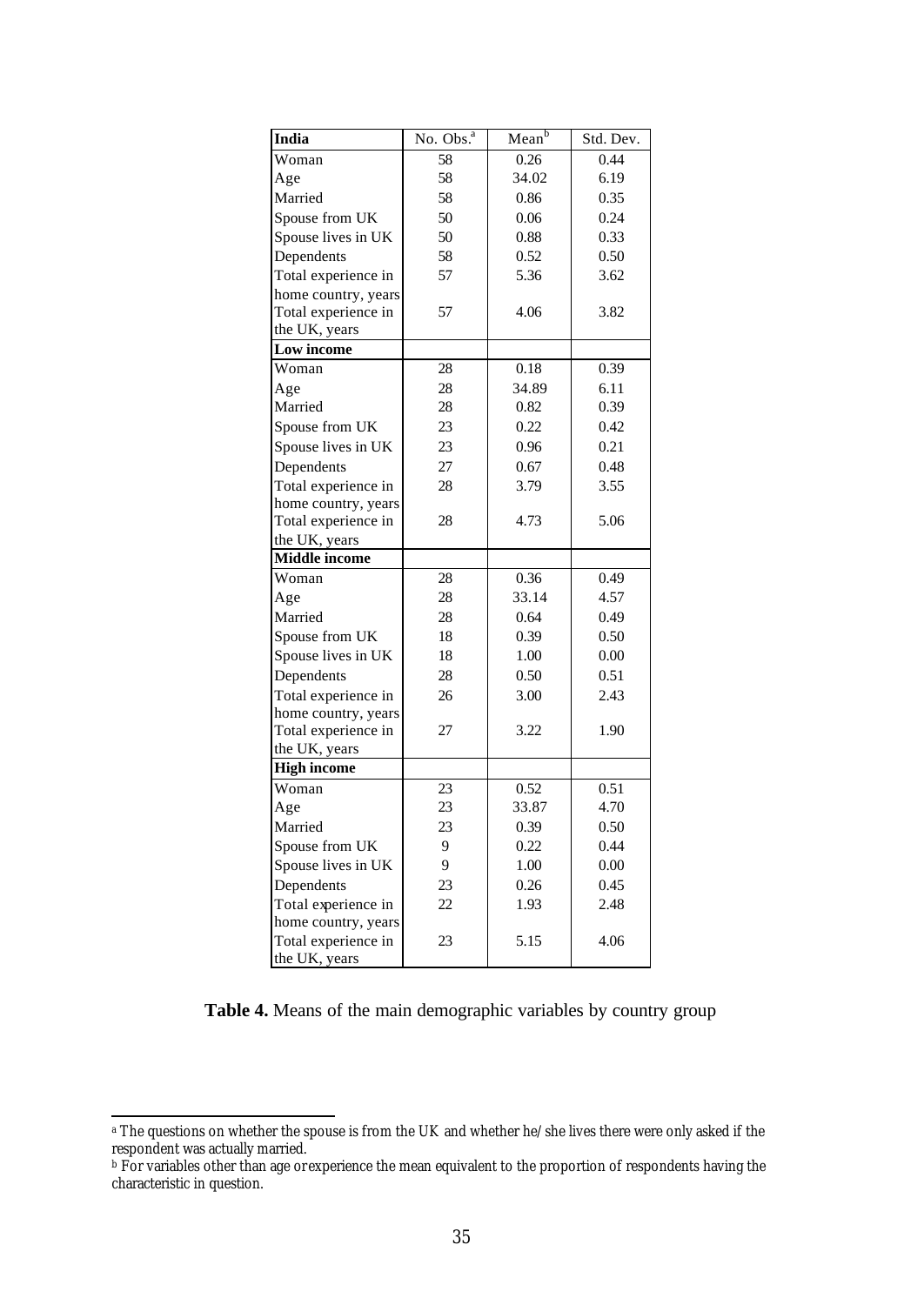| Level (UK                                             | <b>UK (NHS)</b>   |                                                                                       | India,<br>government | India, private<br>practice | India, private<br>hospitals |
|-------------------------------------------------------|-------------------|---------------------------------------------------------------------------------------|----------------------|----------------------------|-----------------------------|
| grade)                                                | Basic salary      | Supplements                                                                           | sector               |                            |                             |
| <b>Junior</b><br>level (SHO)                          | £23,190 - £32,520 | Up to 100%                                                                            | £2,351 -£5,485       |                            | £2,351 $-£4,702$            |
| <b>Middle</b><br>level (SpR)                          | £25,920 - £37,775 | Up to 100%                                                                            | £3,135 - £7,053      |                            |                             |
| (Staff<br>grade)                                      | £28,150 - £41,980 |                                                                                       |                      |                            |                             |
| <b>Senior</b><br>level,<br>specialist<br>(consultant) | £52,640 - £68,505 | Discretionary<br>points up to<br>£21,960 or<br>distinction<br>awards up to<br>£65,080 | £3,918 - £6,531      | £3,265 - £7,837            | £3,265 - £10,449            |
| (associate<br>specialist)                             | £31,210 - £56,105 | Discretionary<br>points up to<br>£8,420                                               |                      |                            |                             |

| Table 5. Salary scales in the UK and India |  |  |  |
|--------------------------------------------|--|--|--|
|--------------------------------------------|--|--|--|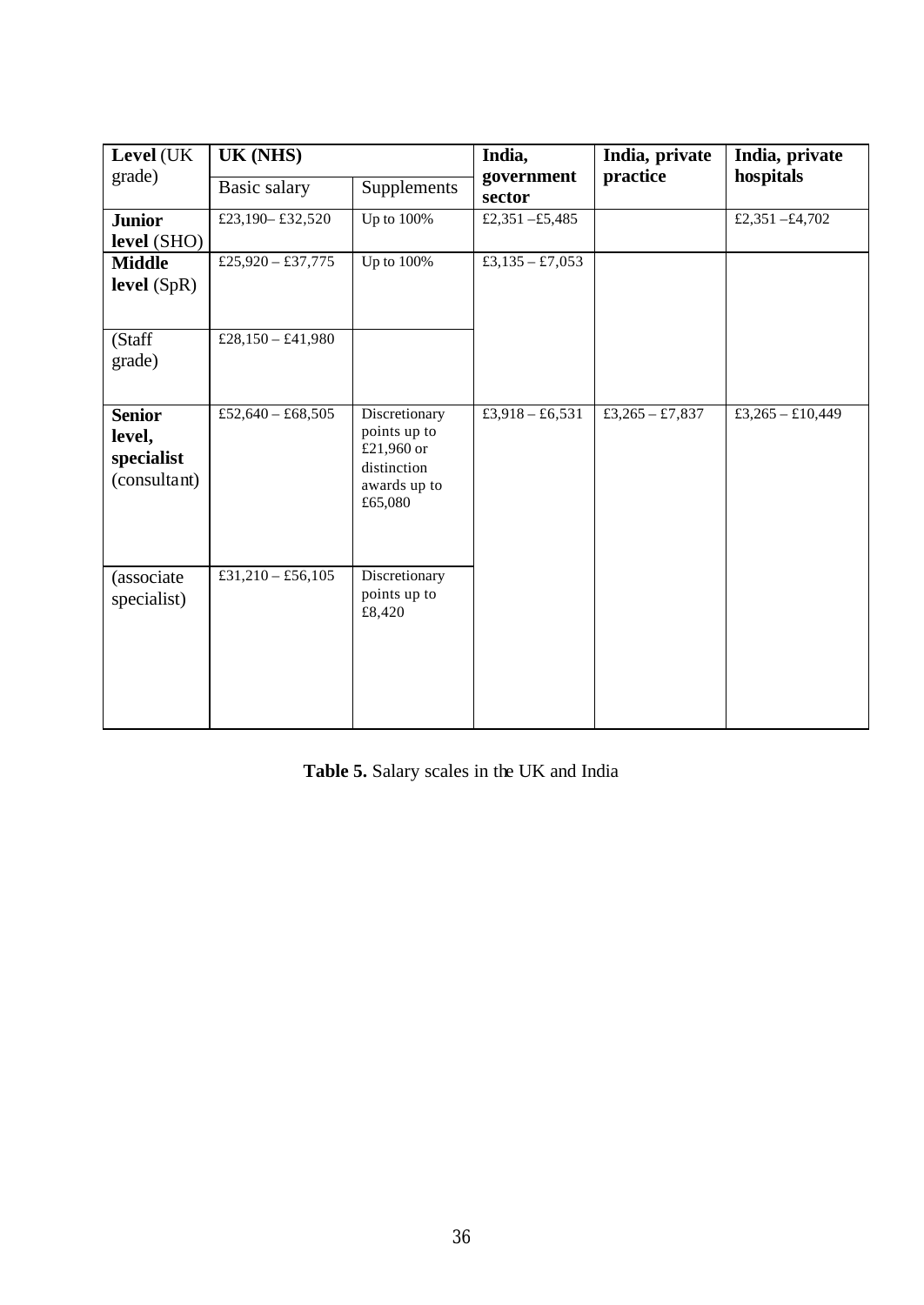|                                                                                        |    | India                                  | Low income<br>countries |      | <b>Middle Income</b><br>countries |      | <b>High income countries</b> |      |
|----------------------------------------------------------------------------------------|----|----------------------------------------|-------------------------|------|-----------------------------------|------|------------------------------|------|
|                                                                                        |    | No. obs. Mean/Prol No. obs.<br>portion |                         | Mean | No. obs.                          | Mean | No. obs.                     | Mean |
| Salary as a<br>proportion of<br>current salary<br>if had stayed<br>lin home<br>country | 45 | $0.41^{25}$                            | 16                      | 0.24 | 22                                | 0.44 | 14                           | 0.81 |
| <b>Higher</b>                                                                          | 56 | 0.09                                   | 23                      | 0.00 | 24                                | 0.00 | 22                           | 0.18 |
| Lower                                                                                  | 56 | 0.79                                   | 23                      | 0.95 | 24                                | 0.79 | 22                           | 0.64 |
| Salary as a<br>proportion of<br>salary in the<br>same grade in<br>home country         | 47 | 0.31                                   | 14                      | 0.28 | 19                                | 0.35 | 13                           | 0.80 |
| <b>Higher</b>                                                                          | 53 | 0.00                                   | 21                      | 0.00 | 23                                | 0.00 | 20                           | 0.25 |
| Lower                                                                                  | 53 | 0.89                                   | 21                      | 0.95 | 23                                | 0.91 | 20                           | 0.65 |

**Table 6.** Relative salaries for sample doctors.

 $^{25}$  This figure does not include two outliers who claimed that their salary in India would be ten times higher than in the UK. With the outliers the figure would be 0.81.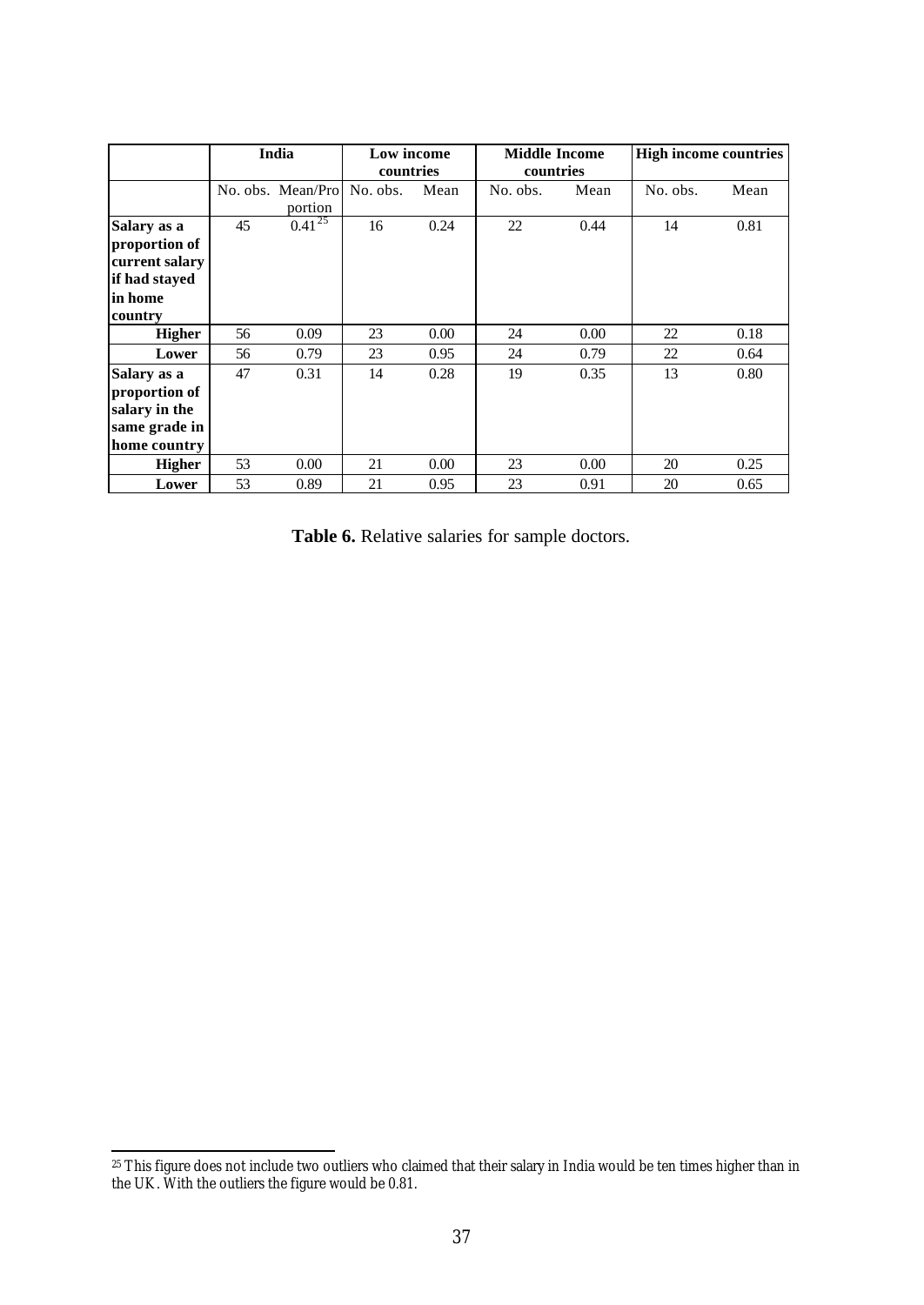| Reason for coming to the UK for training |          |      |  |  |  |  |  |  |
|------------------------------------------|----------|------|--|--|--|--|--|--|
| India                                    | No. Obs. | Mean |  |  |  |  |  |  |
| Advancing career                         | 58       | 0.88 |  |  |  |  |  |  |
| Financial advantages                     | 58       | 0.55 |  |  |  |  |  |  |
| Departmental connection                  | 58       | 0.19 |  |  |  |  |  |  |
| Personal                                 | 58       | 0.40 |  |  |  |  |  |  |
| Other                                    | 58       | 0.21 |  |  |  |  |  |  |
| Low income                               |          |      |  |  |  |  |  |  |
| Advancing career                         | 28       | 0.89 |  |  |  |  |  |  |
| Financial advantages                     | 28       | 0.35 |  |  |  |  |  |  |
| Departmental connection                  | 28       | 0.07 |  |  |  |  |  |  |
| Personal                                 | 28       | 0.57 |  |  |  |  |  |  |
| Other                                    | 28       | 0.14 |  |  |  |  |  |  |
| <b>Middle</b> income                     |          |      |  |  |  |  |  |  |
| Advancing career                         | 28       | 0.86 |  |  |  |  |  |  |
| Financial advantages                     | 28       | 0.43 |  |  |  |  |  |  |
| Departmental connection                  | 28       | 0.12 |  |  |  |  |  |  |
| Personal                                 | 28       | 0.39 |  |  |  |  |  |  |
| Other                                    | 28       | 0.29 |  |  |  |  |  |  |
| <b>High income</b>                       |          |      |  |  |  |  |  |  |
| Advancing career                         | 23       | 0.74 |  |  |  |  |  |  |
| Financial advantages                     | 23       | 0.17 |  |  |  |  |  |  |
| Departmental connection                  | 23       | 0.17 |  |  |  |  |  |  |
| Personal                                 | 23       | 0.61 |  |  |  |  |  |  |
| Other                                    | 23       | 0.43 |  |  |  |  |  |  |

Table 7. Summary of respondents' reasons for coming to the UK for training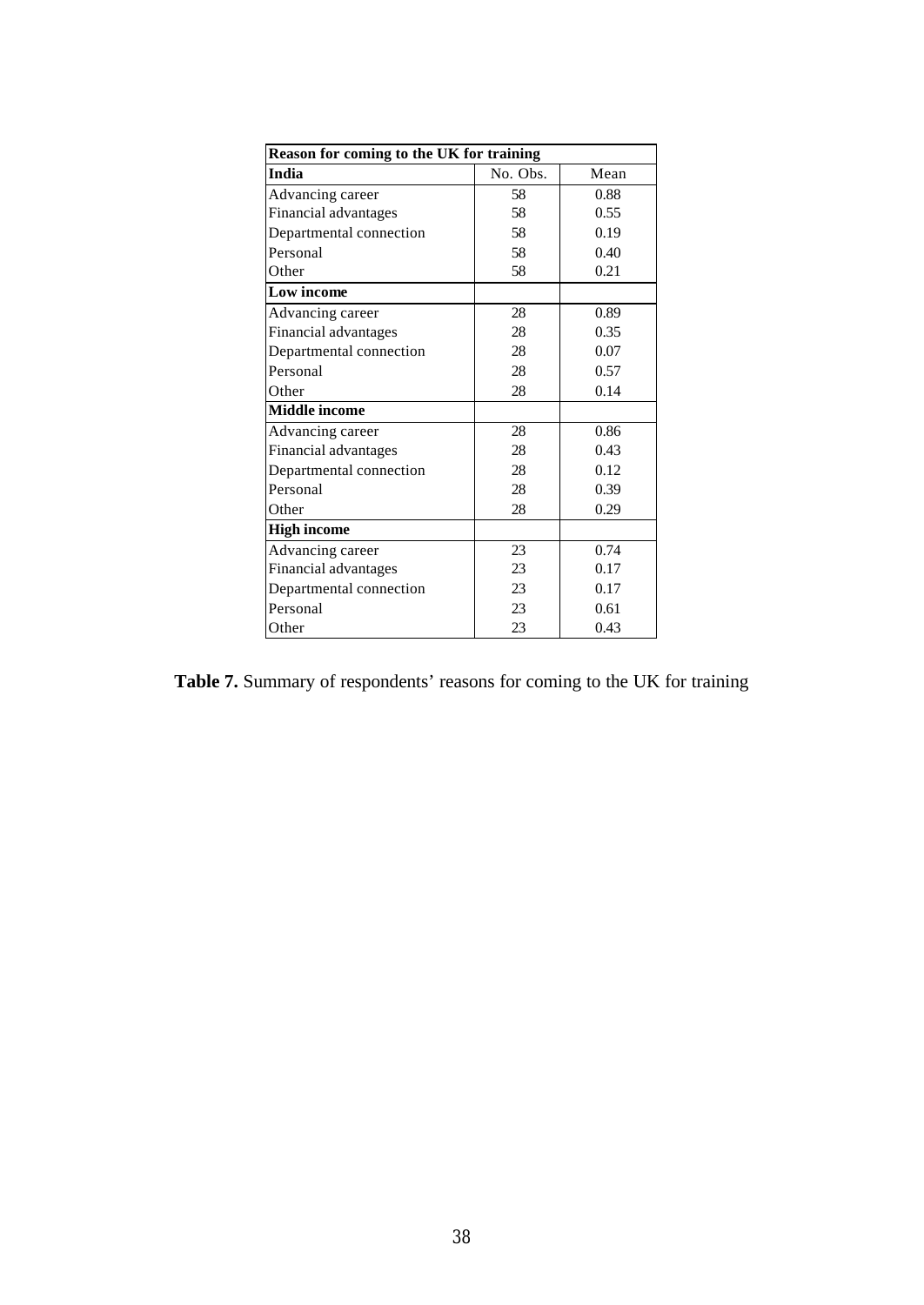| India                              | No. Obs | Mean |
|------------------------------------|---------|------|
| Experienced unemployment in the UK | 58      | 0.31 |
| Experienced unemployment in home   | 57      | 0.19 |
| country                            |         |      |
| Reduction in grade in the UK       | 58      | 0.63 |
| Low income                         |         |      |
| Experienced unemployment in the UK | 27      | 0.30 |
| Experienced unemployment in home   | 27      | 0.04 |
| country                            |         |      |
| Reduction in grade in the UK       | 28      | 0.39 |
| <b>Middle</b> income               |         |      |
| Experienced unemployment in the UK | 28      | 0.18 |
| Experienced unemployment in home   | 28      | 0.00 |
| country                            |         |      |
| Reduction in grade in the UK       | 28      | 0.25 |
| <b>High Income</b>                 |         |      |
| Experienced unemployment in the UK | 23      | 0.22 |
| Experienced unemployment in home   | 23      | 0.09 |
| country                            |         |      |
| Reduction in grade in the UK       | 23      | 0.13 |

**Table 8.** Unemployment and changes in grade.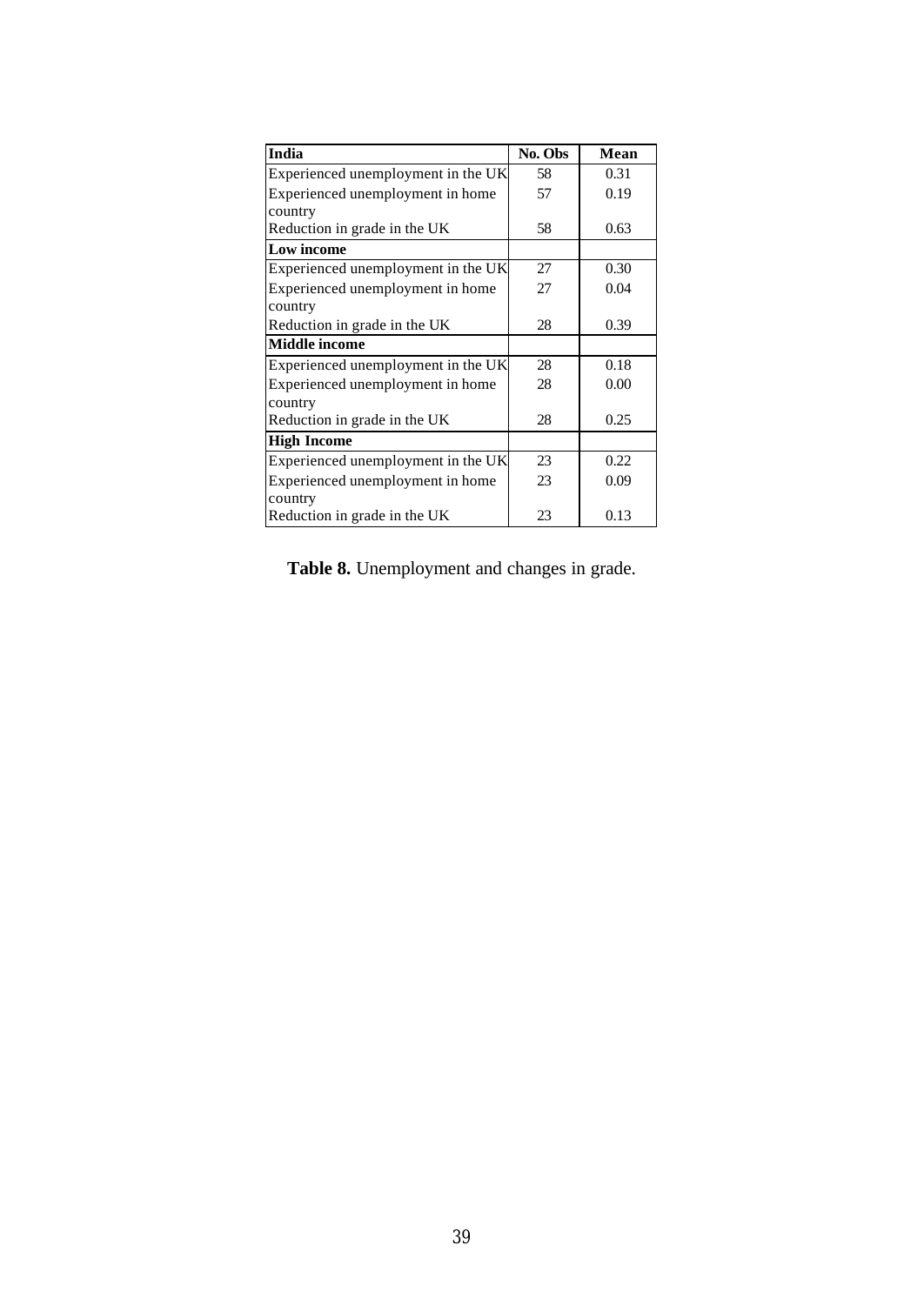|                              |     | India |     | Low income |      | <b>Middle</b> income |                | <b>High income</b> |
|------------------------------|-----|-------|-----|------------|------|----------------------|----------------|--------------------|
| <b>Reasons for returning</b> | Obs | Mean  | Obs | Mean       | Mean | Mean                 | Obs            | Mean               |
| Family reasons               | 26  | 0.81  | 14  | 0.79       | 12   | 0.83                 | 4              | 0.25               |
| Duty to serve the home       | 26  | 0.77  | 14  | 0.71       | 12   | 0.75                 | 4              | 0.00               |
| country                      |     |       |     |            |      |                      |                |                    |
| Lack of opportunities in     | 26  | 0.50  | 13  | 0.15       | 12   | 0.08                 | 4              | 0.25               |
| the UK                       |     |       |     |            |      |                      |                |                    |
| Visa/res. Permit.            | 26  | 0.31  | 13  | 0.23       | 12   | 0.17                 | $\overline{4}$ | 0.00               |
| Do not want to settle in     | 26  | 0.62  | 14  | 0.86       | 12   | 0.58                 | 4              | 0.50               |
| the UK                       |     |       |     |            |      |                      |                |                    |
| Career prospects at          | 25  | 0.32  | 14  | 0.57       | 12   | 0.25                 | 4              | 0.00               |
| home                         |     |       |     |            |      |                      |                |                    |
| Better connections at        | 26  | 0.50  | 14  | 0.79       | 12   | 0.42                 | 4              | 0.50               |
| home                         |     |       |     |            |      |                      |                |                    |
| Other                        | 26  | 0.46  | 14  | 0.36       | 12   | 0.42                 | 4              | 0.75               |

|                                             |     | India |     | Low income |     | <b>Middle</b> income |     | <b>High income</b> |
|---------------------------------------------|-----|-------|-----|------------|-----|----------------------|-----|--------------------|
| <b>Reason for not</b>                       | Obs | Mean  | Obs | Mean       | Obs | Mean                 | Obs | Mean               |
| returning                                   |     |       |     |            |     |                      |     |                    |
| Want to gain more<br>experience             | 12  | 0.50  | 5   | 0.40       | 6   | 0.50                 | 12  | 0.50               |
| Better working<br>conditions                | 12  | 0.75  | 5   | 0.80       | 6   | 0.83                 | 12  | 0.42               |
| <b>Better facilities</b>                    | 12  | 0.67  | 5   | 0.80       | 6   | 0.83                 | 12  | 0.25               |
| UK health care system                       | 12  | 0.42  | 5   | 0.80       | 6   | 0.67                 | 12  | 0.42               |
| Better relationships with<br>peers/managers | 12  | 0.50  | 5   | 0.40       | 6   | 0.50                 | 12  | 0.58               |
| Better relationships with<br>juniors        | 12  | 0.42  | 5   | 0.40       | 6   | 0.50                 | 12  | 0.67               |
| Family                                      | 12  | 0.75  | 6   | 0.83       | 6   | 0.83                 | 12  | 0.92               |
| Standard of living                          | 12  | 0.67  | 5   | 0.60       | 6   | 0.83                 | 12  | 0.17               |
| Other                                       | 12  | 0.33  | 5   | 0.80       | 6   | 0.17                 | 12  | 0.17               |

**Table 9.** Summary of reported reasons to return to home country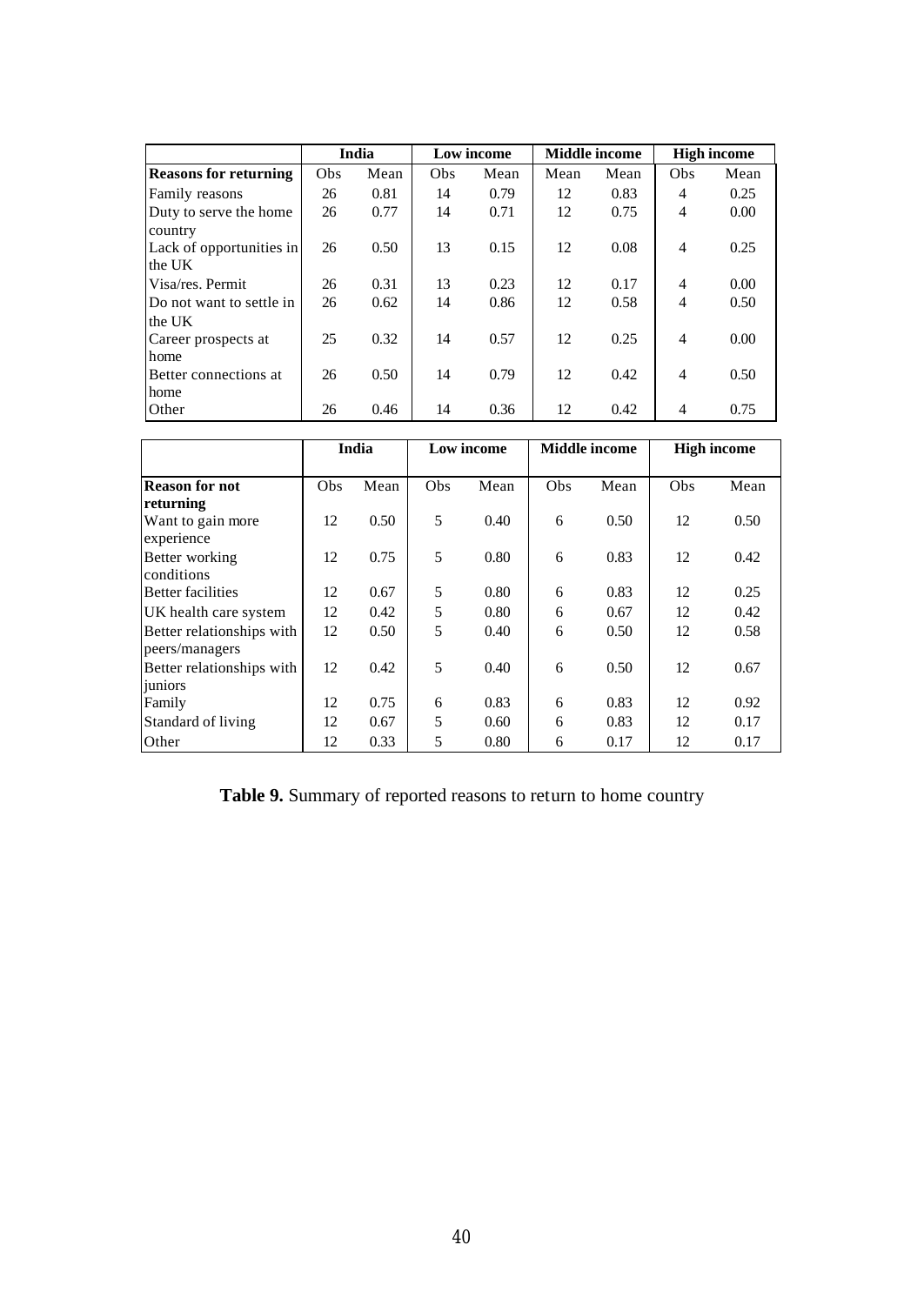|              | How difficult to find applicants in general |      |           |                  |                |
|--------------|---------------------------------------------|------|-----------|------------------|----------------|
| How          | Very Easy                                   | Easy | Difficult | Very             | Total          |
| difficult to |                                             |      |           | <b>Difficult</b> |                |
| Replace      |                                             |      |           |                  |                |
| Very Easy    | 8                                           | 8    | 1         | $\theta$         | 17             |
| Easy         | 2                                           | 36   | $\tau$    | $\Omega$         | 45             |
| Difficult    | $\Omega$                                    | 8    | 10        | 1                | 19             |
| Very         | $\theta$                                    |      | 3         | 3                | $\overline{7}$ |
| Difficult    |                                             |      |           |                  |                |
| Total        | 10                                          | 53   | 21        | $\overline{4}$   | 88             |

 $c<sup>2</sup>$  for symmetry

 $6.67$  Proportion test  $p=0.36$ 

Degrees of freedom 5

**Table 10.** Respondents' assessments of employers' difficulties of replacing them and general difficulty to find applicants in their home country

|                | How difficult to find a post in general |                |           |                  |       |
|----------------|-----------------------------------------|----------------|-----------|------------------|-------|
| How difficult  | Very                                    | Easy           | Difficult | Very             | Total |
| to find a post | Easy                                    |                |           | <b>Difficult</b> |       |
| (personally)   |                                         |                |           |                  |       |
| Very Easy      | $\overline{2}$                          |                | 5         | $\overline{2}$   | 16    |
| Easy           | $\mathcal{D}_{\mathcal{L}}$             | 22             | 22        | 7                | 53    |
| Difficult      | 1                                       | $\overline{2}$ | 22        | 8                | 33    |
| Very           | $\Omega$                                | 3              | 10        | 14               | 27    |
| Difficult      |                                         |                |           |                  |       |
| Total          | 5                                       | 33             | 59        | 31               | 129   |
|                |                                         |                |           |                  |       |

 $c<sup>2</sup>$  for symmetry Degrees of freedom 6

 $25.93$  Proportional test  $p=0.000097$ 

**Table 11.** Respondents' assessments of the difficulty of finding a post in the UK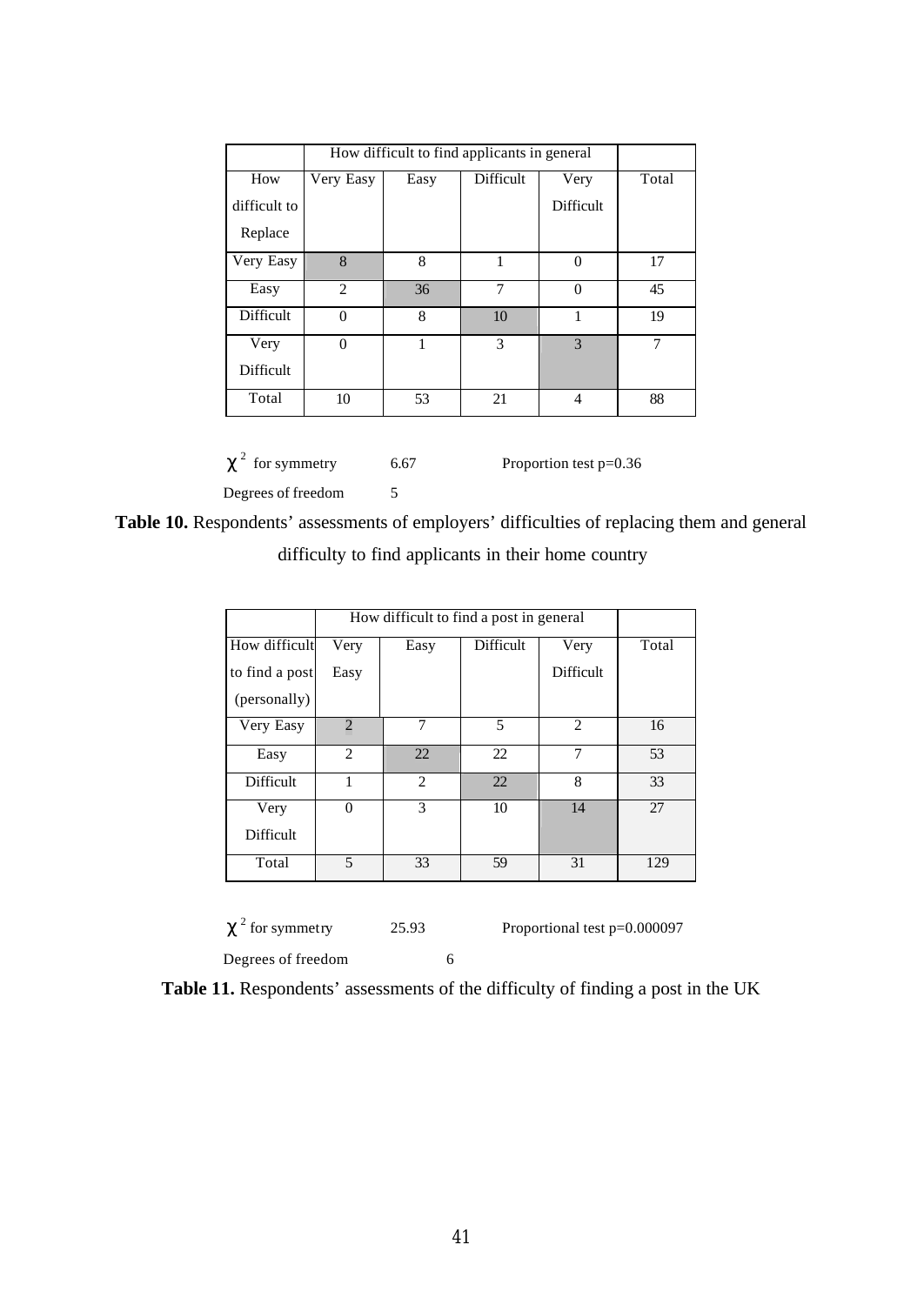|                |           | How difficult to find a placement (in general) |                  |                |                |  |
|----------------|-----------|------------------------------------------------|------------------|----------------|----------------|--|
| How difficult  | Very Easy | Easy                                           | <b>Difficult</b> | Very           | Total          |  |
| to find a      |           |                                                |                  | Difficult      |                |  |
| placement      |           |                                                |                  |                |                |  |
| (personally)   |           |                                                |                  |                |                |  |
| Very Easy      |           | $\mathfrak{D}$                                 | $\Omega$         | $\Omega$       | $\mathcal{E}$  |  |
| Easy           | $\Omega$  | 3                                              | 8                | $\mathfrak{D}$ | 13             |  |
| Difficult      | $\Omega$  | 3                                              | $\mathbf Q$      | $\mathcal{L}$  | 14             |  |
| Very Difficult | 0         | $\Omega$                                       | $\Omega$         | $\overline{4}$ | $\overline{4}$ |  |
| Total          |           | 8                                              | 17               | 8              | 33             |  |

| $\mathbf{c}^2$ for symmetry | 8.27273 | Proportion test $p=0.006$ |  |
|-----------------------------|---------|---------------------------|--|
| Degrees of freedom          |         |                           |  |

**Table 12.** Respondents' assessments of difficulty of finding a placement

|                      | Level of facilities before coming to the UK |                |               |                             |       |  |  |  |
|----------------------|---------------------------------------------|----------------|---------------|-----------------------------|-------|--|--|--|
| Difficulty to find a | Completely                                  | Inadequate     | Good          | Very good                   | Total |  |  |  |
| decent medical       | inadequate                                  |                |               |                             |       |  |  |  |
| training post        |                                             |                |               |                             |       |  |  |  |
| Very Easy            | $\mathcal{D}$                               |                | $\mathcal{D}$ | $\mathcal{D}_{\mathcal{A}}$ | 6     |  |  |  |
| Easy                 | 0                                           | 7              | 16            | 12                          | 35    |  |  |  |
| Difficult            |                                             | $\mathsf{\ }$  | 27            | 6                           | 41    |  |  |  |
| Very Difficult       |                                             | $\overline{5}$ | 10            | $\overline{4}$              | 20    |  |  |  |
| Total                | 3                                           | 20             | 55            | 24                          | 102   |  |  |  |

Chi squared 28.34 Degrees of freedom 9

**Table 13.** Assessments of difficulty to find a decent medical training post and level of facilities before coming to the UK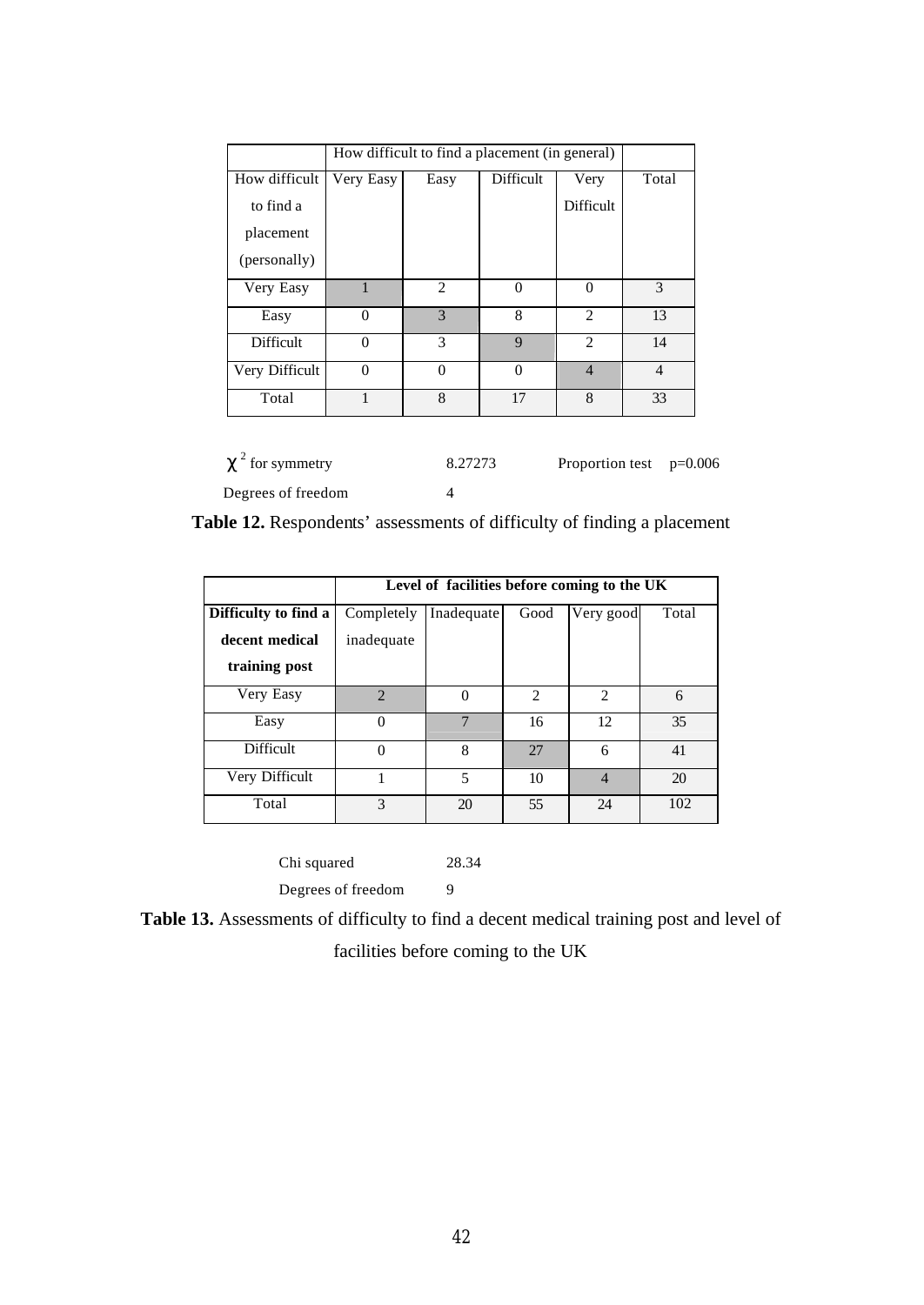|                                                                                                             | India |      | Low income |      | <b>Middle</b> income |      | <b>High Income</b> |      |
|-------------------------------------------------------------------------------------------------------------|-------|------|------------|------|----------------------|------|--------------------|------|
| Did the prospect of being able to work abroad affect your decisions                                         |       |      |            |      |                      |      |                    |      |
| To study                                                                                                    | 58    | 0.09 | 27         | 0.41 | 28                   | 0.36 | 23                 | 0.52 |
| medicine                                                                                                    |       |      |            |      |                      |      |                    |      |
| Choice of                                                                                                   | 58    | 0.10 | 27         | 0.30 | 28                   | 0.21 | 23                 | 0.13 |
| university                                                                                                  |       |      |            |      |                      |      |                    |      |
| Choice of                                                                                                   | 58    | 0.22 | 27         | 0.33 | 28                   | 0.14 | 23                 | 0.22 |
| specialty                                                                                                   |       |      |            |      |                      |      |                    |      |
| Training                                                                                                    | 58    | 0.34 | 27         | 0.37 | 28                   | 0.36 | 23                 | 0.57 |
| abroad                                                                                                      |       |      |            |      |                      |      |                    |      |
| Financing                                                                                                   | 58    | 0.21 | 27         | 0.11 | 28                   | 0.21 | 23                 | 0.17 |
| education                                                                                                   |       |      |            |      |                      |      |                    |      |
| Effort put                                                                                                  | 58    | 0.28 | 27         | 0.37 | 28                   | 0.29 | 23                 | 0.22 |
| into studies                                                                                                |       |      |            |      |                      |      |                    |      |
| In your view, does the prospect of working abroad usually affect medical students' or doctors' decisions in |       |      |            |      |                      |      |                    |      |
| your home country                                                                                           |       |      |            |      |                      |      |                    |      |
| To study                                                                                                    | 56    | 0.21 | 26         | 0.46 | 27                   | 0.33 | 19                 | 0.16 |
| medicine                                                                                                    |       | 0.23 | 26         | 0.30 | 27                   |      |                    | 0.11 |
| Choice of<br>university                                                                                     | 56    |      |            |      |                      | 0.41 | 19                 |      |
| Choice of                                                                                                   | 56    | 0.43 | 26         | 0.50 | 27                   | 0.33 | 19                 | 0.26 |
| specialty                                                                                                   |       |      |            |      |                      |      |                    |      |
| Training                                                                                                    | 56    | 0.54 | 26         | 0.62 | 27                   | 0.63 | 19                 | 0.47 |
| abroad                                                                                                      |       |      |            |      |                      |      |                    |      |
| Financing                                                                                                   | 56    | 0.46 | 26         | 0.35 | 27                   | 0.48 | 19                 | 0.16 |
| education                                                                                                   |       |      |            |      |                      |      |                    |      |
| Effort put                                                                                                  | 56    | 0.36 | 26         | 0.46 | 27                   | 0.41 | 19                 | 0.26 |
| into studies                                                                                                |       |      |            |      |                      |      |                    |      |

**Table 14.** The influence of the possibility of migration on respondents' decisions.

|                                                     | How difficult to find a decent training post |      |           |                      |    |
|-----------------------------------------------------|----------------------------------------------|------|-----------|----------------------|----|
|                                                     | Very easy                                    | Easy | Difficult | Very difficult Total |    |
| The possibility of migration<br>did not have effect |                                              | 23   | 20        |                      | 50 |
| The possibility of migration<br>had an effect       |                                              | 24   | 29        |                      | 80 |
| Total                                               |                                              |      | 49        |                      |    |

Chi squared 7.03

Degrees of freedom 3

**Table 15.** The effect of migration on decisions and assessments of difficulty of finding a decent training post.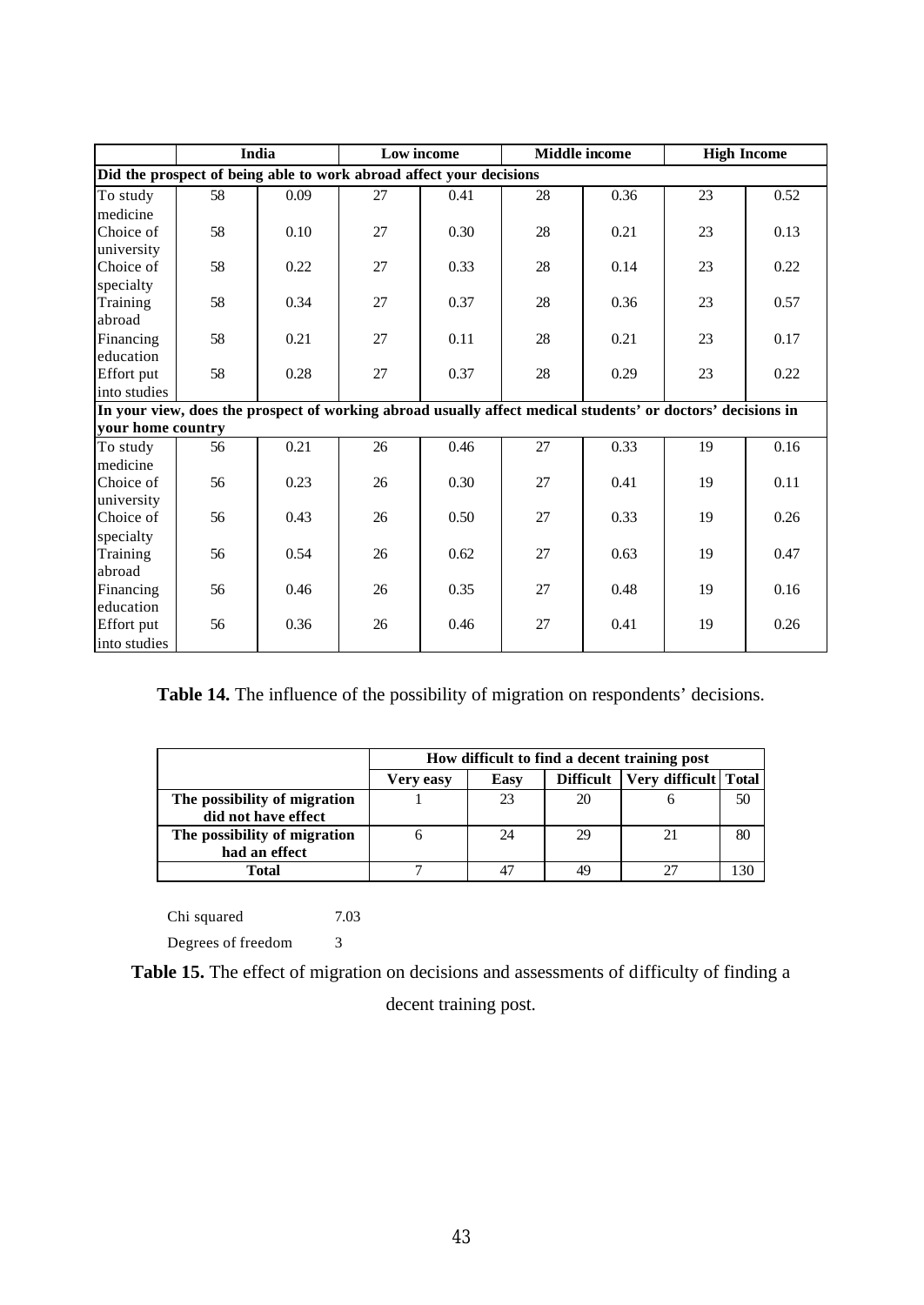|                           | India   |      | Low income countries |      | <b>Middle</b> income |      | <b>High income countries</b> |      |
|---------------------------|---------|------|----------------------|------|----------------------|------|------------------------------|------|
|                           |         |      |                      |      | countries            |      |                              |      |
|                           | No. obs | Mean | No. obs              | Mean | No. obs              | Mean | No. obs                      | Mean |
| <b>Free</b>               | 57      | 0.70 | 28                   | 0.57 | 28                   | 0.39 | 23                           | 0.74 |
| Scholarship               | 57      | 0.23 | 28                   | 0.14 | 28                   | 0.39 | 23                           | 0.04 |
| Grant                     | 57      | 0.04 | 28                   | 0.14 | 28                   | 0.07 | 23                           | 0.04 |
| Gift                      | 57      | 0.02 | 28                   | 0.07 | 28                   | 0.04 | 23                           | 0.00 |
| Corporate                 | 57      | 0.02 | 28                   | 0.00 | 28                   | 0.04 | 23                           | 0.00 |
| sponsor                   |         |      |                      |      |                      |      |                              |      |
| <b>Private</b>            | 57      | 0.82 | 28                   | 0.75 | 28                   | 0.68 | 23                           | 0.78 |
| means<br><b>Borrowing</b> | 57      | 0.12 | 28                   | 0.04 | 28                   | 0.29 | 23                           | 0.22 |

**Table 16.** Sources of funding for education

|                      |    | Low income |    | <b>Middle income</b> |               | <b>High income</b> |    | India |
|----------------------|----|------------|----|----------------------|---------------|--------------------|----|-------|
| Support spouse       | 12 | 0.08       | 13 | 0.00                 |               | 0.00               | 30 | 0.03  |
| and children         |    |            |    |                      |               |                    |    |       |
| <b>Support other</b> | 12 | 0.83       | 13 | 0.38                 | $\mathcal{L}$ | 0.14               | 30 | 0.73  |
| relatives            |    |            |    |                      |               |                    |    |       |
| Pay off debts        | 12 | 0.00       | 13 | 0.31                 |               | 0.00               | 30 | 0.23  |
| <b>Investments</b>   | 12 | 0.17       | 13 | 0.23                 | ⇁             | 0.14               | 30 | 0.23  |
| <b>Saving</b>        | 12 | 0.25       | 13 | 0.31                 |               | 0.71               | 30 | 0.47  |
| <b>Other</b>         | 12 | 0.33       | 13 | 0.15                 | $\mathbf{r}$  | 0.29               | 30 | 0.20  |

Table 17. Motives to send remittances by country group.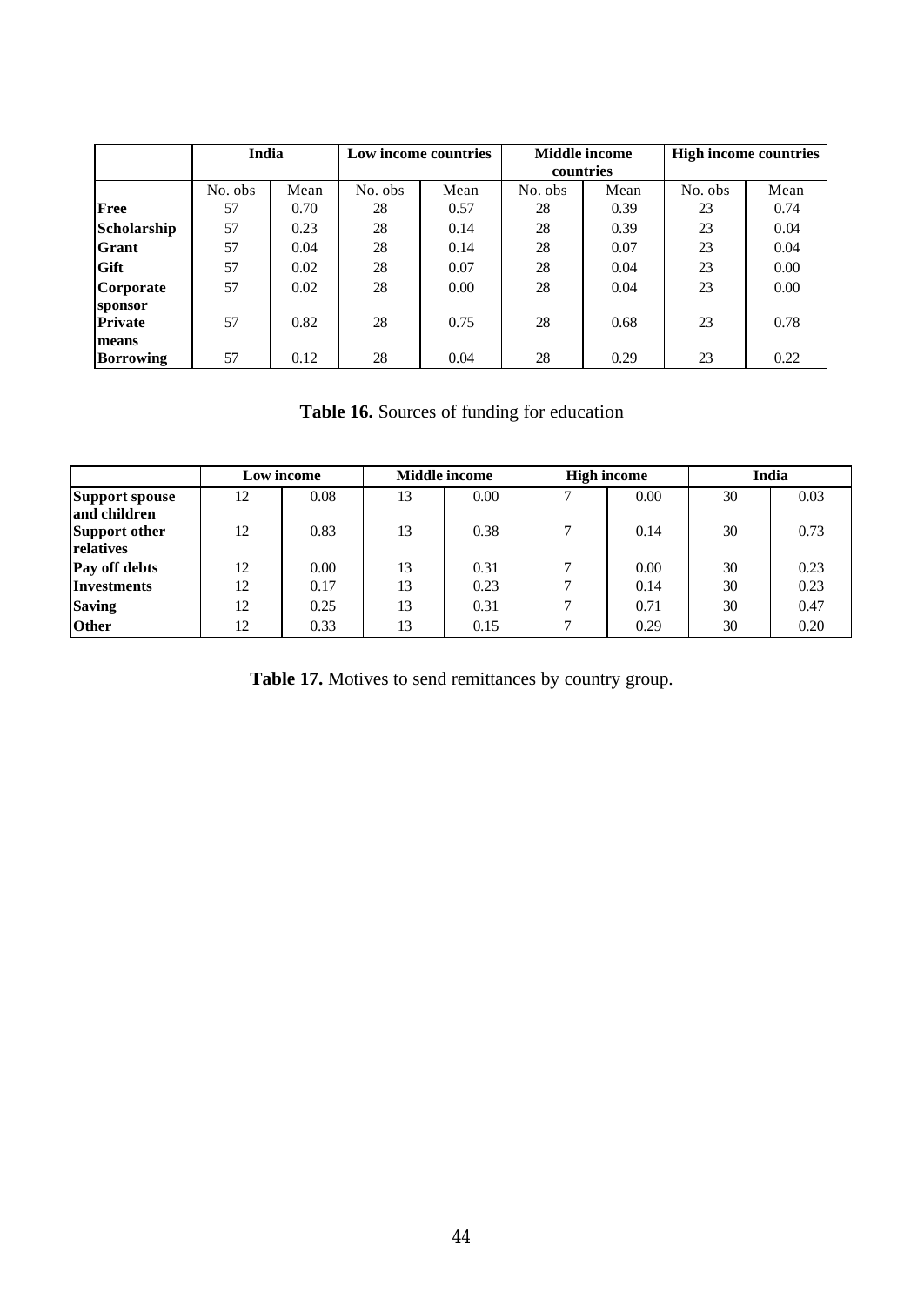

*Figure 1: Mountford – the possibility of migration raises expected returns to education.*

*Figure 2: Mountford with perfect screening: the incentives for the marginal student do not change because they will never be chosen for migration.*

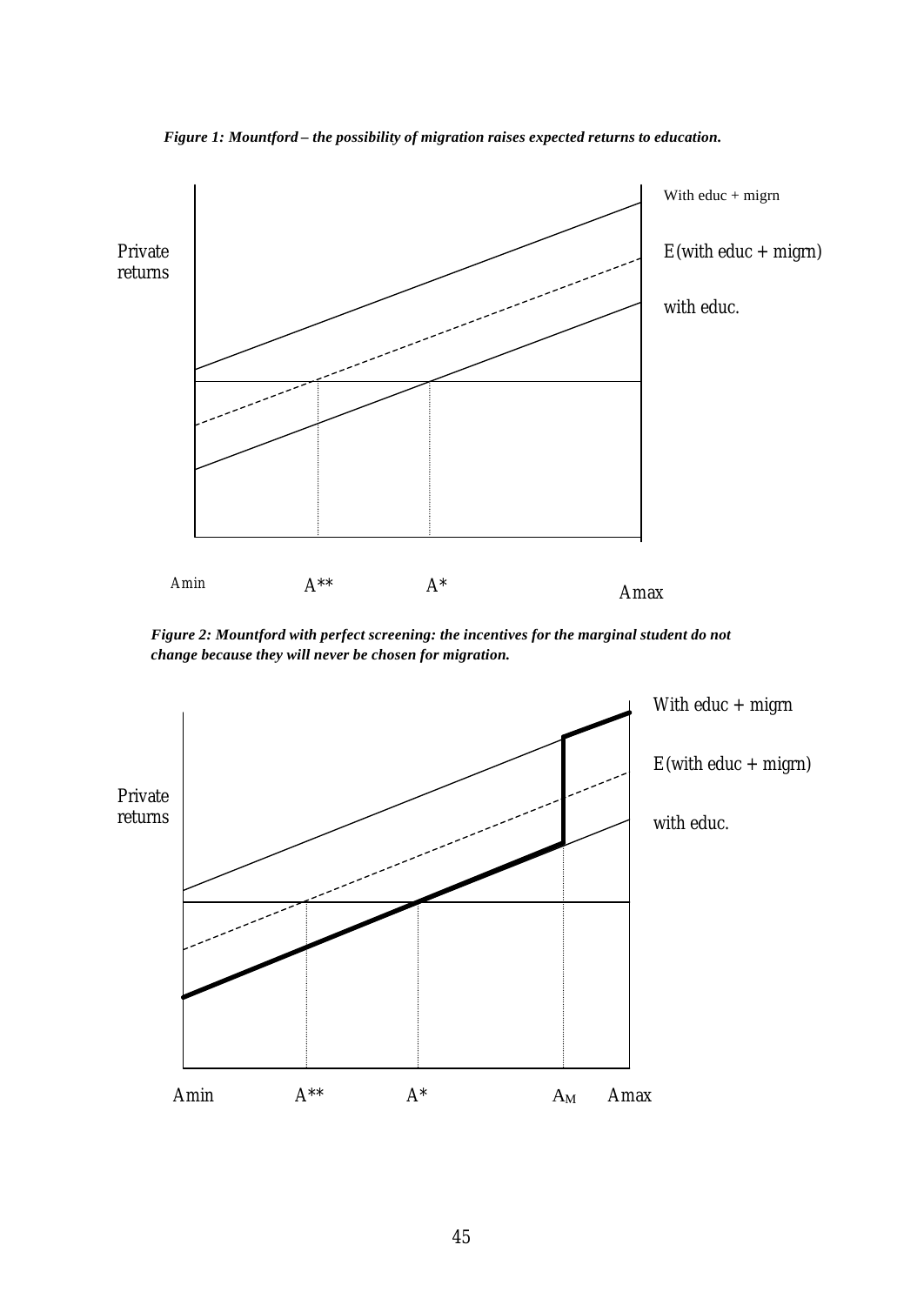# **Appendix**

A questionnaire for telephone survey of doctors in the United Kingdom

## **Introduction**

Hello, I'm calling from the University of Sussex .My name is \_\_\_\_\_\_\_. You participated a study by the Open University and kindly volunteered to participate another survey by a sister project. The aim of this survey is to study the reasons and implications of migration of doctors. Would you have 20 minutes to answer some questions? You can refuse to answer any of the questions if you wish. All your answers will naturally be anonymous and treated with confidentiality. The data will be eventually used for academic research.

| What is your country of origin?                             |
|-------------------------------------------------------------|
| $\langle$ -If asked to clarify: country of birth. $\rangle$ |

<If UK, do not continue.> Thank you for your time, good bye. etc.

<If overseas, proceed.>

## **Part 1 Personal details**

- 2. Gender\_\_\_\_\_\_\_\_\_\_\_\_\_
- 3. Age\_\_\_\_\_\_\_\_\_\_\_\_\_\_\_
- 4. Marital status: Married/Single

 $\leq$ If married ask questions 5 and 6.  $>$   $\leq$ If single, go to 7. $>$ 

- 5. Is you spouse from the UK or overseas? UK/Overseas
- 6. Does you spouse live in the UK? Yes/No
- 7. Do you have dependants (children)? Yes/No
- 8. What is your GMC registration status? Provisional/Limited/Full
- 9. What is your current visa status?

#### **Settled status/indefinite residence**

**Training and work experience certificate (TWES)**

Work permit<br>Permit free status<br>Unknown **Permit free status** 

## **Unknown**



Oe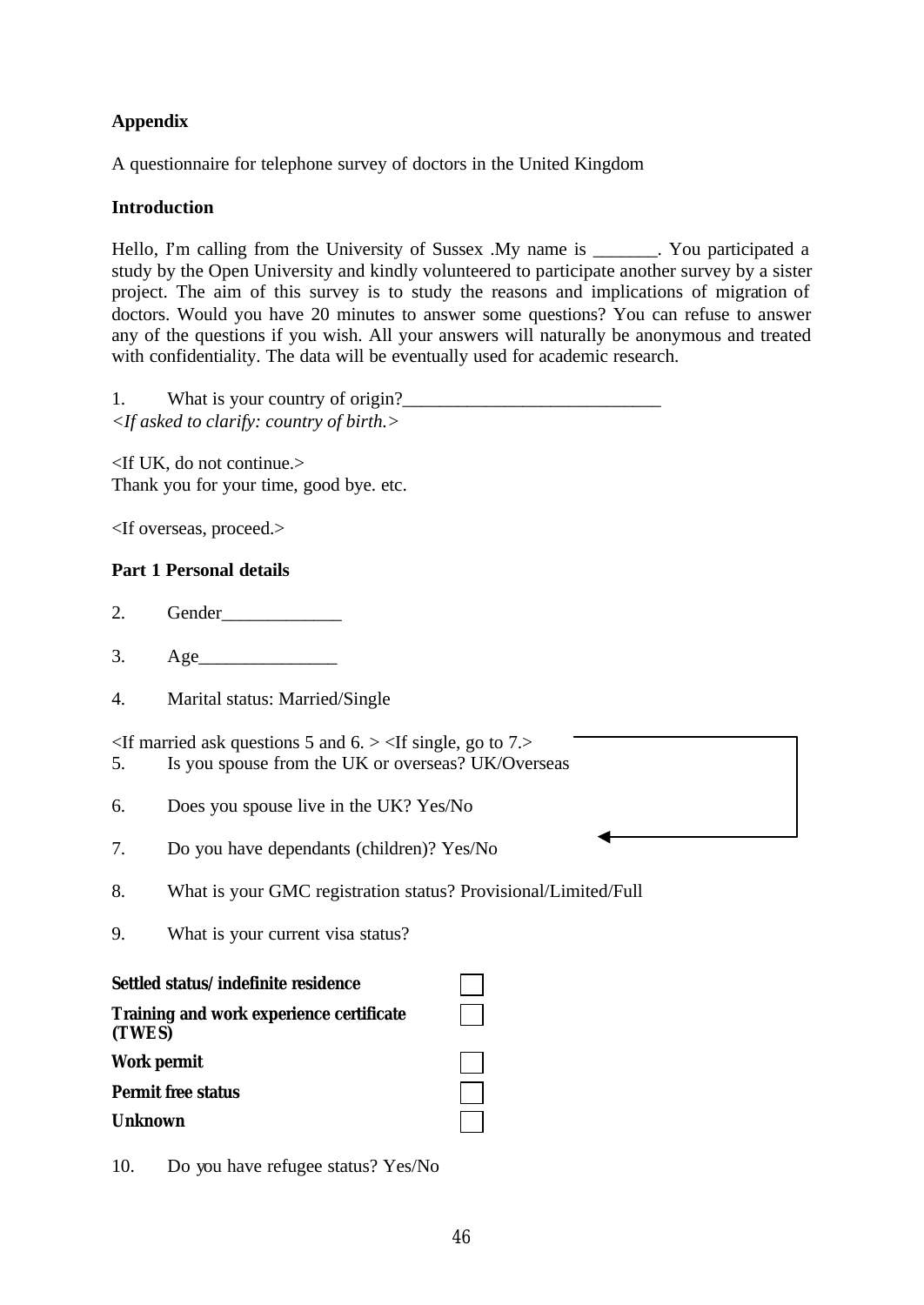## **Part 2 Professional background**

- 11. What was your first medical degree\_\_\_\_\_\_\_\_\_\_\_\_\_\_\_\_\_\_\_\_\_\_\_\_\_\_\_\_\_\_\_\_\_\_
- 12. Institution and the year of obtaining the first medical degree

13. Class or grade of the degree, converted into the following categories:

\_\_\_\_\_\_\_\_\_\_\_\_\_\_\_\_\_\_\_\_\_\_\_\_\_\_\_\_\_\_\_\_\_\_\_\_\_\_\_\_\_\_\_\_\_\_\_\_\_\_\_\_\_\_\_\_\_\_\_\_\_\_\_\_\_\_\_\_\_

| <b>Excellent</b>  |  |
|-------------------|--|
| Good              |  |
| <b>Average</b>    |  |
| Degree not graded |  |

<In the following questions "home country" means primarily the country of origin, and this should be mentioned. However, if the respondent considers some other non-UK country as his or her home, make a note on this and ensure that in the future questions "home country" is understood consistently referring to this country.>

14. Describe briefly your work history in different countries (the number of years of professional experience, including postgraduate training, and when it took place) since obtaining the first medical degree: Home country \_\_\_\_\_\_\_\_\_\_\_\_\_\_\_\_\_\_\_\_\_\_\_\_\_\_\_\_\_\_\_\_\_\_\_\_\_\_\_\_\_\_\_  $UK$ Other countries

<If any in the home country questions 15 - 18> <If none in the home country, go to question 19>

- 15. How many of those in your home country in the private  $\text{sector?}$
- 16. Was your last post in your home country in public or private sector?

## **Public sector**

#### **Private sector**

17. Was it located in rural or urban areas?

#### **Rural** of the contract of the contract of the contract of the contract of the contract of the contract of the contract of the contract of the contract of the contract of the contract of the contract of the contract of the

#### **Urban** oeur and the contract of the contract of the contract of the contract of the contract of the contract of the contract of the contract of the contract of the contract of the contract of the contract of the contract

18. What type of institution was it?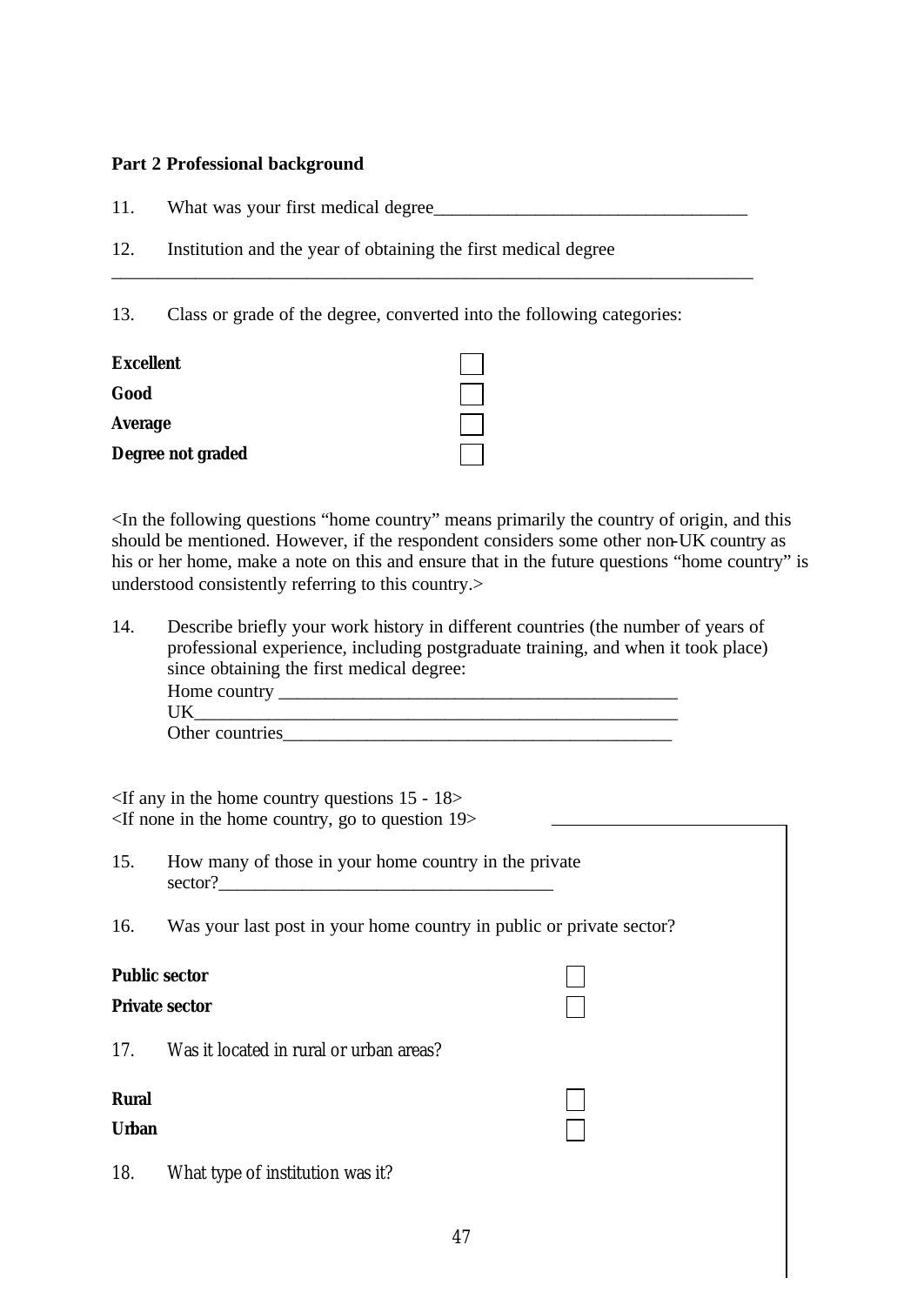| <b>Hospital</b>                                                                                                                                       |           |  |  |  |  |
|-------------------------------------------------------------------------------------------------------------------------------------------------------|-----------|--|--|--|--|
| <b>Health care centre/Surgery</b>                                                                                                                     |           |  |  |  |  |
| Reason for going abroad for further training, please tick all those that apply:<br>19.                                                                |           |  |  |  |  |
| A. To obtain reputable training and advance career<br>thereafter                                                                                      | No<br>Yes |  |  |  |  |
| <b>B. Financial advantages or higher standard of living</b>                                                                                           |           |  |  |  |  |
| C. Departmental connections/sponsorship/specific<br>placements                                                                                        |           |  |  |  |  |
| <b>D. Personal reasons</b>                                                                                                                            |           |  |  |  |  |
| E. Other                                                                                                                                              |           |  |  |  |  |
| 20.<br>What was your grade prior to entry to the UK (as UK equivalent) and in which<br>SpR   Consultant   Other (specify)  <br><b>PRHO</b><br>SHO     |           |  |  |  |  |
| 21.<br>How good were the facilities (equipment, supporting staff etc.) provided in the last<br>post you held in that grade prior to coming to the UK? |           |  |  |  |  |
| Very good                                                                                                                                             |           |  |  |  |  |
| Good                                                                                                                                                  |           |  |  |  |  |
| <b>Inadequate</b><br><b>Completely inadequate</b>                                                                                                     |           |  |  |  |  |
| How difficult is it to get a decent medical training post in your home country with<br>22.<br>your qualifications?                                    |           |  |  |  |  |
| <b>Very difficult</b>                                                                                                                                 |           |  |  |  |  |
| <b>Difficult</b>                                                                                                                                      |           |  |  |  |  |
| <b>Easy</b>                                                                                                                                           |           |  |  |  |  |
| <b>Very easy</b>                                                                                                                                      |           |  |  |  |  |
| Where was your first training post?<br>23.                                                                                                            |           |  |  |  |  |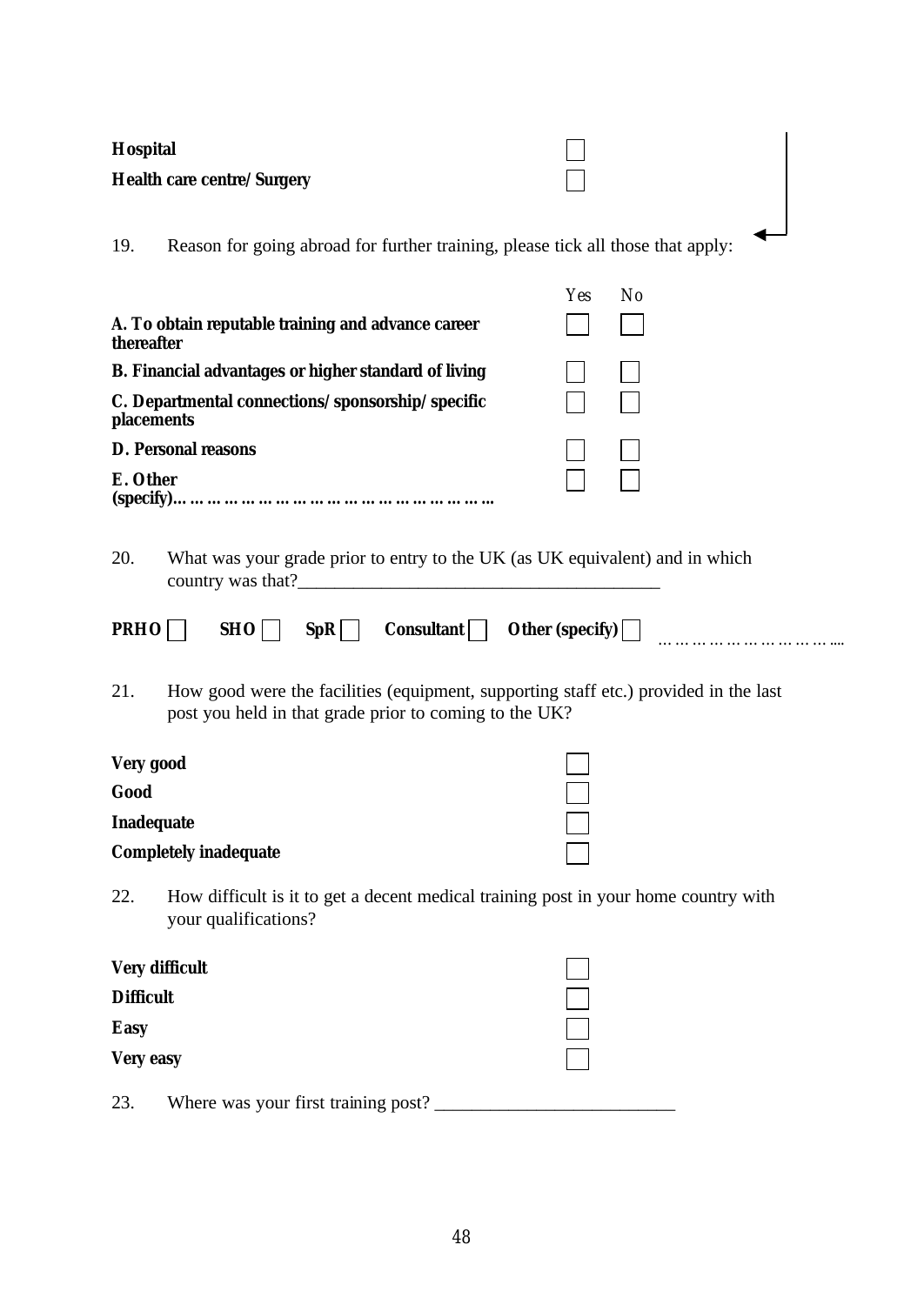24. How long did it take for you to find your first post after obtaining your degree?

| Less than a month  |  |
|--------------------|--|
| 1-2 months         |  |
| 3-6 months         |  |
| More than 6 months |  |

25. What was your employment situation when you left for the UK?

| Working (including postgraduate training) in home country |  |
|-----------------------------------------------------------|--|
| <b>Unemployed</b>                                         |  |
| Not working for some other reason, or working elsewhere   |  |

<If employed, question 26.> <If not employed, go to question 27.>

26. In your view, how difficult was it for your last employer in your home country to find equally qualified applicant to replace you?

| Very difficult   |  |
|------------------|--|
| <b>Difficult</b> |  |
| <b>Easy</b>      |  |
| Very easy        |  |

27. In your view, how difficult in general is it for employers to find suitably qualified doctors in your home country?

| <b>Very difficult</b> |  |
|-----------------------|--|
| <b>Difficult</b>      |  |
| <b>Easy</b>           |  |
| <b>Very easy</b>      |  |

28. What is you current grade in the UK?

| <b>PRHO</b>                   | <b>SHO</b>                  | SpR(Type I)                   | SpR(Type II)           |              |
|-------------------------------|-----------------------------|-------------------------------|------------------------|--------------|
| Locum                         | <b>Trust Doctor</b>         | <b>Staff Grade</b>            | <b>Clinical Fellow</b> | $\mathbf{1}$ |
| Clinical<br><b>Attachment</b> | <b>Associate Specialist</b> | Other (specify) $\vert \vert$ | .                      |              |

29. What year did you take up your current grade (in the  $UK)?$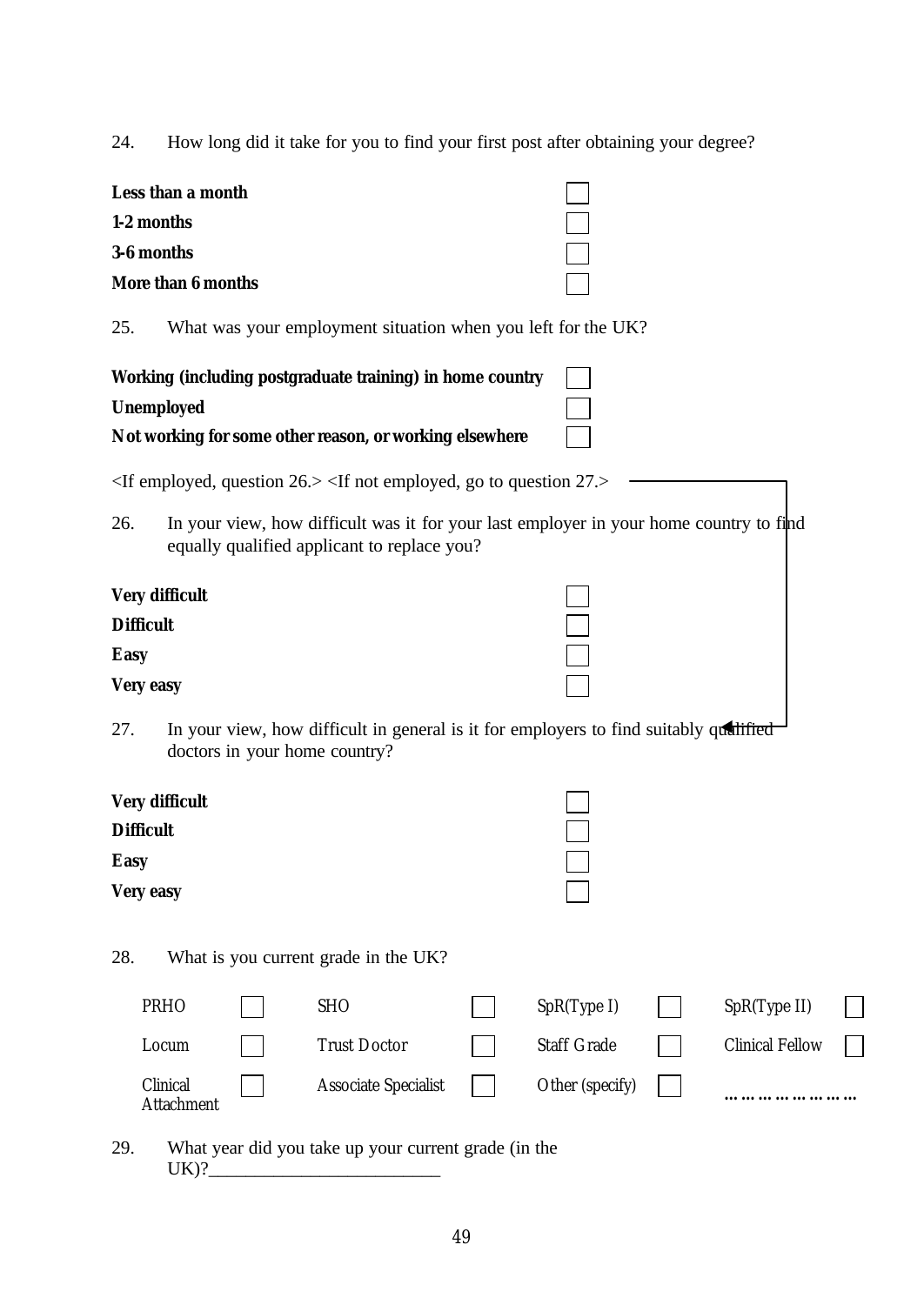30. Was your first clinical experience in the UK in this grade? Yes/No <If no, questions 31 and 32.> <If yes, go to question 33.> 31. What was your first clinical experience in the UK? PRHO SHO SHO  $\bigcap$  SpR(Type I)  $\bigcap$  SpR(Type II) Locum Trust Doctor **Clinical Fellow** Staff Grade **Clinical Fellow** Clinical **Attachment** Oe Associate Specialist Oe Other (specify) Oe **……………………** 32. What year did you take up your first post in the UK?

- 33. Have you experienced spells of involuntary unemployment as a qualified doctor in the UK? Yes/No
- 34. Have you experienced spells of involuntary unemployment as a qualified doctor in your home country? Yes/No
- 35. What was your route to entry to the UK?

| <b>PLAB</b>                                    |   |                       |  |  |
|------------------------------------------------|---|-----------------------|--|--|
| <b>Direct Placement</b>                        |   |                       |  |  |
| <b>ODTS</b>                                    |   |                       |  |  |
| <b>EEA</b> member                              |   |                       |  |  |
| PLAB exempt<br>(med. Degree<br>recognised)     |   |                       |  |  |
| Other (specify)                                |   |                       |  |  |
| $\mathbf{r} \cdot \mathbf{r} \cdot \mathbf{r}$ | . | $\cdot$ $\sim$ $\sim$ |  |  |

 $\le$ If EEA, PLAB exempt or other, go to question 39. $>$ <If direct placement or ODTS, questions 37 & 38.> <If PLAB, question 36.>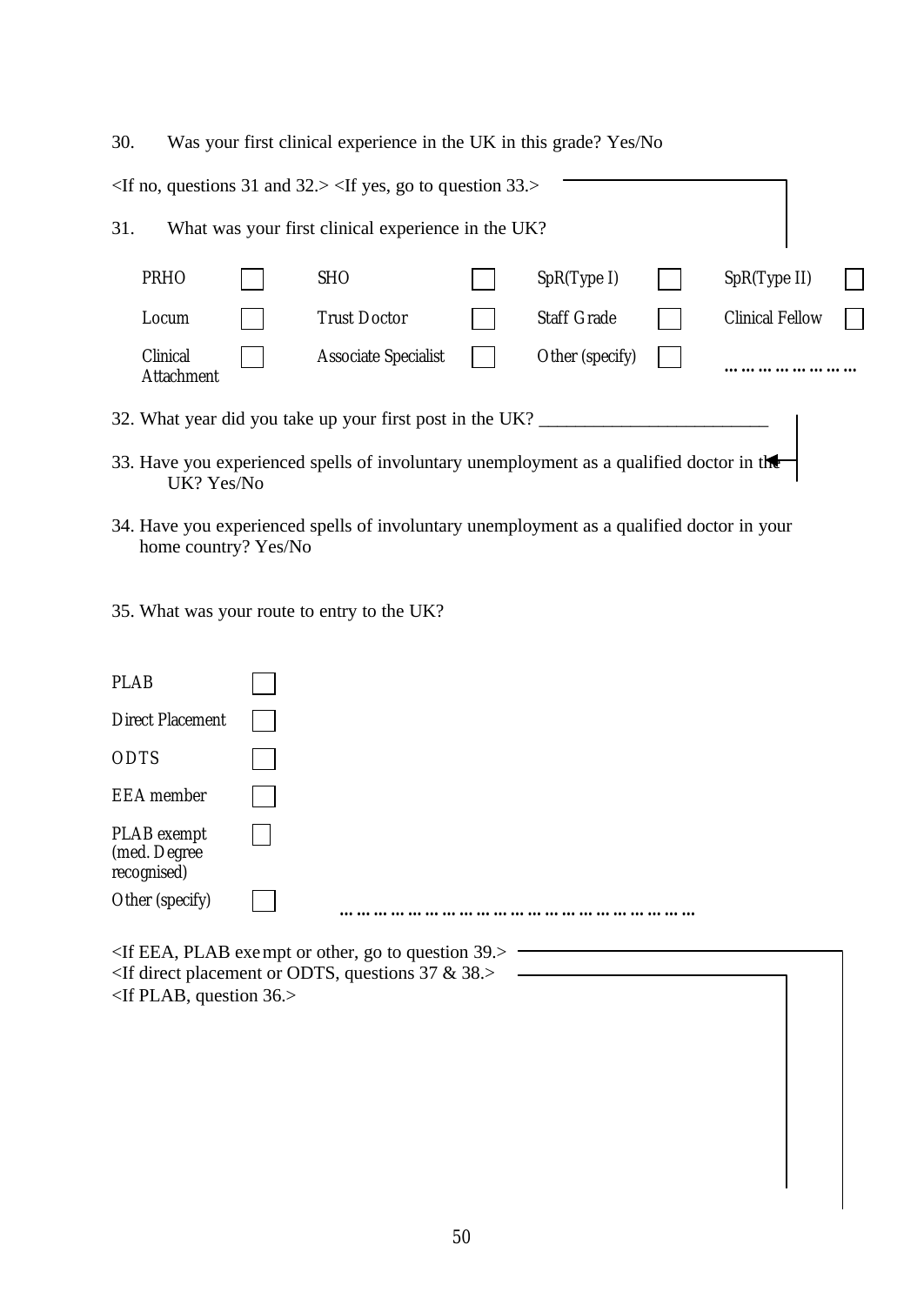36. How many times did you attempt PLAB test before passing it? (Note: if there is different number of attempts in part I and part II, use the higher number)

| <b>Only once</b> |                                                                                                                                                        |  |
|------------------|--------------------------------------------------------------------------------------------------------------------------------------------------------|--|
| <b>Twice</b>     |                                                                                                                                                        |  |
|                  | <b>Three times</b>                                                                                                                                     |  |
|                  | More than three times                                                                                                                                  |  |
|                  | $\le$ Go to question 39.>                                                                                                                              |  |
| 37.              | How difficult did you find it to obtain a direct placement or place in the overseas<br>doctors' training scheme?                                       |  |
|                  | <b>Very difficult</b>                                                                                                                                  |  |
| <b>Difficult</b> |                                                                                                                                                        |  |
| <b>Easy</b>      |                                                                                                                                                        |  |
| Very easy        |                                                                                                                                                        |  |
| 38.              | In your view, how difficult is it to obtain a placement or place in the overseas doctors'<br>training scheme for doctors from your country in general? |  |
|                  | <b>Very difficult</b>                                                                                                                                  |  |
| <b>Difficult</b> |                                                                                                                                                        |  |
| <b>Easy</b>      |                                                                                                                                                        |  |
| <b>Very easy</b> |                                                                                                                                                        |  |
| 39.              | Have you ever applied for a post through normal routes (i.e. by sending applications<br>directly to the hospitals/surgeries) in the UK? Yes/No         |  |
|                  | $\le$ If yes, questions 40, 41 and 42.> $\le$ If no, go to 43.>                                                                                        |  |
| 40.              | How difficult did you find it to find a post in the UK?                                                                                                |  |
|                  | <b>Very difficult</b>                                                                                                                                  |  |
| <b>Difficult</b> |                                                                                                                                                        |  |
| <b>Easy</b>      |                                                                                                                                                        |  |
|                  |                                                                                                                                                        |  |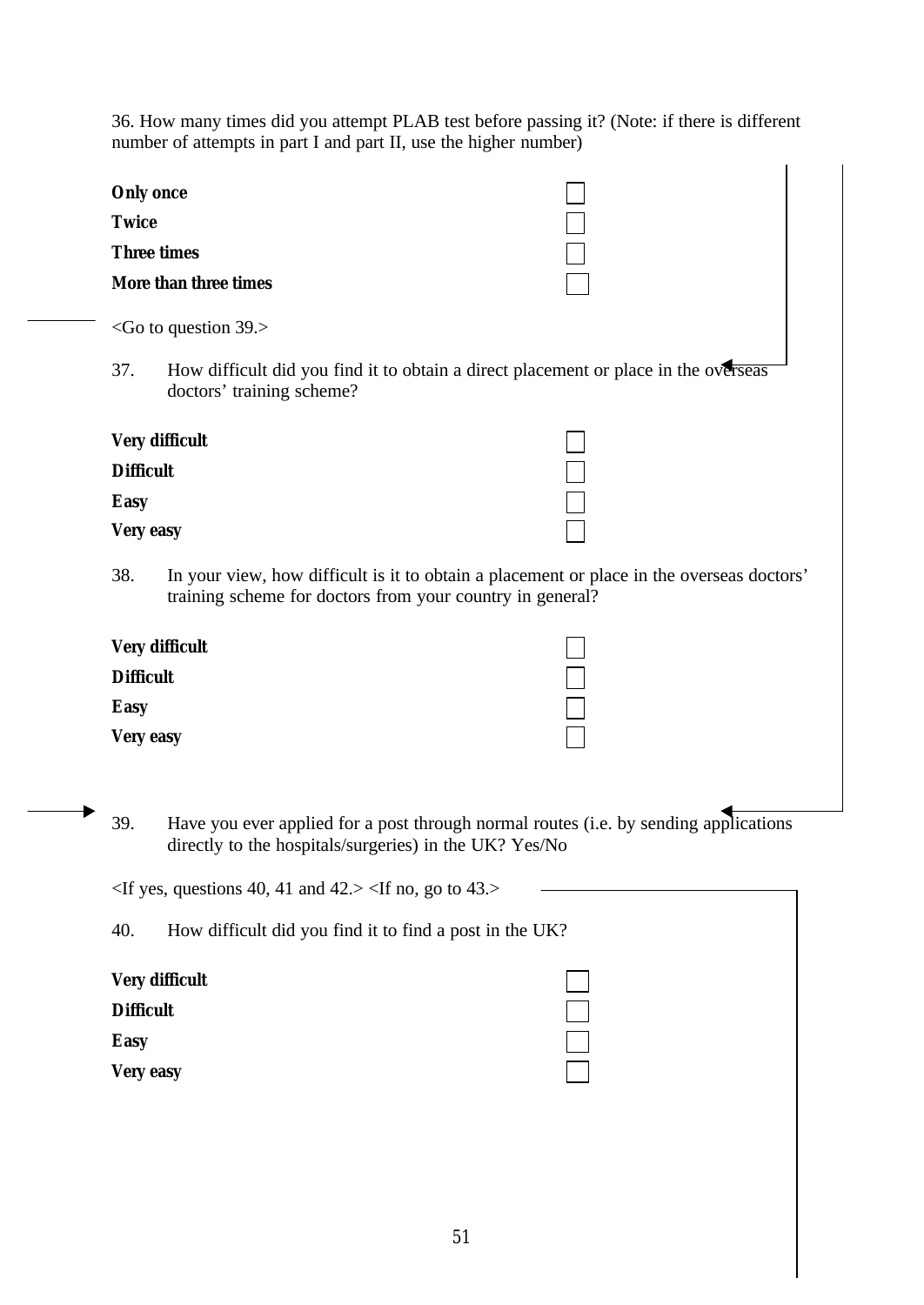41. When applying for your last post, approximately how many applications did you send?

| $1-5$<br>$21 - 50$    |                                                             | $6 - 10$<br>Over 50 | $11 - 20$ |                                                                                   |
|-----------------------|-------------------------------------------------------------|---------------------|-----------|-----------------------------------------------------------------------------------|
| 42.                   | scheme) in the UK for doctors from your country in general? |                     |           | In your view, how difficult is finding a post (outside ODTS or a direct placement |
| <b>Very difficult</b> |                                                             |                     |           |                                                                                   |
| <b>Difficult</b>      |                                                             |                     |           |                                                                                   |
| <b>Easy</b>           |                                                             |                     |           |                                                                                   |
| <b>Very easy</b>      |                                                             |                     |           |                                                                                   |
|                       | <b>Part 3 Educational decisions/finance</b>                 |                     |           |                                                                                   |

43. Did the prospect of being able to work abroad affect your decisions (please tick all those that apply):

|                                                                                    | Yes | N٥ |
|------------------------------------------------------------------------------------|-----|----|
| A. To train in medicine at all                                                     |     |    |
| <b>B.</b> On which college/university to apply to                                  |     |    |
| C. On which speciality to adopt                                                    |     |    |
| D. On whether to seek training abroad                                              |     |    |
| E. On how to finance your training                                                 |     |    |
| F. On how much effort to put into achieving good grades in<br>your medical studies |     |    |

44. In your view, does the prospect of working abroad usually affect medical students' or doctors' decisions in your home country:

|                                                                                     | Yes | Nο |
|-------------------------------------------------------------------------------------|-----|----|
| A. To train in medicine at all                                                      |     |    |
| <b>B.</b> On which college/university to apply to                                   |     |    |
| C. On which speciality to adopt                                                     |     |    |
| D. On whether to seek training abroad                                               |     |    |
| E. On how to finance your training                                                  |     |    |
| F. On how much effort to put into achieving good grades in<br>their medical studies |     |    |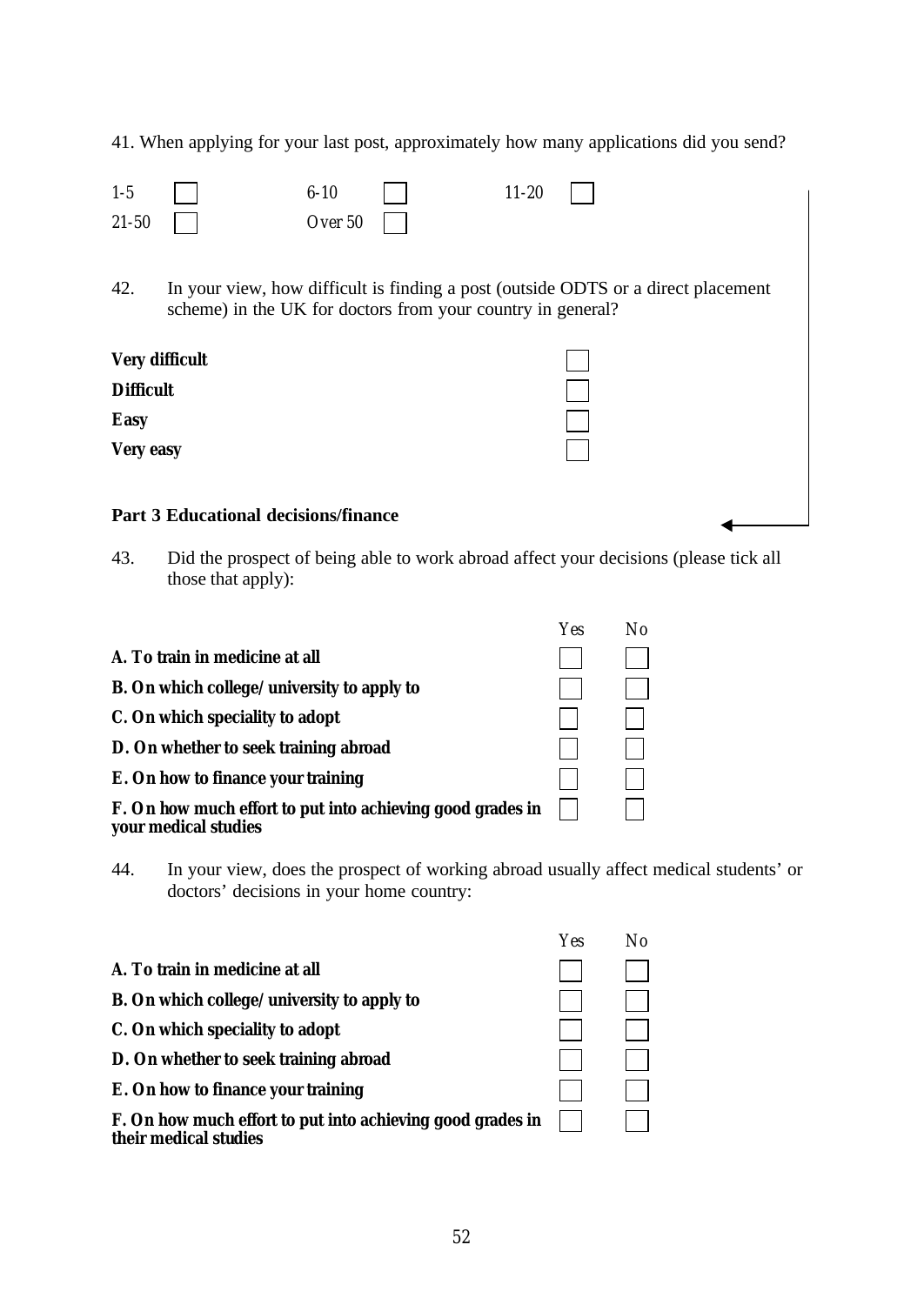45. How did you finance your medical studies (tick any substantial contributions over one quarter of total cost)? (Total cost refers to tuition fees and living costs.)

| A. Public provision of training (basically free at point of<br>delivery, also including training where work is required in<br>return) |  |
|---------------------------------------------------------------------------------------------------------------------------------------|--|
| B. Competitive scholarship (please specify from which                                                                                 |  |
| C. Public student grants or benefits (please specify from                                                                             |  |
| D. Gift/Personal sponsors                                                                                                             |  |
| E. Corporate sponsorship                                                                                                              |  |
| F. Private means (incl. parents and own savings)                                                                                      |  |
| <b>G.</b> Borrowing                                                                                                                   |  |

46. Did/does your postgraduate training in the UK involve any direct costs to you? Yes/No

 $\langle$ If yes, question 47. $>$   $\langle$ If no, go to 48. $>$ 

47. How are you financing or did finance the personal, direct costs of your postgraduate training in the UK (tick any substantial contributions over one quarter of total cost)?

| A. Competitive scholarship       |  |
|----------------------------------|--|
| <b>B.</b> Gift/Personal sponsors |  |
| C. Corporate sponsorship         |  |
| <b>D. Private means</b>          |  |
| E. Borrowing                     |  |

48. To your knowledge, does some other body or organisation pay some of the costs of your training on your behalf? Yes/No

 $\langle$ If yes, 49> $\langle$ If no, go to 50.>

| 49. | Which organisation? |  |
|-----|---------------------|--|
|     |                     |  |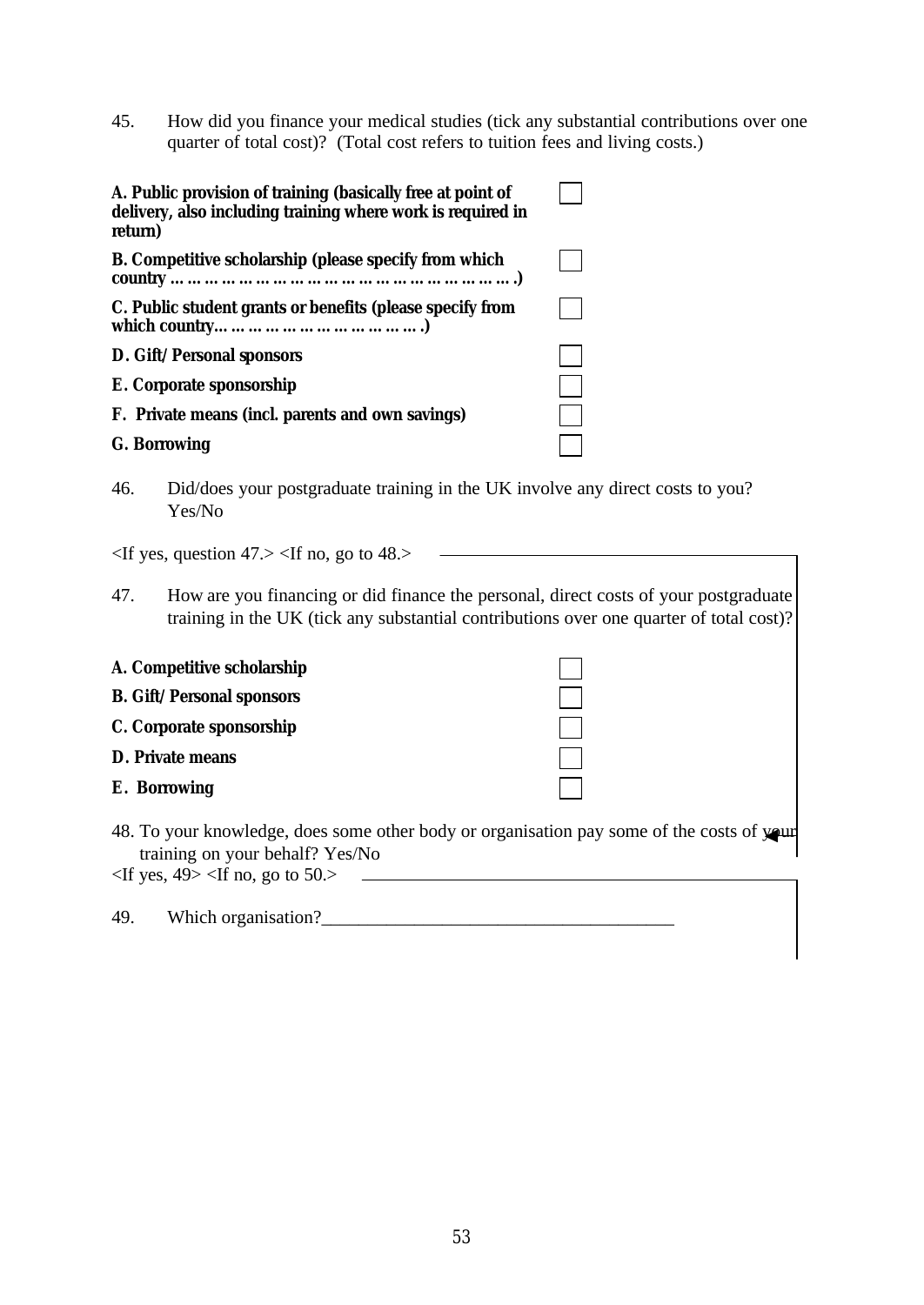50. In the light of your experience in the UK, do you think you should have made different decisions about:

|                                                                      | Yes | No |
|----------------------------------------------------------------------|-----|----|
| A. On whether to train medicine at all with the plan to go<br>abroad |     |    |
| B. On whether to seek training in the UK                             |     |    |
| C. On where in the UK to seek a post                                 |     |    |
| D. On which speciality to adopt                                      |     |    |
| E. On how to finance your training                                   |     |    |

## **Part 4 Salary and remittances**

- 51. What would be your annual salary in your home country now, *if you had continued working there until now*, compared to your current salary?
- 52. What is the approximate salary *in your current grade* in your home country, compared to your current salary?
- 53. Do you send remittances to your home country? Yes/No

 $\le$ If any remittances, questions 54 & 55> $\le$ If no, go to 56.>

- 54. How much do you send to your home country as remittances, compared to your current salary?
- 55. What is the purpose of these remittances? Please tick all that apply.

|                                                         | Yes | No |
|---------------------------------------------------------|-----|----|
| A Contribute to living costs of spouse and children     |     |    |
| <b>B.</b> Contribute to living costs of other relatives |     |    |
| C. Pay off debts                                        |     |    |
| D. Investments to generate returns                      |     |    |
| E. Saving for the future use                            |     |    |
| F. Other, please specify                                |     |    |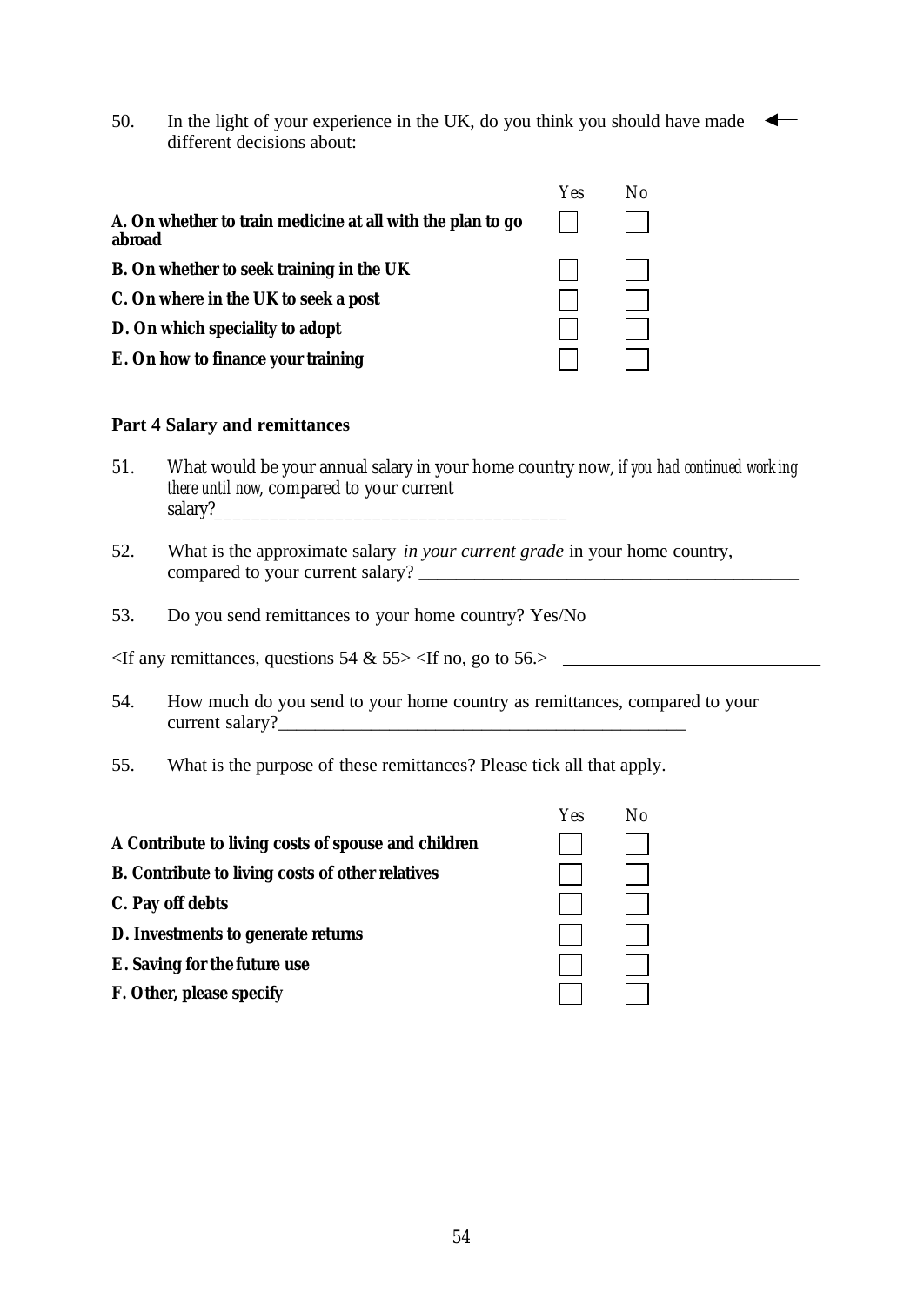## **Part 5 Future plans**

56. Do you intend to:

| A. Return to your home country        | Yes                 | $\bf{No}$ | Don't know |
|---------------------------------------|---------------------|-----------|------------|
| <b>B.</b> Emigrate to a third country | Yes.<br>specify<br> | $\bf{No}$ | Don't know |

<If don't know to A, go to question 63>  $\leq$ If no to A, go to question 61> <If yes to A, questions 57, 58 and 59>

57. If you intend to return to your home country when will you return:

| A. In 1-2 years         |  |
|-------------------------|--|
| <b>B.</b> In 3-4 years  |  |
| C. In 5-6 years         |  |
| <b>D. In 7-10 years</b> |  |
| $E.$ In 10+ years       |  |

58. What will be the main reasons for your return? Please tick all that apply.

|                                                     | Yes | N <sub>0</sub> |
|-----------------------------------------------------|-----|----------------|
| A. Because of family reasons                        |     |                |
| <b>B.</b> Because of duty to serve the home country |     |                |
| C. Lack of job opportunities in the UK              |     |                |
| D. Difficulties to get a visa or a residence permit |     |                |
| E. Because you do not want to settle in the UK      |     |                |
| F. Better career opportunities at home              |     |                |
| G. Better connections and networks at home          |     |                |
| H. Other                                            |     |                |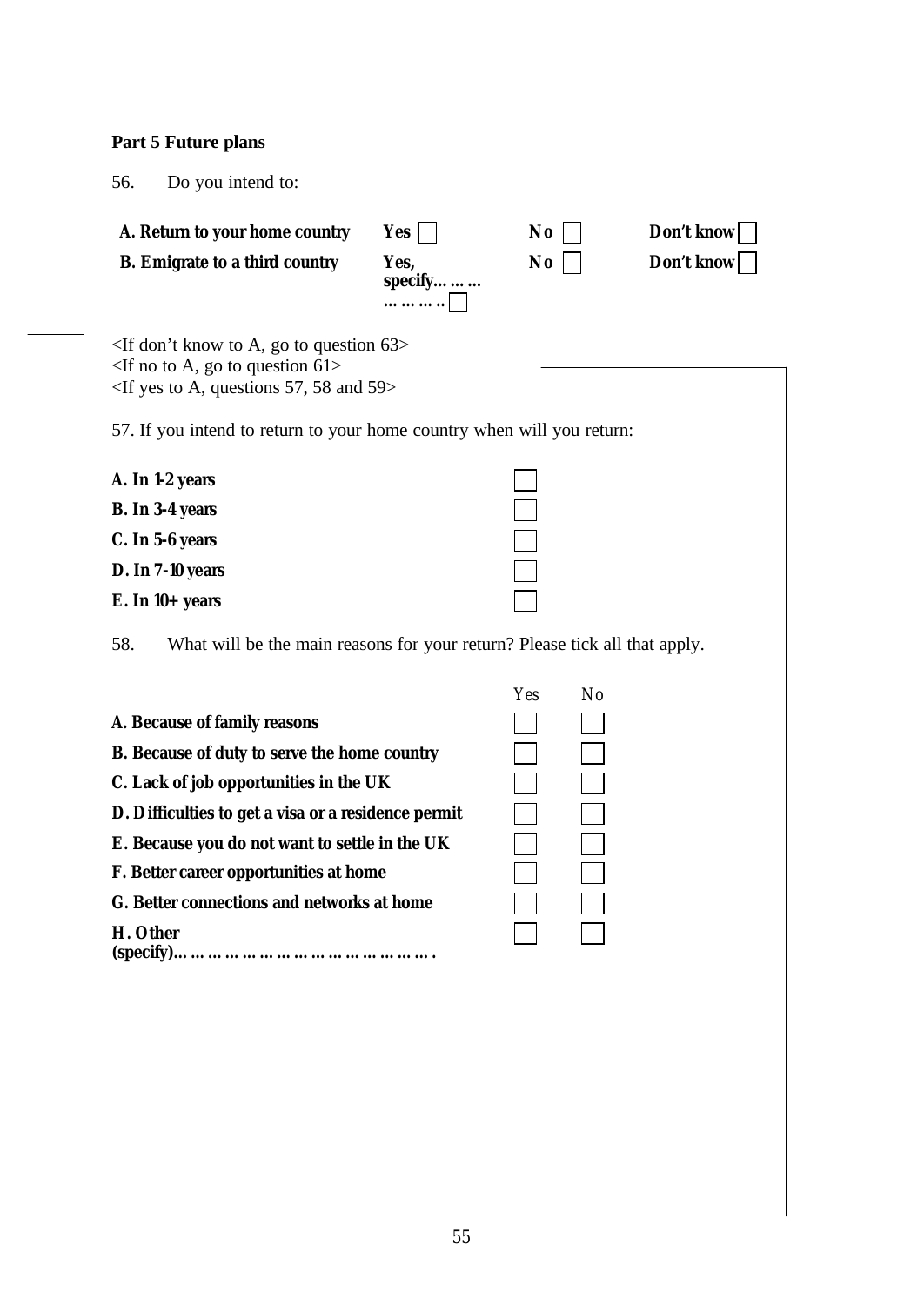58. Where are you most likely to work in your home country *immediately after your return*?

| <b>Public sector</b><br><b>Private sector</b>                                                            |  |
|----------------------------------------------------------------------------------------------------------|--|
| <b>Rural</b><br><b>Urban</b>                                                                             |  |
| <b>Hospital</b><br>Health care centre/Surgery                                                            |  |
| 59. Are you likely to still work in this type of institution five (5) years after your return?<br>Yes/No |  |
| $-$ <if 63.="" go="" question="" to="" yes,=""><br/><math>\langle</math>If no, question 60.&gt;</if>     |  |
| 60. Where are you most likely to work 5 years after your return?                                         |  |
| <b>Public sector</b><br><b>Private sector</b>                                                            |  |
| <b>Rural</b><br><b>Urban</b>                                                                             |  |
| <b>Hospital</b>                                                                                          |  |

**Health care centre/Surgery Oester Surgery**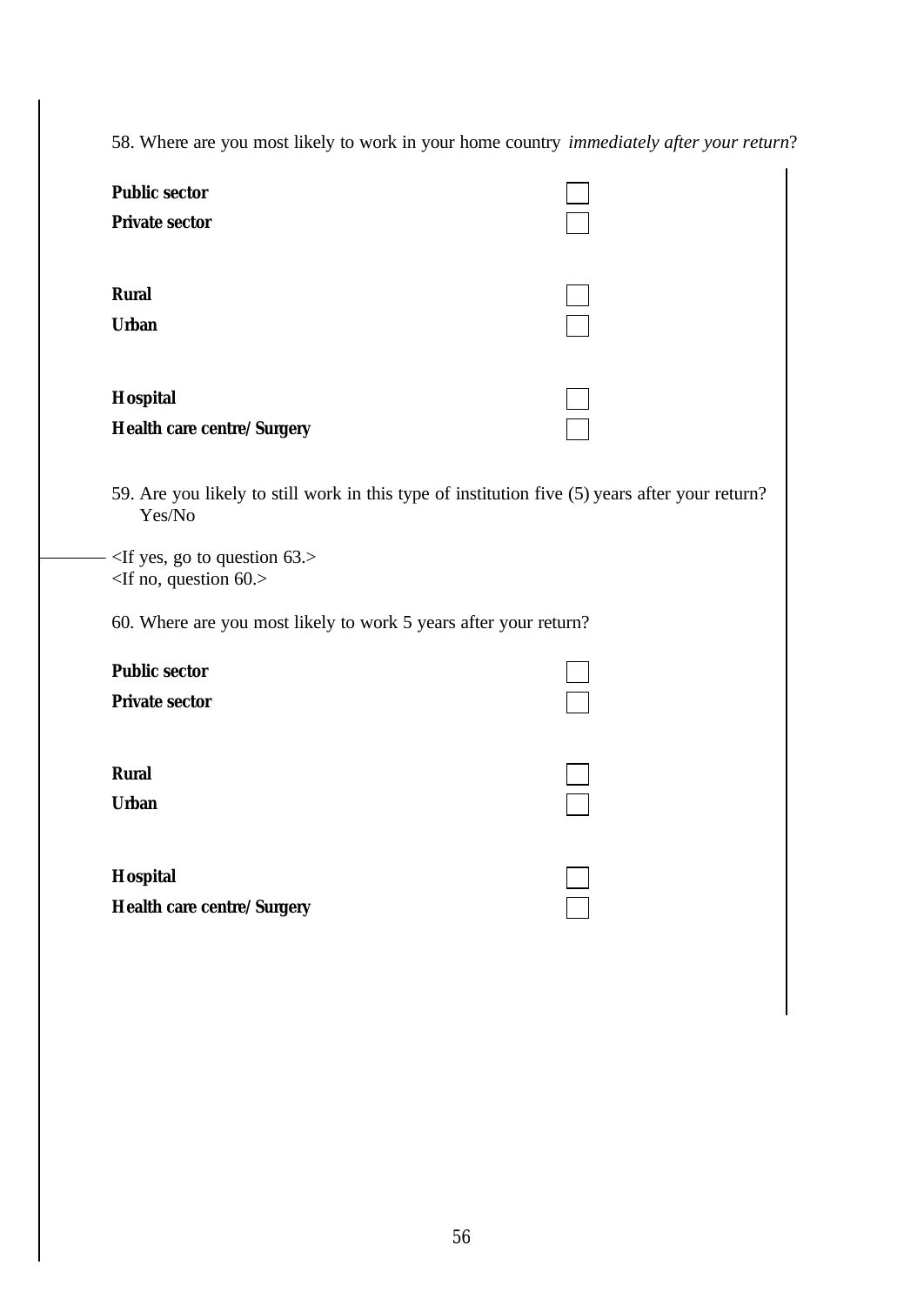61. Which of the following reasons have influenced your decision not to go back to your home country? (Please tick all those that apply.)

|                                                                          | Yes | No. |
|--------------------------------------------------------------------------|-----|-----|
| A. Want to gain further experience                                       |     |     |
| <b>B.</b> Better working conditions                                      |     |     |
| <b>C.</b> Better facilities                                              |     |     |
| D. UK health system                                                      |     |     |
| E. Working relationships with peers/seniors/managers                     |     |     |
| F. Working relationships with juniors/other health care<br>professionals |     |     |
| G. For family/personal reasons                                           |     |     |
| H. An improved standard of living                                        |     |     |
| I. Other (specify)                                                       |     |     |

62. Under what conditions (in your home country) would you decide to return? Please tick all that apply.

|                                            | 1 E.S | $1 \times 1$ |
|--------------------------------------------|-------|--------------|
| A. Better facilities or working conditions |       |              |
|                                            |       |              |
| C. Different organisation of health care   |       |              |
| D. Different working relationships         |       |              |
| E. Under no conditions                     |       |              |
| F. Other (specify)                         |       |              |
|                                            |       |              |

63. When you first came to the UK, did you intend to stay after your training? Please tick all that apply.

**Yes o No o No o Don't know o** 

 $V_{ee}$   $N_{\phi}$ 

<if Yes/No and respondent does not know whether to return home or emigrate to a third country, or if don't know in 63, finish>

<If yes and respondent also currently intends to stay, finish>

<If no and respondent also currently intends to return or move to a third country, finish>

<If yes in question 63, but respondent currently intends to return or move to a third country, question 65>

<If no, but respondent currently has no intention to return or move to a third country, go to question 64>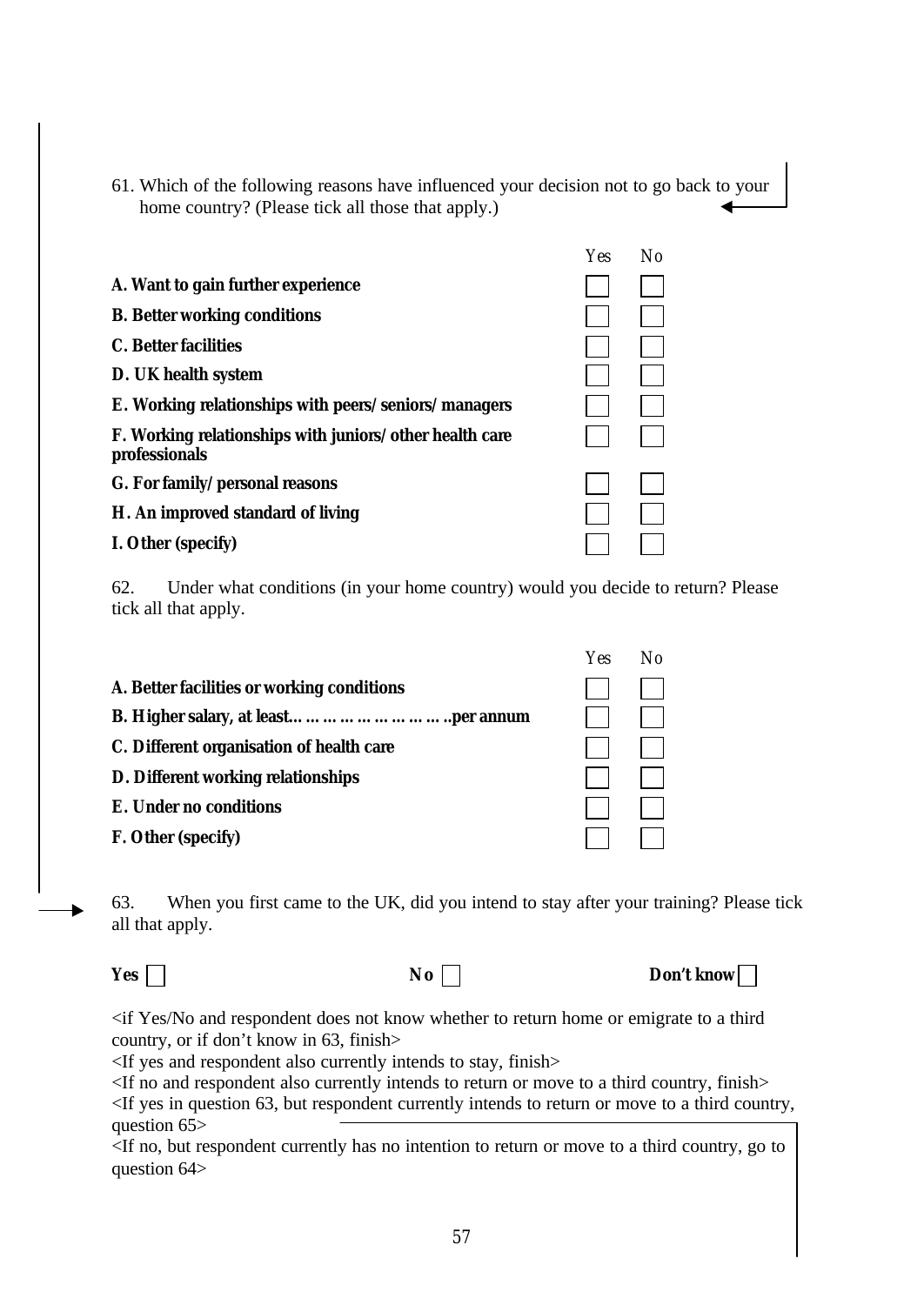64. If you did not intend to stay, but have changed your mind, why? Please tick all that apply.

|                                                                                           | Yes.       | N <sub>0</sub> |
|-------------------------------------------------------------------------------------------|------------|----------------|
| A. Facilities and working conditions are better than expected.                            |            |                |
| B. Standard of living is higher than expected.                                            |            |                |
| C. Cultural differences are smaller than expected.                                        |            |                |
| D. Work experience in the UK seems more useful than<br>expected.                          |            |                |
| E. Career prospects are better than expected.                                             |            |                |
| F. Other (please specify)                                                                 |            |                |
| $\le$ Finish. $>$                                                                         |            |                |
| If you intended to stay, but now intend to leave, why? Please tick all that apply.<br>65. |            |                |
|                                                                                           | <b>Yes</b> | No             |

Oe Oe

| A. Facilities and working conditions are worse than expected.         |  |
|-----------------------------------------------------------------------|--|
| B. Standard of living is lower than expected.                         |  |
| C. Cultural differences are larger than expected.                     |  |
| D. Experience in the UK is not likely to be as useful as<br>expected. |  |
| E. Career prospects in the UK are worse than expected.                |  |
| F. Other (please specify)                                             |  |
|                                                                       |  |

<Finish.>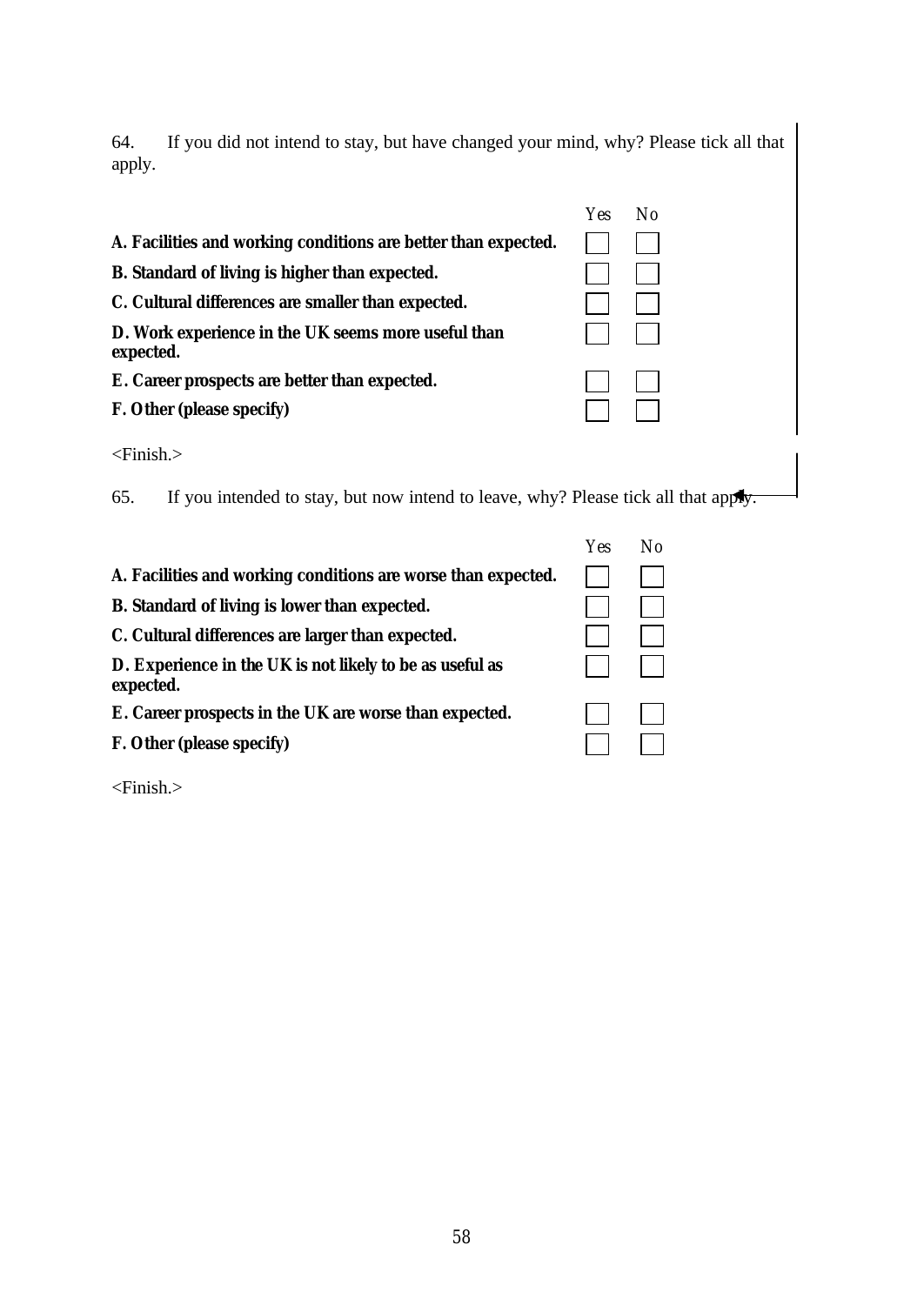# **Appendix 2**

# **Results of probit and ordered probit estimations**

#### **Ordered probit for grade attained before coming to the UK (Indian doctors)** No. obs. 49

| <b>Explanatory variable</b>           | Coeff.   | <b>Std.error</b> | р     |
|---------------------------------------|----------|------------------|-------|
| Experience before coming to the UK    | 0.225    | 0.069            | 0.001 |
| Top university                        | $-0.115$ | 0.427            | 0.788 |
| Female                                | 0.735    | 0.426            | 0.085 |
| Age                                   | $-0.015$ | 0.039            | 0.701 |
| Excellent degree                      | $-0.343$ | 0.395            | 0.386 |
| Years of experience in private sector | $-0.097$ | 0.142            | 0.497 |

## **Probit for choosing ODTS (Indian doctors)**

| No. obs. 55                     |          |                   |       |
|---------------------------------|----------|-------------------|-------|
| <b>Explanatory variable</b>     | Coeff.   | <b>Std. Error</b> | р     |
| Grade before entry: SpR         | 2.344    | 0.760             | 0.002 |
| Grade before entry: consultant  | 3.013    | 0.994             | 0.002 |
| Grade before entry: other       | 2.822    | 1.237             | 0.022 |
| Top university                  | 0.522    | 0.631             | 0.409 |
| Excellent degree                | 0.794    | 0.530             | 0.134 |
| Entry cohort                    | 0.023    | 0.055             | 0.671 |
| Experience before coming to the | $-0.054$ | 0.059             | 0.361 |
| UK, years                       |          |                   |       |
| Constant                        | $-2.760$ | 1.329             | 0.038 |

#### **Ordered probit for the level of facilities**

| No. obs. 105                           |             |         |       |
|----------------------------------------|-------------|---------|-------|
| Variable                               | coefficient | std dev | р     |
| Middle income country                  | $-0.418$    | 0.366   | 0.253 |
| High income country                    | 1.181       | 0.441   | 0.007 |
| India                                  | 0.430       | 0.316   | 0.174 |
| Easy to find a decent medical          | 0.575       | 0.434   | 0.185 |
| training post                          |             |         |       |
| Difficult to find a decent medical     | 0.052       | 0.426   | 0.902 |
| training post                          |             |         |       |
| Very difficult to find a decent        | $-0.236$    | 0.467   | 0.614 |
| medical training post                  |             |         |       |
| Easy to find qualified applicants      | 0.141       | 0.310   | 0.650 |
| Difficult to find qualified applicants | 0.285       | 0.342   | 0.404 |
| Very difficult to find qualified       | 0.304       | 0.643   | 0.636 |
| applicants                             |             |         |       |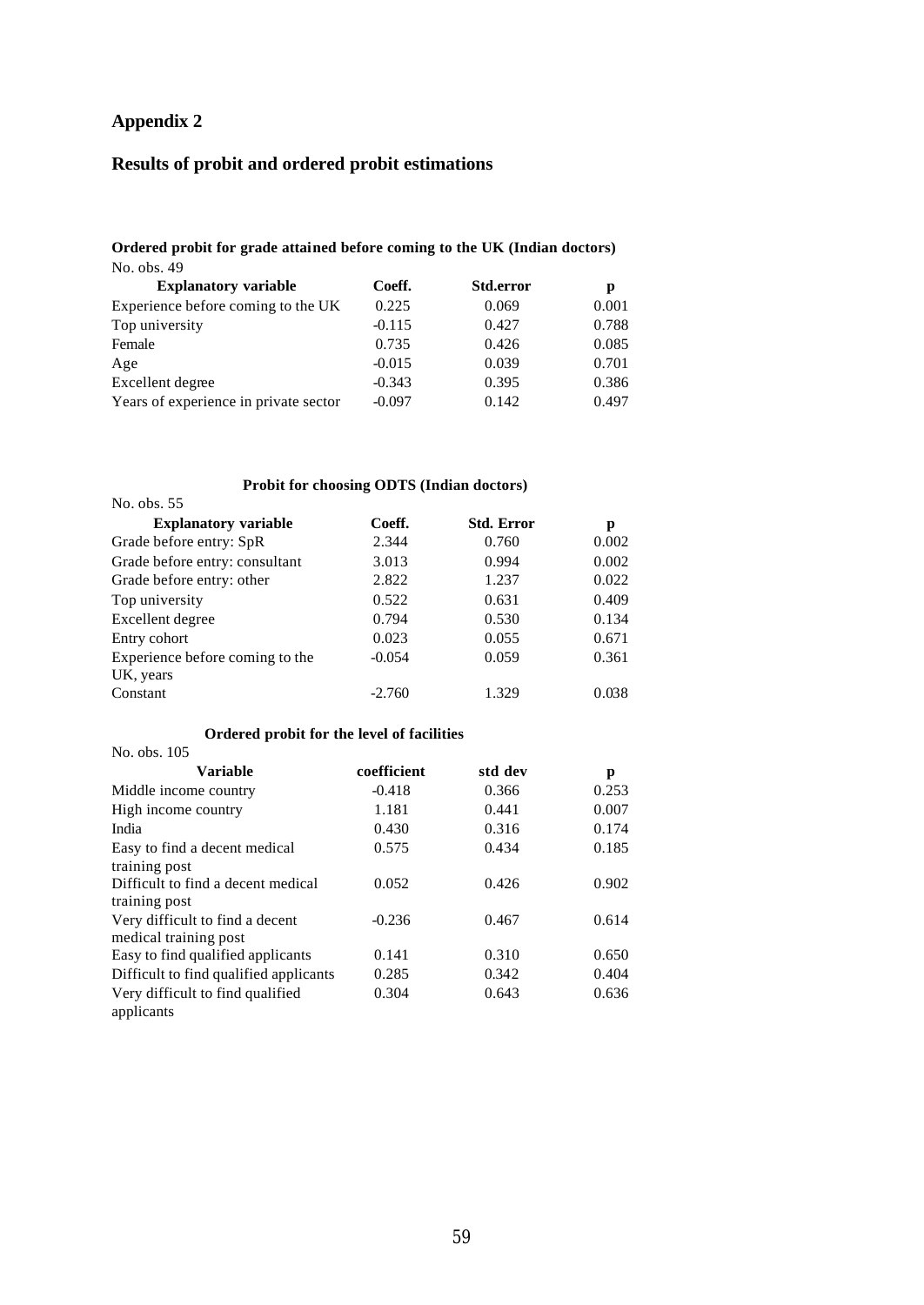#### **References**

- Beecham, Linda, 2002, 'UK government should stop recruiting doctors from abroad'. *BMJ* 2002; 325: pp. 66.
- Beine M, Docquier F and Rapoport H, 2001a, 'Brain drain and economic growth: theory and evidence,' *Journal of Development Economics,* v64, n1 (February) pp. 275-89.
- Beine M, Docquier F and Rapoport H, 2001b, 'Brain drain and growth in LDCs: winners and losers', Paper presented at European Economic Association Congress, August.
- Bhagwati, Jagdish N., Hamada, Koichi, 1974, 'The Brain Drain, International Integration of Markets for Professionals and Unemployment: A Theoretical Analysis', *Journal of Development Economics* v1, n1 (June), pp.19-42.
- Bundred, Peter E and Levitt, Cheryl, 2000, 'Medical migration: who are the real losers?'. *The Lancet* 2000; 356: pp. 245–46.
- Carrington, William J. & Detragiache, Enrica, 1998, 'How Big is the Brain Drain?', IMF Working paper no. 201.
- Constable, Joanne, Fish, Isabel and McKenna, Claire, 2002, 'A quick guide to working in the United Kingdom'. *BMJ* 2002;325;S153.
- Simon Commander, Mari Kangasniemi and L. Alan Winters: 'The Brain Drain: Curse or Boon? A Survey of the Literature.' Discussion paper no. 809, IZA.
- Davis, Margery, 2000, 'Prospective Comparative Study of the Progress of Overseas Medical Graduates'. Manuscript.
- Findlay, A M, Li, F L N, Jowett, A J, Brown M and Skeldon, R, 1994, 'Doctors diagnose their destination: an analysis of the length of employment abroad for Hong Kong doctors'. *Environment and Planning A*, vol. 26, pp. 1605–1624.
- Goldfarb, Robert, Havrylyshyn, Oli and Magnum, Stephen, 1984, 'Can Remittances Compensate for Manpower Outflows: The Case of Philippine Physicians'. *Journal of Development Economics*, 15, pp. 1–17.
- Grubel, H. and Scott, A., 1966, 'The International Flow of Human Capital', *American Economic Review*, Vol. 56, No. 1/2. (Mar., 1966), pp. 268-274.
- Gupta, Romes and Lingam, Sundara, 1999, 'The overseas doctors training scheme'. *BMJ* 1999;318.
- Hamada, Koichi ; Bhagwati, Jagdish N., 1975, 'Domestic Distortions, Imperfect Information and the Brain Drain', *Journal of Development Economics* v2, n3 (September), pp. 265-79.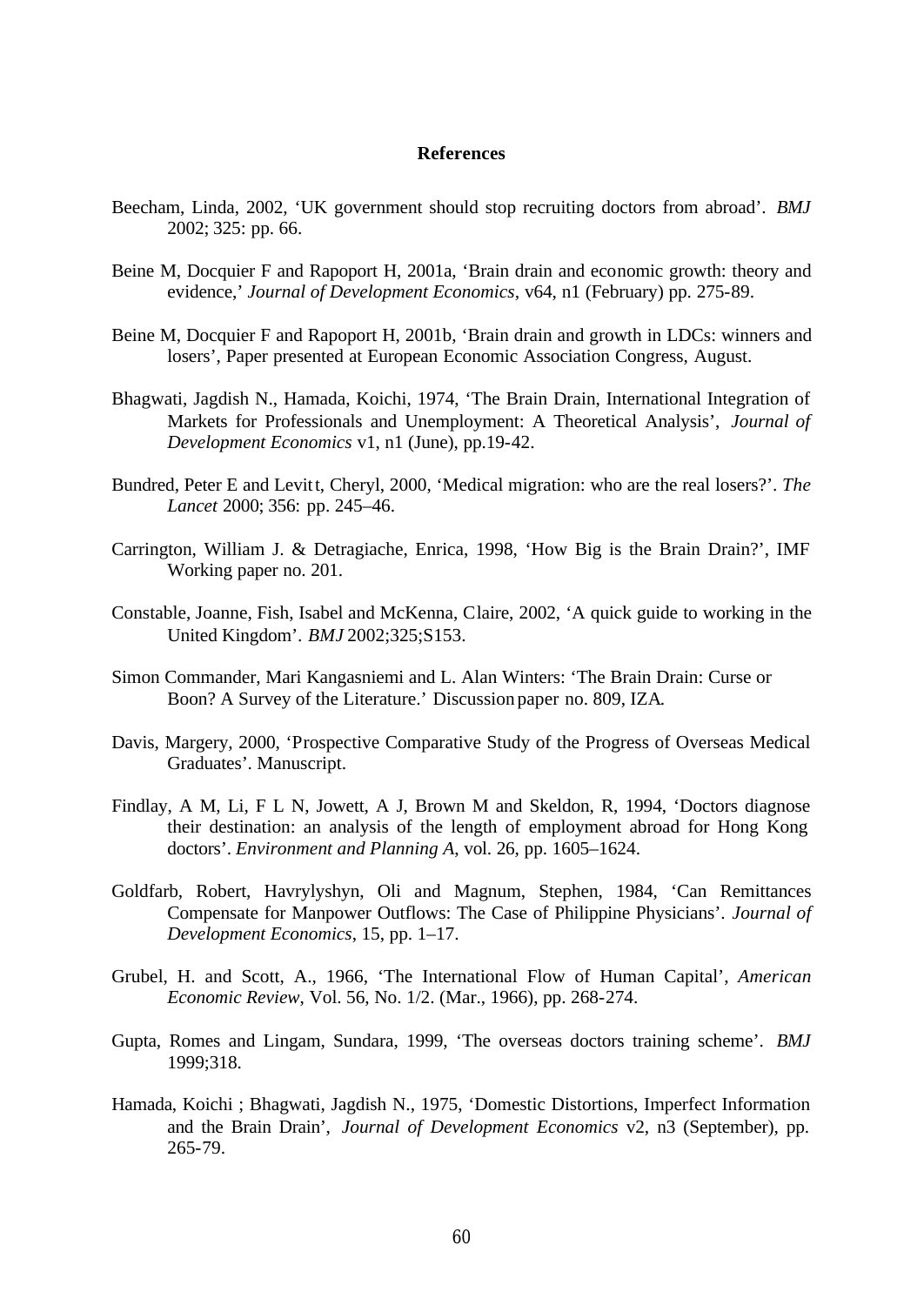- Jayaram, N., 1995, 'Political Economy of Medical Education in India', *Higher Education Policy*, v8, n2.
- Johnson, H. G., 1967, 'Some economic aspects of the brain drain', *Pakistani Development Review*, 7, pp. 379-411.
- Mountford, A, 1997, 'Can a brain drain be good for growth in the source economy?', *Journal of Development Economics* v53, n2 (August), pp. 287-303.
- Rivett, Geoffrey, 1997, *From Cradle to Grave: Fifty Years of the NHS*. King's Fund, London.
- Rodriguez, C.A., 1975, 'Brain Drain and Economic Growth: A dynamic model.' *Journal of Development Economics* v2, n3 (September), pp. 223-248.
- Sridhar, M K, 1998, 'UK encourages unrealistic expectations among overseas applicants for training'. *BMJ* 1998;316: pp. 473–474.
- Sridhar, Mangalam, 2000, 'What is the future for training overseas graduates?'. *BMJ* 2000;321: p. 307.
- Stark, O, Helmenstein C and Prskawetz A, 1997, 'A brain gain with a brain drain', *Economics Letters*, v55, n3 (July), 227-34*.*
- Stark, O, Helmenstein C and Prskawetz A, 1998, 'Human capital depletion, human capital formation, and migration: a blessing or a curse?', *Economics Letters*, v60, n3 (September), pp. 363-67.
- Vidal, J-P, 1998, 'The effect of emigration on human capital formation,' *Journal of Population Economics*, v11, n4 (December), pp. 589-600.
- Welsh, Christopher, 2000, 'Training overseas doctors in the United Kingdom'. *BMJ* 200;321; pp. 253–254.
- Wickens, Thomas D., 1989, *Multiway Contingency Tables Analysis for the Social Sciences*. Lawrence Erlbaum Associates, Hillsdale, New Jersey.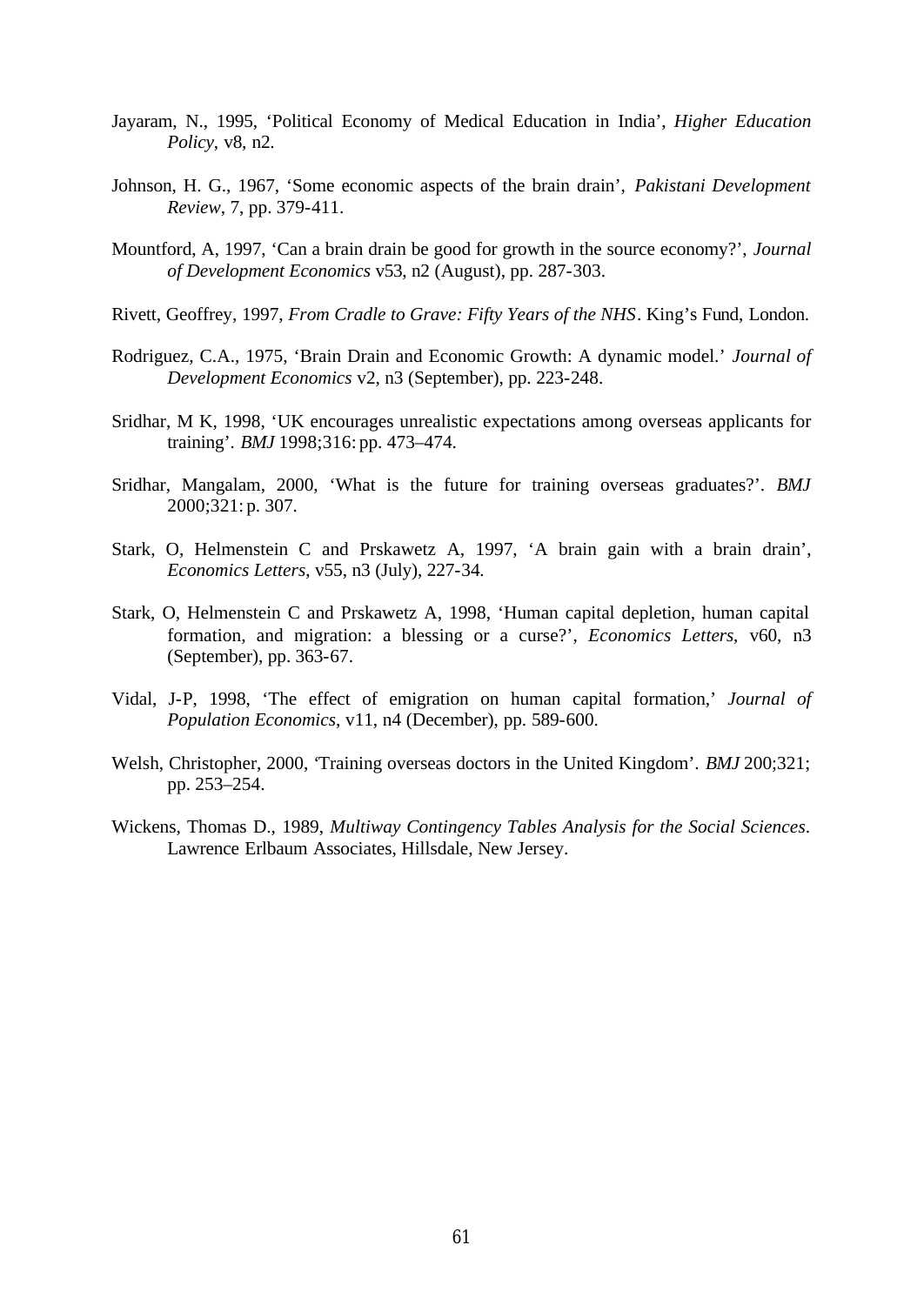# **CENTRE FOR ECONOMIC PERFORMANCE Recent Discussion Papers**

| 617 | Vicentre Cu <b>Z</b> at<br>Maria Guadalupe                                      | <b>Executive Compensation and Product Market</b><br>Competition                                                          |
|-----|---------------------------------------------------------------------------------|--------------------------------------------------------------------------------------------------------------------------|
| 616 | James Harrigan<br>Anthony J. Venables                                           | Timelines, Trade and Agglomeration                                                                                       |
| 615 | <b>Howard Gospel</b><br>Paul Willman                                            | Comparatively Open: Statutory Information<br>Disclosure for Consultation and Bargaining in<br>Germany, France and the UK |
| 614 | Andrew B. Bernard<br><b>Stephen Redding</b><br>Peter K. Schott<br>Helen Simpson | Relative Wage Variation and Industry Location                                                                            |
| 613 | David Marsden                                                                   | Unions and Procedural Justice: An Alternative to the<br><b>Common Rule</b>                                               |
| 612 | David G. Blanchflower<br>Alex Bryson                                            | The Union Wage Premium in the US and the UK                                                                              |
| 611 | <b>Stephen Gibbons</b><br>Stephen Machin                                        | Valuing Rail Access Using Transport Innovation                                                                           |
| 610 | Johannes Hörner<br>L.Rachel Ngai<br>Claudia Olivetti                            | Public Enterprises and Labor Market Performance                                                                          |
| 609 | Nikolaus Wolf                                                                   | Endowments. Market Potential, and Industrial<br>Location: Evidence from Interwar Poland<br>$(1918-1939)$                 |
| 608 | Ellen E. Meade<br>David Stasavage                                               | Publicity of Debate and the Incentive to Dissent:<br>Evidence from the US Federal Reserve                                |
| 607 | Ghazala Azmat<br>Maia Güell<br><b>Alan Manning</b>                              | Gender Gaps in Unemployment Rates in OECD<br>Countries                                                                   |
| 606 | Henry G. Overman<br>L. Alan Winters                                             | The Geography of UK International Trade                                                                                  |